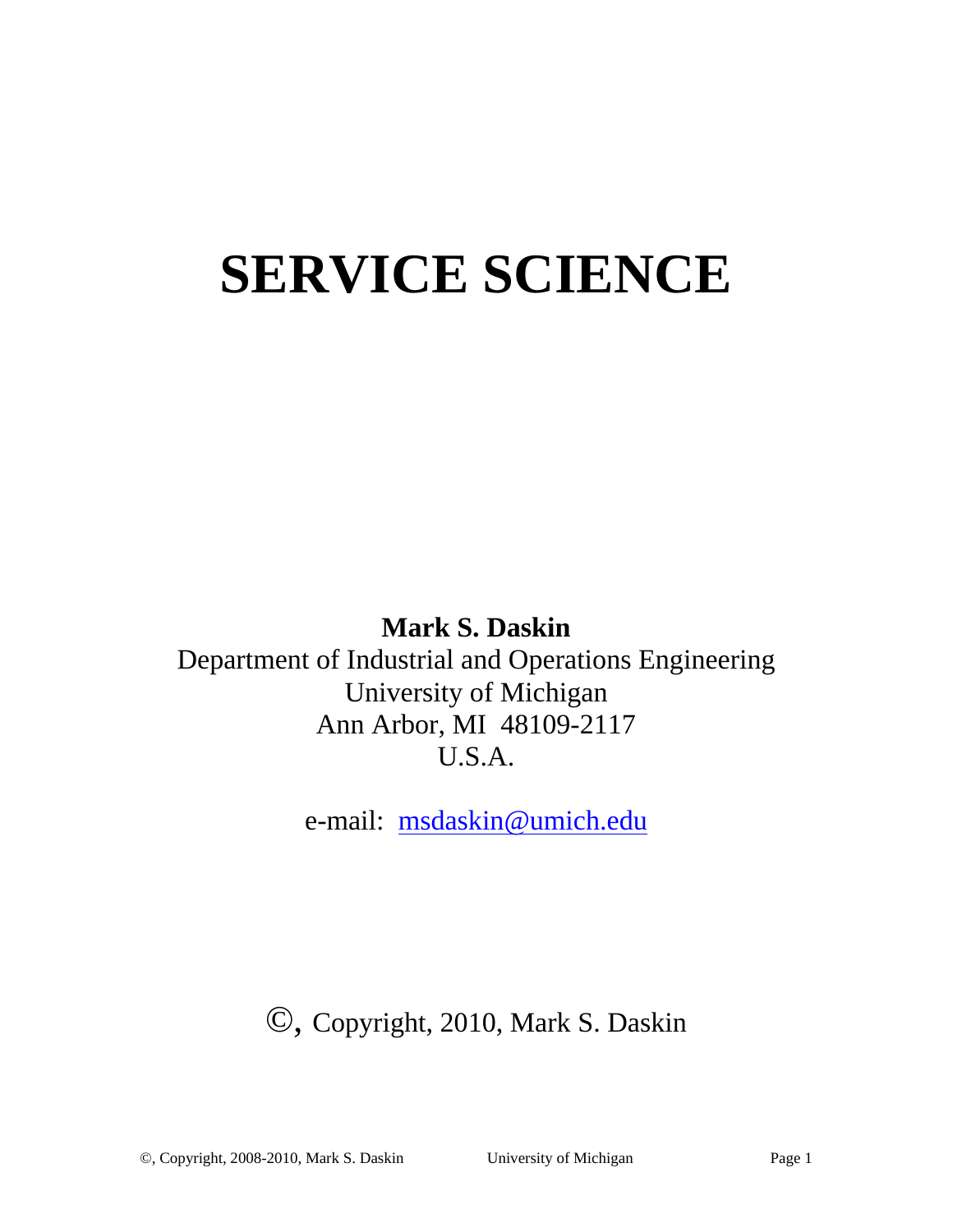# **Chapter Level Table of Contents**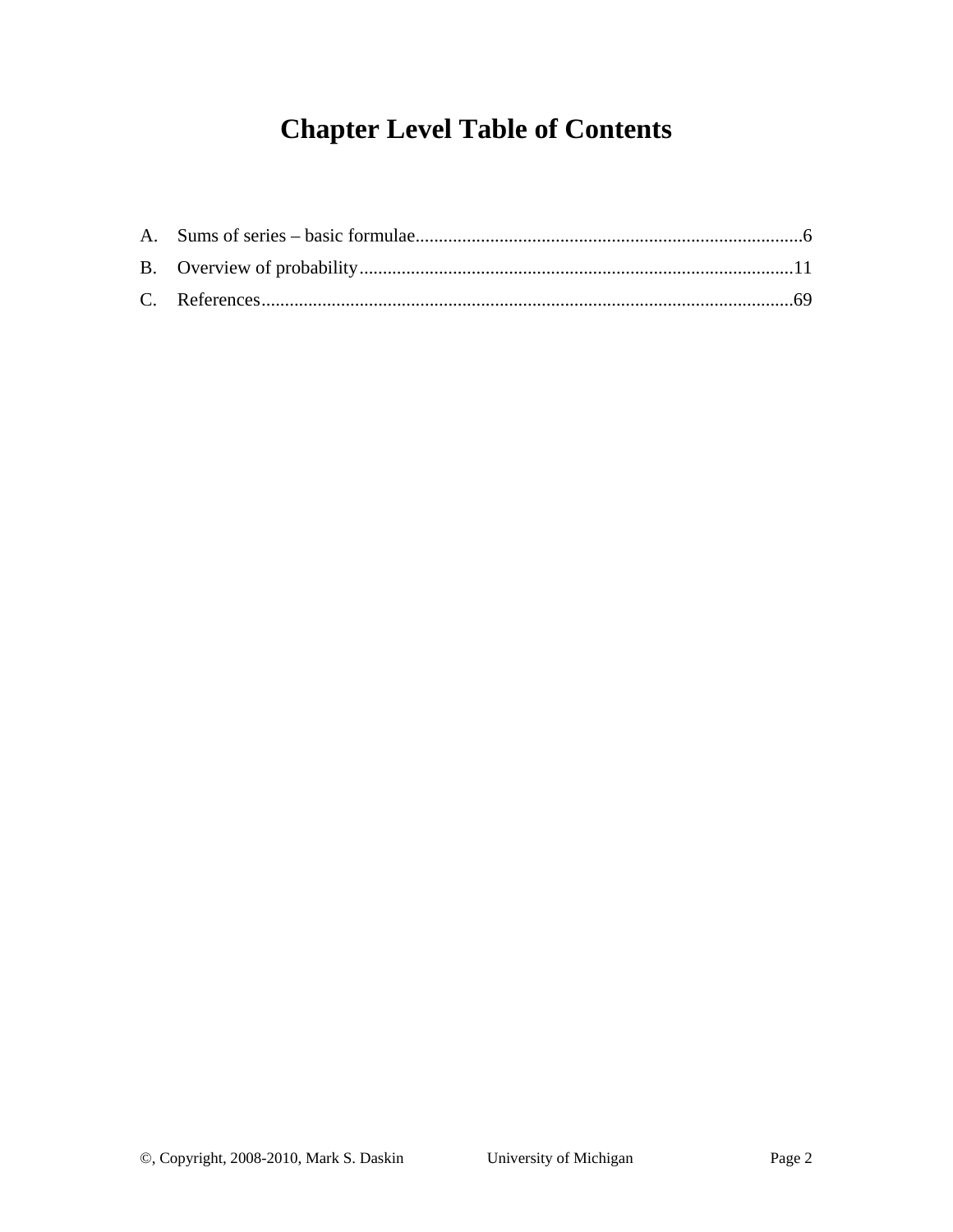# **Detailed Table of Contents**

| B.1.        |                                                                    |  |  |  |  |
|-------------|--------------------------------------------------------------------|--|--|--|--|
| B.2         |                                                                    |  |  |  |  |
| B.3         | Joint, marginal and conditional probabilities and Bayes' theorem13 |  |  |  |  |
| B.4         |                                                                    |  |  |  |  |
| B.5         |                                                                    |  |  |  |  |
| B.6         |                                                                    |  |  |  |  |
| B.7         |                                                                    |  |  |  |  |
| B.8         |                                                                    |  |  |  |  |
| <b>B.9</b>  |                                                                    |  |  |  |  |
| <b>B.10</b> |                                                                    |  |  |  |  |
| C.          |                                                                    |  |  |  |  |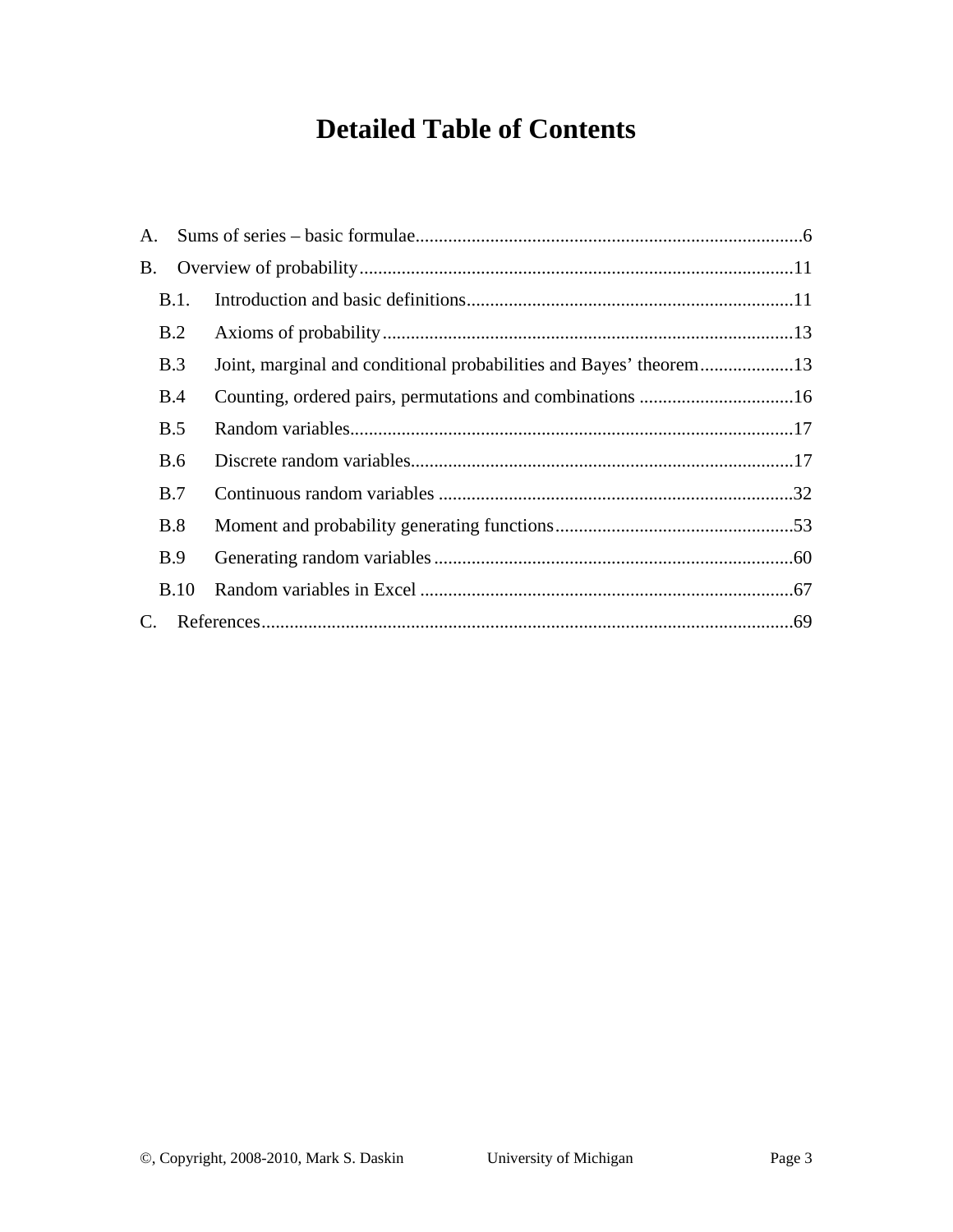# **List of Figures**

| Figure B.7 -- Example service region and direction of travel within the region  37         |
|--------------------------------------------------------------------------------------------|
| Figure B.8 -- Service region with a subregion in which distances are less than or equal to |
|                                                                                            |
| Figure B.9 -- Distribution of distance between the center of a unit diamond and a          |
|                                                                                            |
| Figure B.10 -- Triangular distribution: the density function of the maximum of two         |
|                                                                                            |
|                                                                                            |
|                                                                                            |
|                                                                                            |
| Figure B.14 -- Summary of key probability distributions and their relationships 52         |
|                                                                                            |
| Figure B.16 -- Finding the value of a random variable $X$ from a draw of a uniform         |
|                                                                                            |
| Figure B.17 -- True versus sampled distributions for a Poisson random variable with a      |
|                                                                                            |
|                                                                                            |
|                                                                                            |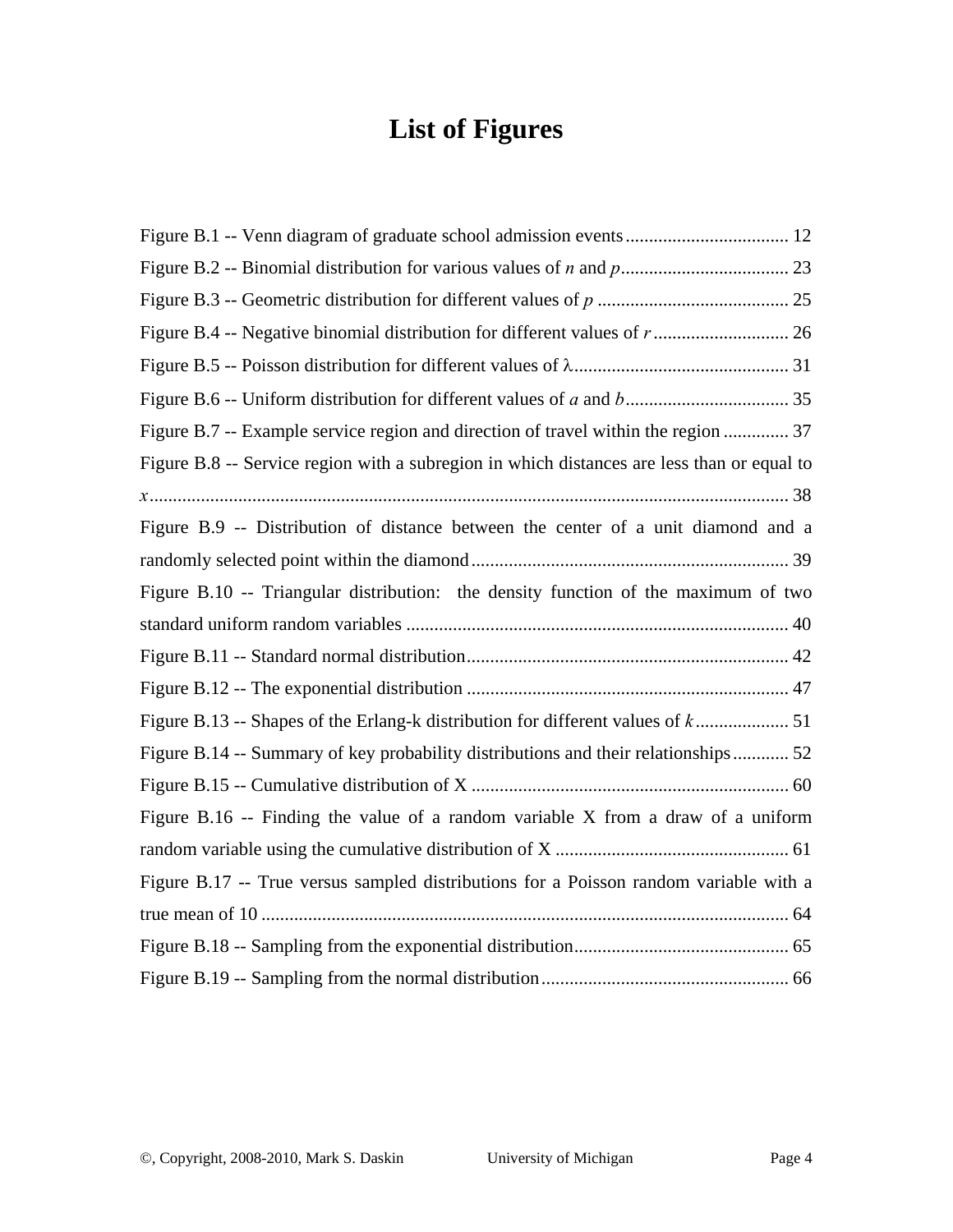# **List of Tables**

| Table A.1 -- Summary of key summations                                                | 8  |
|---------------------------------------------------------------------------------------|----|
| Table B.1 -- Graduate school admission example probabilities                          | 14 |
| Table B.2 -- Example of joint and marginal probabilities                              | 15 |
| Table B.3 -- Approximating the binomial by the Poisson                                | 32 |
| Table B.4 -- Relationships between discrete and continuous random variables           | 33 |
| Table B.5 -- Selected values of the cumulative normal distribution                    | 43 |
| Table B.6 -- Approximating the binomial distribution by the normal distribution       | 44 |
| Table B.7 -- Approximating the Poisson distribution by the normal distribution        | 44 |
| Table B.8 -- EXCEL information for the same distribution                              | 62 |
| Table B.9 -- Using the LOOKUP function to sample from the distribution given in Table |    |
| B.8                                                                                   | 63 |
| Table B.10 -- Some probability functions in EXCEL                                     | 67 |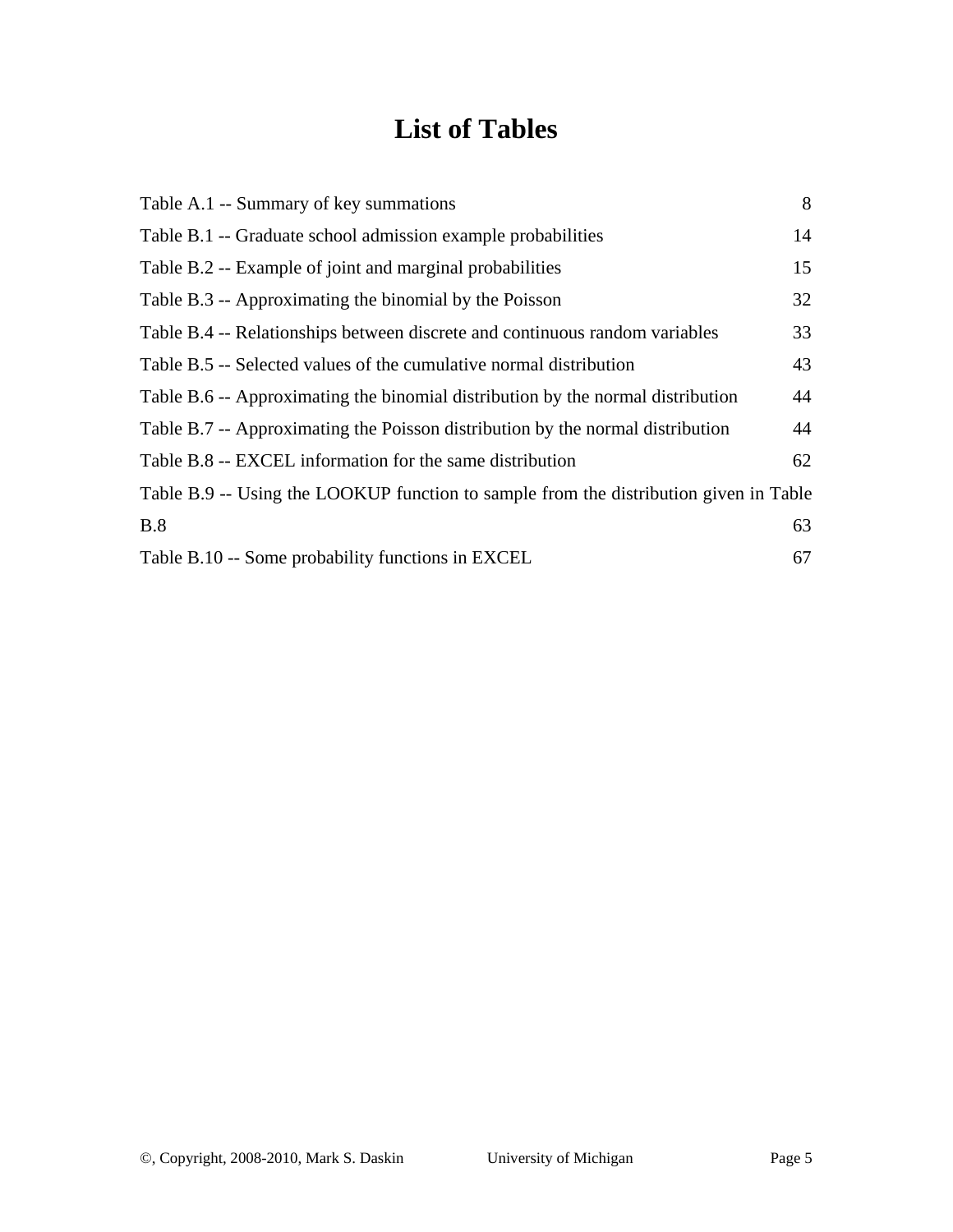### **A. Sums of series – basic formulae**

In this appendix, we briefly review how to compute the value of an infinite (or sometimes finite) sum. This is useful in the analysis of many queueing problems. The general approach is shown below:

$$
S = \sum_{n=0}^{\infty} \alpha^n
$$
 (A.1)

$$
S = 1 + \alpha + \alpha^2 + \cdots \tag{A.2}
$$

$$
\alpha S = \alpha + \alpha^2 + \cdots \tag{A.3}
$$

$$
S(1 - \alpha) = 1 \tag{A.4}
$$

$$
S = \frac{1}{1 - \alpha} \tag{A.5}
$$

The infinite sum whose value we wish to determine is shown in  $(A.1)$ . In  $(A.2)$  we write out the infinite sum in expanded form. In (A.3) we multiply the left and right hand sides of (A.2) by  $\alpha$ . In (A.4) we subtract (A.3) from (A.2). The key here is that all of the terms on the right hand side cancel except for the 1 in equation (A.2). Finally, in (A.5), we simply divide each side of (A.4) by  $(1-\alpha)$ .

For this approach to work, we clearly require  $\alpha < 1$ . Otherwise, the sum will diverge as each term is then larger than the preceding term. This restriction is okay, as we often are summing probabilities all of which satisfy this condition. Also, if  $\alpha = 1$ , the sum would diverge.

This approach may have to be used repeatedly to get more complicated results. The finite sum results for  $\alpha = 1$  are obtained by induction. The list (and Table A.1) below summarize some key sums that are of use to us in this text.

1. 
$$
\sum_{n=0}^{\infty} \alpha^n = \frac{1}{1-\alpha} \qquad \alpha < 1
$$
 (A.6)

2. 
$$
\sum_{n=1}^{\infty} \alpha^n = \frac{\alpha}{1-\alpha} \qquad \alpha < 1
$$
 (A.7)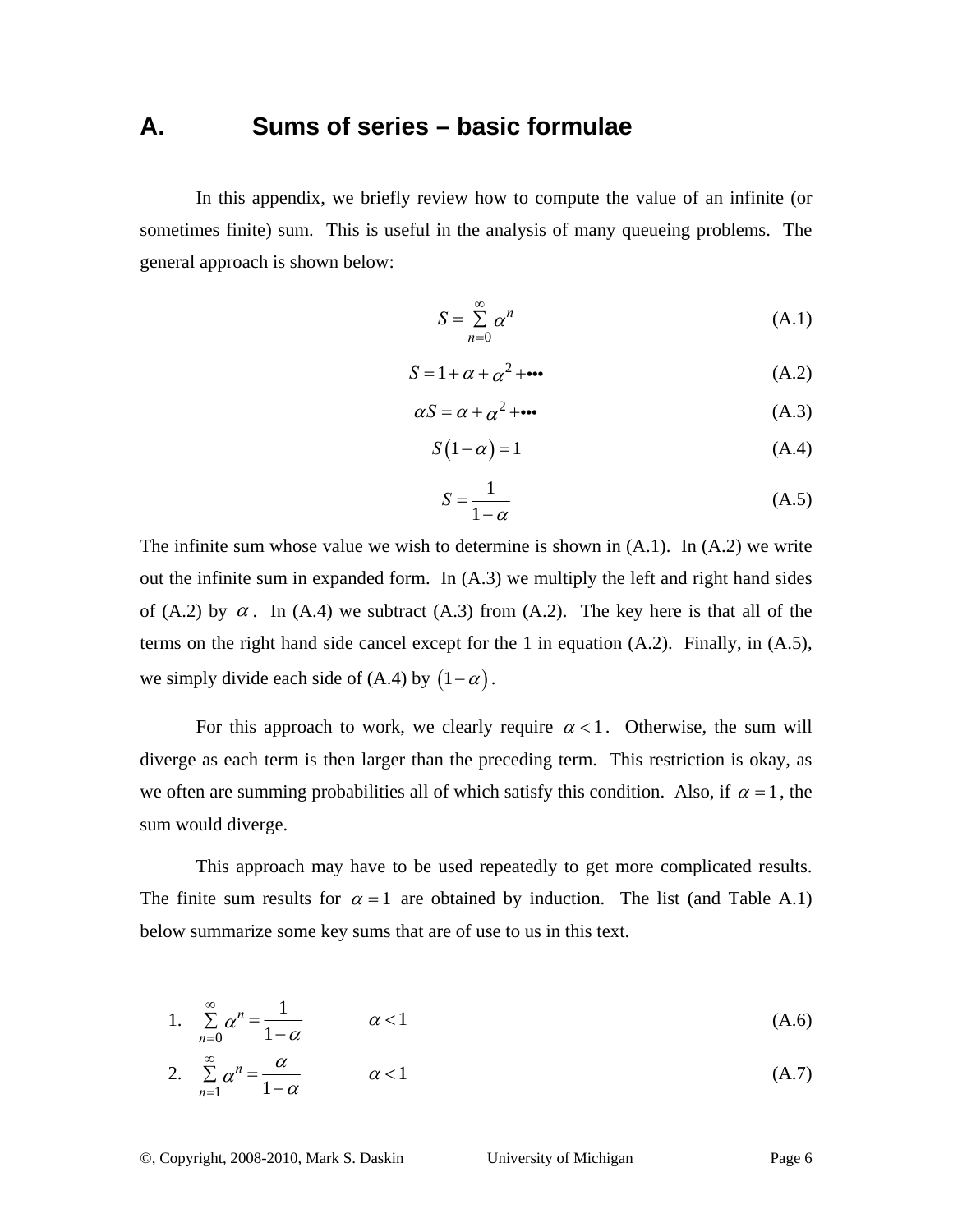3. 
$$
\sum_{n=0}^{\infty} n \alpha^n = \sum_{n=1}^{\infty} n \alpha^n = \frac{\alpha}{(1-\alpha)^2}
$$
  $\alpha < 1$  (A.8)

$$
\sum_{n=0}^{\infty} n^2 \alpha^n = \sum_{n=1}^{\infty} n^2 \alpha^n = 2 \frac{\alpha}{(1-\alpha)^3} - \frac{\alpha}{(1-\alpha)^2} = \frac{2\alpha - \alpha(1-\alpha)}{(1-\alpha)^3}
$$
\n
$$
\alpha + \alpha^2
$$
\n(A.9)

$$
=\frac{\alpha+\alpha^2}{(1-\alpha)^3} \qquad \qquad \alpha<1
$$

5. 
$$
\sum_{n=0}^{M} \alpha^n = \frac{1 - \alpha^{M+1}}{(1 - \alpha)}
$$
  $\alpha \neq 1$  (A.10)

6. 
$$
\sum_{n=1}^{M} \alpha^n = \frac{\alpha - \alpha^{M+1}}{(1 - \alpha)}
$$
  $\alpha \neq 1$  (A.11)

7. 
$$
\sum_{n=0}^{M} n \alpha^{n} = \sum_{n=1}^{M} n \alpha^{n} = \frac{\alpha - (M+1) \alpha^{M+1} + M \alpha^{M+2}}{(1-\alpha)^{2}}
$$
  $\alpha \neq 1$  (A.12)

$$
\sum_{n=0}^{M} n^2 \alpha^n = \sum_{n=1}^{M} n^2 \alpha^n
$$

$$
=2\left\{\frac{\alpha-\alpha^{M+1}}{(1-\alpha)^3}\right\}-\frac{\alpha}{(1-\alpha)^2}-\frac{(2M-1)\alpha^{M+1}}{(1-\alpha)^2}-\frac{M^2\alpha^{M+1}}{(1-\alpha)}\qquad\alpha\neq 1
$$
\n(A.13)

8.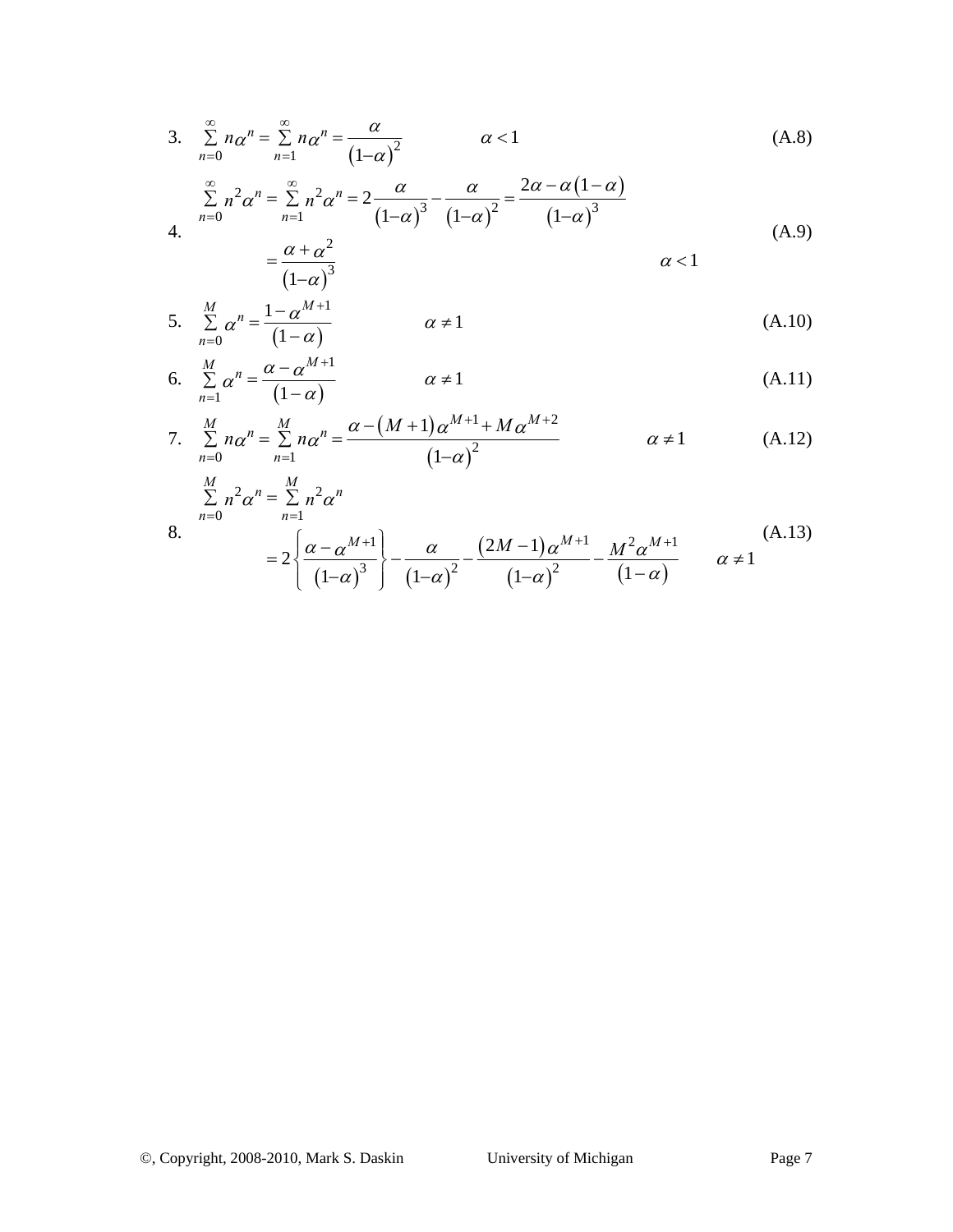| Form                   | Infinite $(\alpha < 1)$                                    | Finite ( $\alpha \neq 1$ )                                                             | Finite ( $\alpha$ = 1)                           |
|------------------------|------------------------------------------------------------|----------------------------------------------------------------------------------------|--------------------------------------------------|
|                        |                                                            | upper limit $=M$                                                                       | upper limit $=M$                                 |
| $\sum \alpha^n$        | $\sum_{n=0}^{\infty} \alpha^n = \frac{1}{1-\alpha}$        | $\sum_{n=0}^{M} \alpha^{n} = \frac{1 - \alpha^{M+1}}{(1 - \alpha)}$                    | $\overline{M}$<br>$\sum \alpha^n = M+1$<br>$n=0$ |
|                        | $\sum_{n=1}^{\infty} \alpha^n = \frac{\alpha}{1-\alpha}$   | $\sum_{n=1}^M \alpha^n = \frac{\alpha - \alpha^{M+1}}{(1-\alpha)}$                     | M<br>$\sum \alpha^n = M$<br>$n=1$                |
| $\sum n \alpha^n$      | $\frac{\alpha}{(1-\alpha)^2}$                              | $\frac{\alpha-(M+1)}{\alpha^{M+1}+M\alpha^{M+2}}$<br>$(1-\alpha)^2$                    | $M(M+1)$<br>$\mathcal{L}$                        |
| $\sum_{n} 2\alpha^{n}$ | $2\frac{\alpha}{(1-\alpha)^3}-\frac{\alpha}{(1-\alpha)^2}$ | $2\left\{\frac{\alpha-\alpha^{M+1}}{(1-\alpha)^3}\right\}-\frac{\alpha}{(1-\alpha)^2}$ | $M(M+1)(2M+1)$                                   |
|                        |                                                            | $\frac{(2M-1)\alpha^{M+1}}{(1-\alpha)^2} - \frac{M^2\alpha^{M+1}}{(1-\alpha)}$         |                                                  |

#### **Table A.1 -- Summary of key summations**

The blocks below summarize the derivation of the first 8 sums.

$$
S = \sum_{n=0}^{\infty} \alpha^n
$$
  
\n
$$
S = \sum_{n=0}^{\infty} \alpha^n
$$
  
\n
$$
= 1 + \alpha + \alpha^2 + \cdots
$$
  
\n
$$
\alpha S = \alpha + \alpha^2 + \cdots
$$
  
\n
$$
S = \sum_{n=1}^{\infty} \alpha^n
$$
  
\n
$$
S = \sum_{n=1}^{\infty} \alpha^n
$$
  
\n
$$
S = \sum_{n=1}^{\infty} \alpha^n
$$
  
\n
$$
S = \alpha + 2\alpha^2 + 3\alpha^3 + \cdots
$$
  
\n
$$
\alpha S = \alpha^2 + \alpha^3 + \cdots
$$
  
\n
$$
\alpha S = \alpha^2 + 2\alpha^3 + \cdots
$$
  
\n
$$
S = \frac{\alpha}{1 - \alpha}
$$
  
\n
$$
S = \frac{\alpha}{1 - \alpha}
$$
  
\n
$$
S = \frac{\alpha}{(1 - \alpha)^2}
$$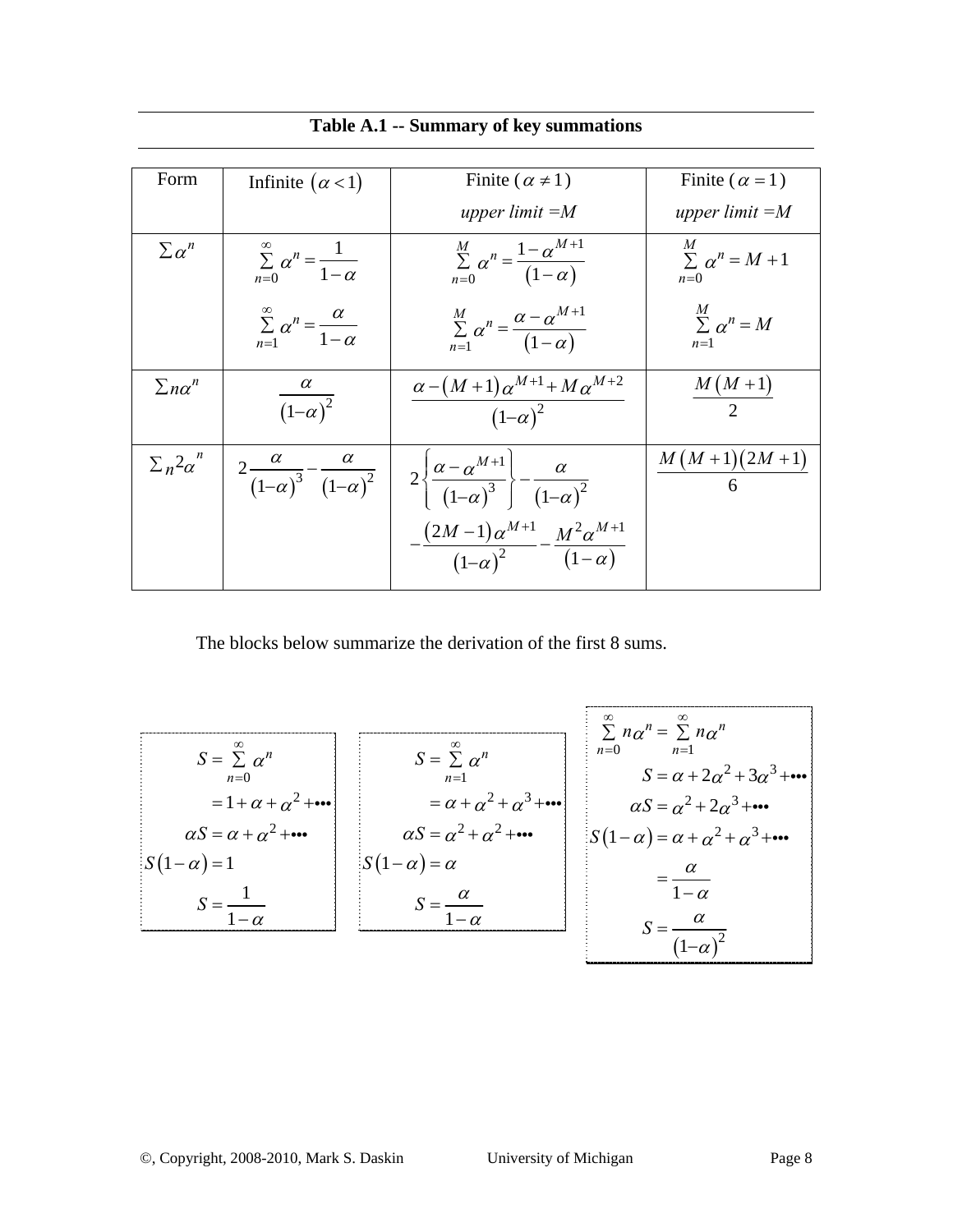$$
\sum_{n=0}^{\infty} n^2 \alpha^n = \sum_{n=1}^{\infty} n^2 \alpha^n
$$
  
\n
$$
S = \alpha + 4\alpha^2 + 9\alpha^3 + \cdots
$$
  
\n
$$
\alpha S = \alpha^2 + 4\alpha^3 + 9\alpha^4 + \cdots
$$
  
\n
$$
S(1-\alpha) = \alpha + 3\alpha^2 + 5\alpha^3 + 7\alpha^4 + \cdots
$$
  
\n
$$
T = \alpha + 3\alpha^2 + 5\alpha^3 + 7\alpha^4 + \cdots
$$
  
\n
$$
\alpha T = \alpha^2 + 3\alpha^3 + 5\alpha^4 + 7\alpha^5 + \cdots
$$
  
\n
$$
T(1-\alpha) = \alpha + 2\alpha^2 + 2\alpha^3 + 2\alpha^4 + \cdots
$$
  
\n
$$
= 2(\alpha + \alpha^2 + \alpha^3 + \alpha^4 + \cdots) - \alpha
$$
  
\n
$$
= 2\frac{\alpha}{1-\alpha} - \alpha
$$
  
\n
$$
T = 2\frac{\alpha}{(1-\alpha)^2} - \frac{\alpha}{1-\alpha}
$$
  
\n
$$
S = 2\frac{\alpha}{(1-\alpha)^3} - \frac{\alpha}{(1-\alpha)^2}
$$

$$
\frac{M}{\sum_{n=1}^{M} a_n} = \frac{M}{\sum_{n=1}^{M} a_n}
$$
\n
$$
S = \alpha + \alpha^2 + \dots + \alpha^M
$$
\n
$$
S = \alpha + \alpha^2 + \dots + \alpha^M
$$
\n
$$
S = \alpha + \alpha^2 + \dots + \alpha^M
$$
\n
$$
S = \alpha^2 + \alpha^2 + \dots + \alpha^M
$$
\n
$$
S = \alpha^2 + \alpha^2 + \dots + \alpha^M
$$
\n
$$
S = \alpha^2 + \alpha^2 + \dots + \alpha^M
$$
\n
$$
S = \alpha^2 + \dots + \alpha^M + \alpha^{M+1}
$$
\n
$$
S = \frac{\alpha - \alpha^{M+1}}{1 - \alpha} - M \alpha^{M+1}
$$
\n
$$
S = \frac{\alpha - \alpha^{M+1}}{(1 - \alpha)^2} - \frac{M \alpha^{M+1}}{(1 - \alpha)}
$$
\n
$$
S = \frac{\alpha - \alpha^{M+1}}{(1 - \alpha)^2} - \frac{M (1 - \alpha) \alpha^{M+1}}{(1 - \alpha)^2}
$$
\n
$$
= \frac{\alpha - (M + 1) \alpha^{M+1} + M \alpha^{M+2}}{(1 - \alpha)^2}
$$

1

=

*n*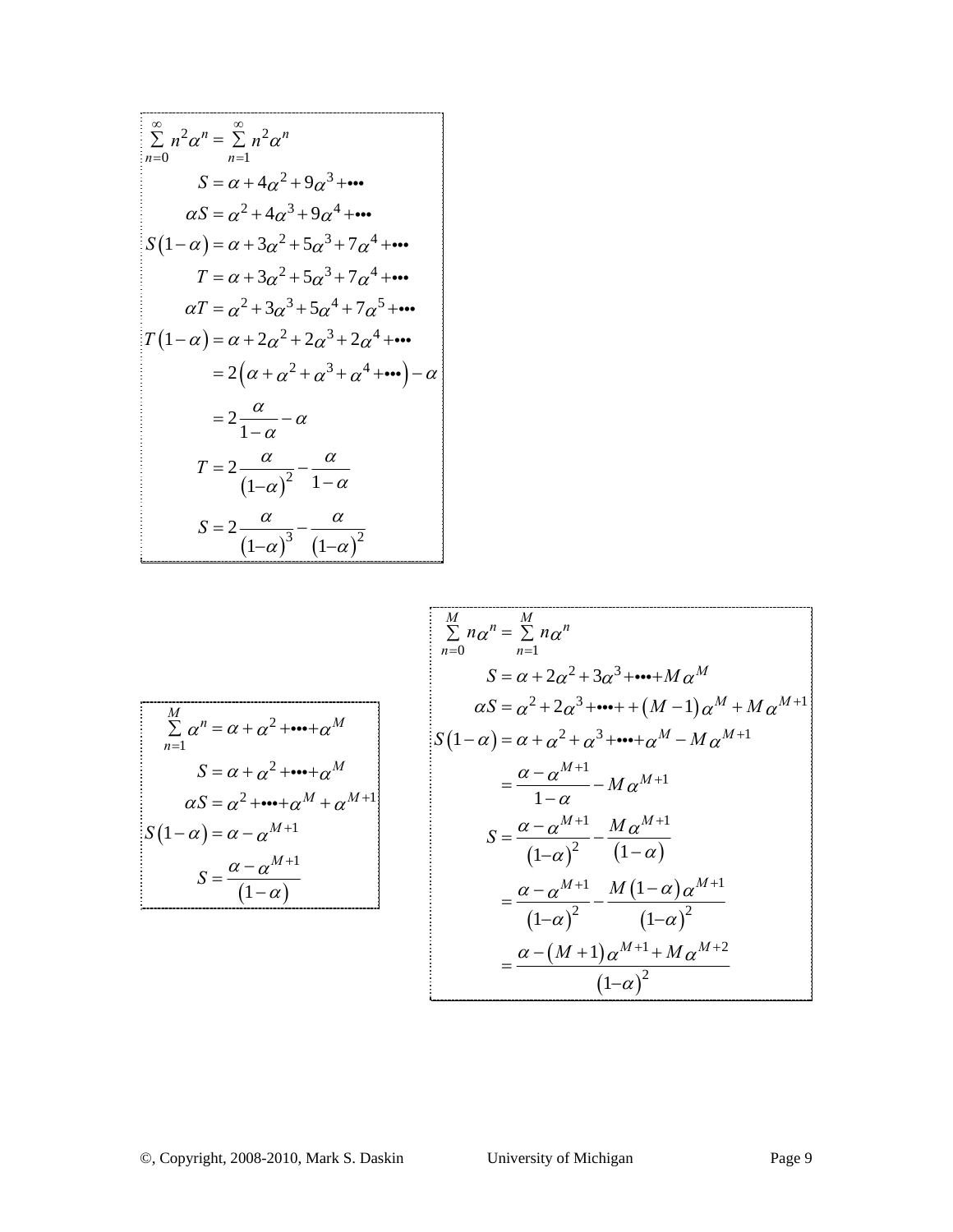$$
\begin{aligned}\n&\frac{M}{\sum n^{2}} \sum_{n=0}^{M} n^{2} \alpha^{n} = \sum_{n=1}^{M} n^{2} \alpha^{n} \\
&S = \alpha + 4\alpha^{2} + 9\alpha^{3} + \cdots + M^{2} \alpha^{M} \\
&\alpha S = \alpha^{2} + 4\alpha^{3} + 9\alpha^{4} + \cdots + (M-1)^{2} \alpha^{M} + M^{2} \alpha^{M+1} \\
&S(1-\alpha) = \alpha + 3\alpha^{2} + 5\alpha^{3} + 7\alpha^{4} + \cdots + (2M-1)\alpha^{M} - M^{2} \alpha^{M+1} \\
&T = \alpha + 3\alpha^{2} + 5\alpha^{3} + 7\alpha^{4} + \cdots + (2M-1)\alpha^{M} \quad \text{Note: Not same as above...} \\
&\alpha T = \alpha^{2} + 3\alpha^{3} + 5\alpha^{4} + 7\alpha^{5} + \cdots + (2M-2)\alpha^{M} + (2M-1)\alpha^{M+1} \\
&= 2\left\{\frac{\alpha - \alpha^{M+1}}{(1-\alpha)}\right\} - \alpha - (2M-1)\alpha^{M+1} \\
&T = 2\left\{\frac{\alpha - \alpha^{M+1}}{(1-\alpha)^{2}}\right\} - \frac{\alpha}{(1-\alpha)} - \frac{(2M-1)\alpha^{M+1}}{(1-\alpha)} \\
&S = 2\left\{\frac{\alpha - \alpha^{M+1}}{(1-\alpha)^{2}}\right\} - \frac{\alpha}{(1-\alpha)^{2}} - \frac{(2M-1)\alpha^{M+1}}{(1-\alpha)^{2}} - \frac{M^{2}\alpha^{M+1}}{(1-\alpha)}\n\end{aligned}
$$

Finally, the following special forms are of use to us.

9. 
$$
e^x = \sum_{n=0}^{\infty} \frac{x^n}{n!} = 1 + x + \frac{x^2}{2!} + \frac{x^3}{3!} + \cdots
$$
 (A.14)

10. 
$$
e^{ax} = \sum_{n=0}^{\infty} \frac{(ax)^n}{n!} = 1 + ax + \frac{(ax)^2}{2!} + \frac{(ax)^3}{3!} + \cdots
$$
 (A.15)

11. 
$$
(x+y)^n = \sum_{k=0}^n {n \choose k} x^k y^{n-k}
$$
 (A.16)

12. 
$$
\sum_{k=0}^{n} {n \choose k} = 2^{n}
$$
 (A.17)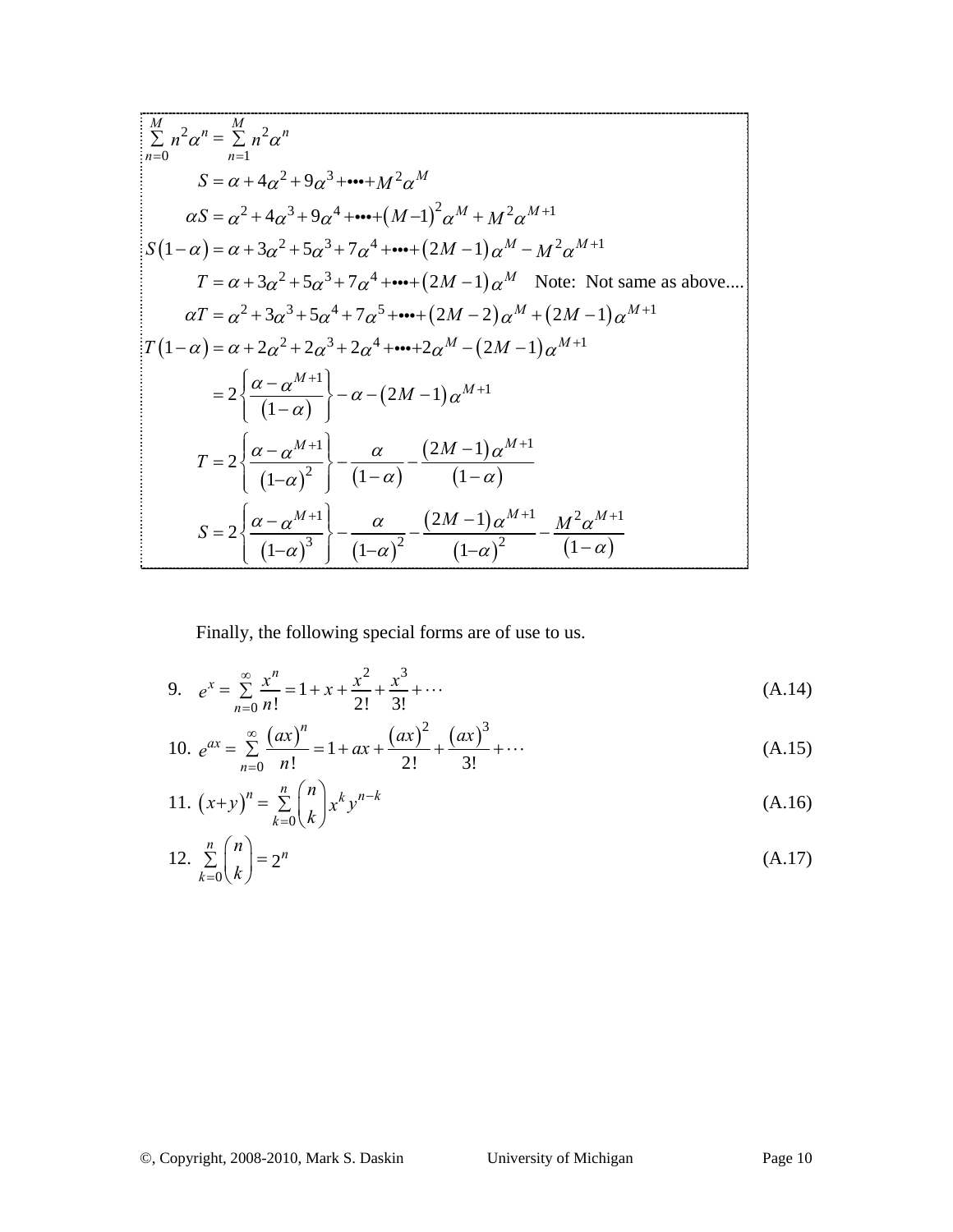### **B. Overview of probability**

#### *B.1. Introduction and basic definitions*

Probability is a branch of mathematics that studies the likelihood of different things happening. The probability of something happening measures the likelihood that the "something" will happen. Probabilities are numbers between 0 and 1. Values close to 1 indicate that something is likely to occur while values close to 0 indicate that something is unlikely to happen. A value of 0 indicates that something can not occur and a value of 1 indicates that it will definitely occur.

More formally, we think of an *experiment* in probability as any action or process whose outcome is uncertain. For example, we might think about a student applying to five graduate schools. This is an experiment. Similarly, waiting to be seated at a crowded restaurant is another experiment. The *sample space* of an experiment is the set of all possible outcomes of the experiment. In the case of graduate school applications, the sample space is the set of all possible combinations of acceptances and rejections at the five schools. There are  $2^5$  or 32 such combinations. In the case of waiting for a table the sample space is the set of all non-negative real numbers representing the time until the party is seated.

An *event* is a collection of outcomes of an experiment. The event "accepted by at least one graduate school" is represented by the set  $\{1,2,3,4,5\}$  of the number of possible acceptances. There are  $2^5 - 1$  or 31 outcomes in the sample space that comprise the event "accepted by at least one graduate school." The event "have to wait" is the set represented by  $w > 0$ , where *w* is the time that a patron waits at the restaurant. A *simple* event is one with a single outcome (e.g., accepted at the University of Michigan and rejected at the other four schools), while a *compound* event has more than one outcome (e.g., accepted at 4 or more schools – with six outcomes comprising the event – or wait 10 or fewer minutes).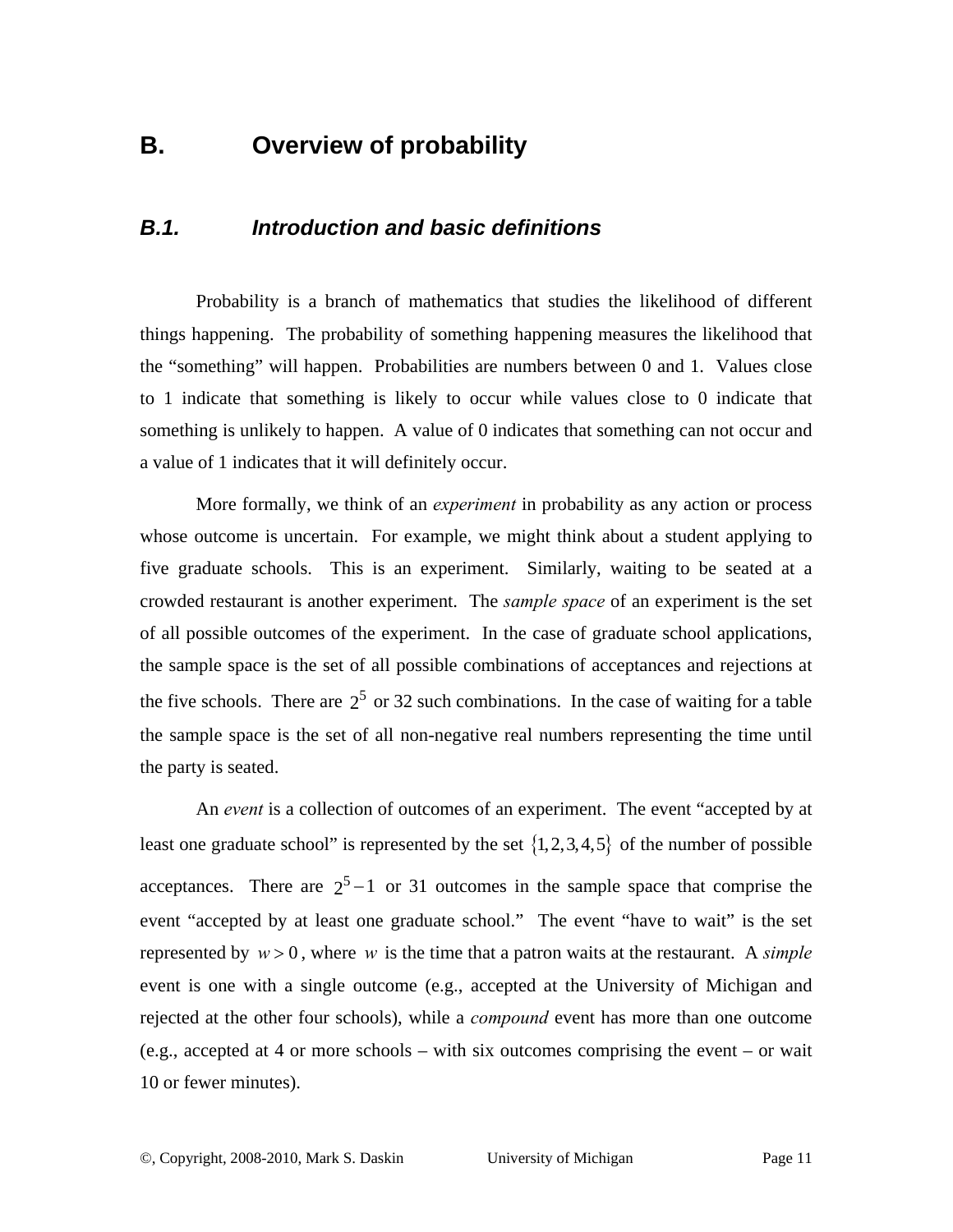The *union* of two events, A and B, is denoted by  $A \cup B$  and is the set of all outcomes in *either* A or B. The *intersection* of two events, A and B, is denoted by  $A \cap B$ and is the set of all events in *both* A and B. The complement of an event, A, is denoted by  $A^c$ , and is the set of all events that are not in A. This concepts are illustrated for the graduate school application experiment in the Venn diagram shown in Figure B.1. Let us define the following three events:  $A = \{0, 1, 2, 3\}$ ,  $B = \{1, 2, 3, 4\}$  and  $C = \{3, 4, 5\}$ . Be sure you can identify regions of the figure that correspond to  $A^c$ ,  $A \cup B$ ,  $A \cap B$ ,  $B \cap C$ and  $A \cap B \cap C$ .

Two events are *mutually exclusive* if their intersection is the empty set. Two (or more) events are *collectively exhaustive* if their union represents the entire sample space. In the Venn diagram of Figure B.1, no two events are mutually exclusive. Events A and C are collectively exhaustive.



**Figure B.1 -- Venn diagram of graduate school admission events**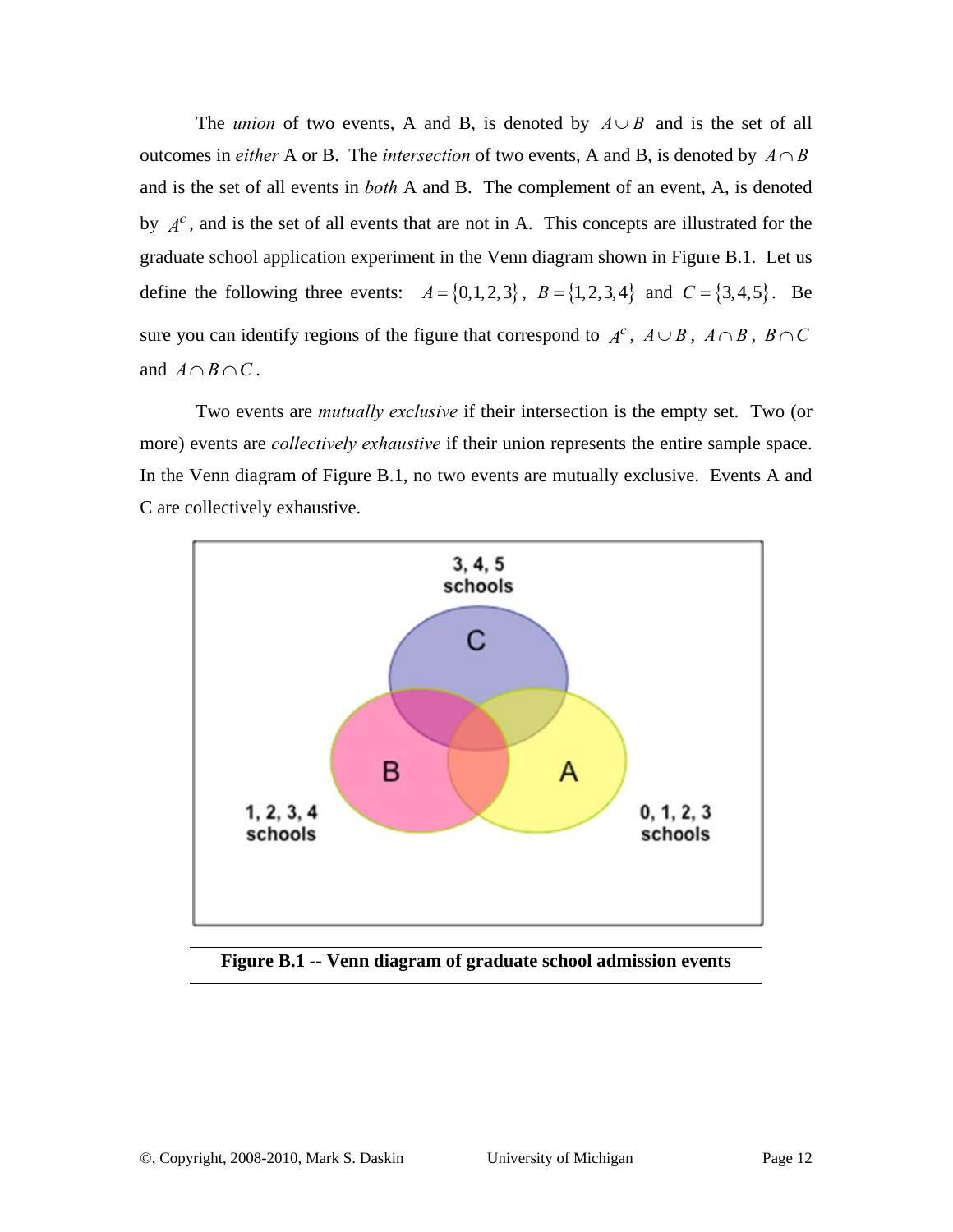#### *B.2 Axioms of probability*

We now come to three key axioms of probability:

- 1. For any event A,  $P(A) \ge 0$ , where  $P(A)$  denotes the probability that event A occurs.
- 2.  $P(S) = 1$ , where *S* represents the entire sample space.
- 3. If  $A_1, A_2, ..., A_n$  are mutually exclusive events, then  $(A_1 \cup A_2 \cup \cdots \cup A_n) = \sum P(A_k)$ 1 *n*  $n = \sum F(A_k)$  $P(A_1 \cup A_2 \cup \cdots \cup A_n) = \sum_{k=1} P(A_k)$ . Also, if  $A_1, A_2, \dots$  is an infinite collection of

mutually exclusive events, then  $P(A_1 \cup A_2 \cup \cdots) = \sum P(A_k)$ 1 *k k*  $P(A_1 \cup A_2 \cup \cdots) = \sum_{n=1}^{\infty} P(A_n)$ =  $\cup A_2 \cup \cdots$ ) =  $\sum P(A_k)$ .

These axioms have a number of implications. For example, they imply  $P(A^c) = 1 - P(A)$ . They also imply that if two events A and B are mutually exclusive, then  $P(A \cap B) = 0$ . Importantly, they imply that for *any* two events A and B,

$$
P(A \cup B) = P(A) + P(B) - P(A \cap B). \tag{B.1}
$$

You should be sure you can verify these implications using a Venn diagram.

## *B.3 Joint, marginal and conditional probabilities and Bayes' theorem*

Now suppose that we know that some particular event B has happened. We are sometimes interested in the probability that some other event A has happened knowing or *given* that event B has happened. For example, suppose the second column of Table B.1a gives the probabilities associated with the 6 simple events in the graduate school application problem outlined above. (We will return to the cumulative probabilities in the third column a bit later.) You should be able to verify that the compound event probabilities listed in Table B.1b are correct. Now suppose event B has occurred, meaning the student has been admitted to 1, 2, 3, or 4 schools. We want to find the probability that event A occurred *given* that event B occurred. Clearly, the only way that event A could happen given that event B has happened is if the student is admitted to 1,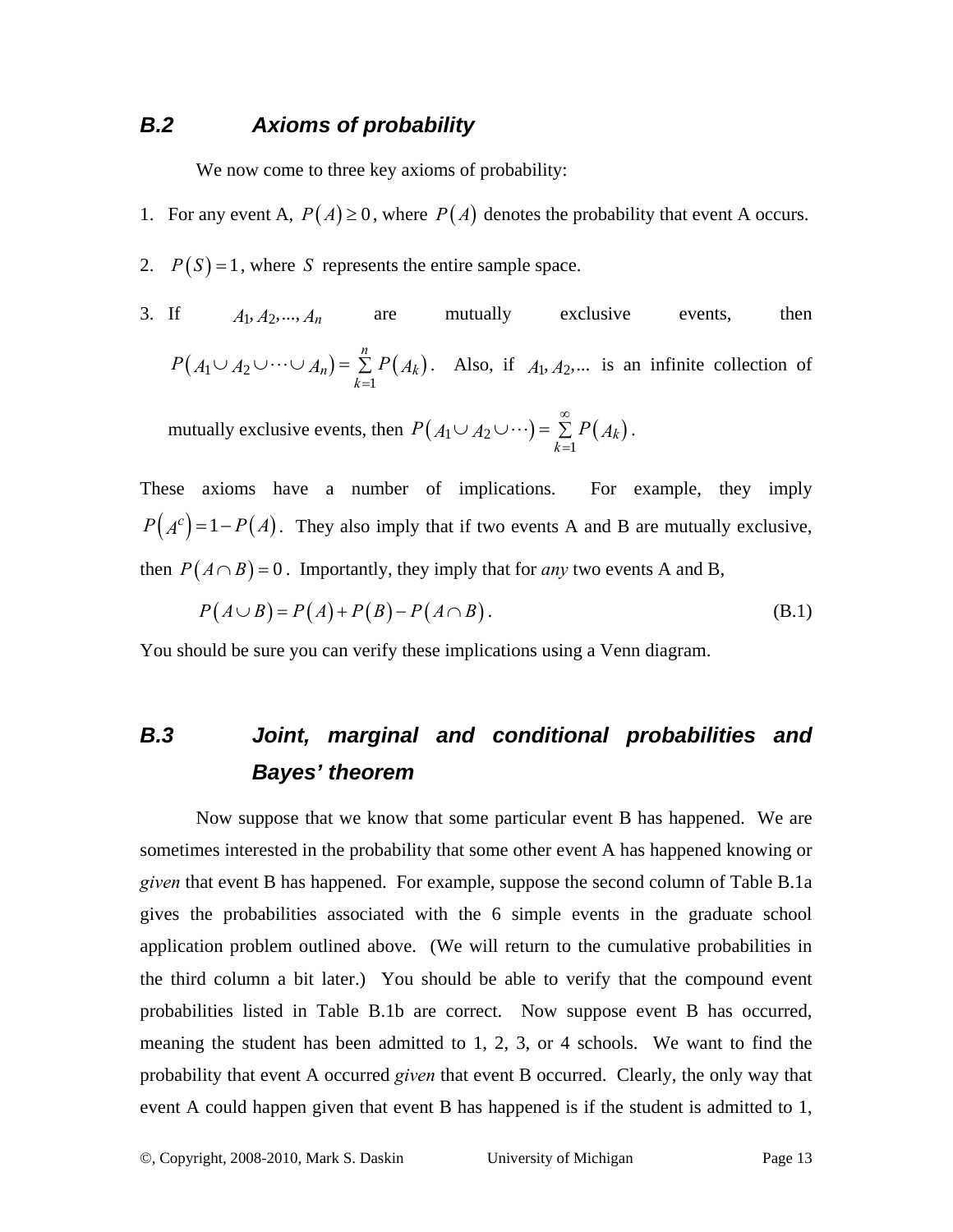2, or 3 schools. This occurs with probability 0.8352. However, we need to *renormalize* this by the probability that event B occurred. In other words the *conditional* probability that event A occurred *given* that event B occurred is  $\frac{0.8352}{0.912} = 0.915789$ . In general, we have

$$
P(A \text{ occurs given } B \text{ has happened}) = P(A|B) = \frac{P(A \cap B)}{P(B)}.
$$
 (B.2)

|  |  | Table B.1 -- Graduate school admission example probabilities |
|--|--|--------------------------------------------------------------|
|--|--|--------------------------------------------------------------|

| Number of<br>acceptances   Probability   Probability |         | <b>Cumulative</b> |
|------------------------------------------------------|---------|-------------------|
|                                                      | 0.07776 | 0.07776           |
|                                                      | 0.2592  | 0.33696           |
| 2                                                    | 0.3456  | 0.68256           |
| З                                                    | 0.2304  | 0.91296           |
|                                                      | 0.0768  | 0.98976           |
| 5                                                    | 0.01024 |                   |

|              | <b>Simple</b> |             |
|--------------|---------------|-------------|
| <b>Event</b> | events        | Probability |
|              | 0, 1, 2, 3    | 0.91296     |
| R            | 1,2,3,4       | 0.912       |
|              | 3,4,5         | 0.31744     |

(a) simple event probabilities (b) compound event probabilities

The *law of total probability* states that if  $A_1, A_2, ..., A_n$  are mutually exclusive collectively exhaustive events, then

$$
P(B) = P(B|A_1)P(A_1) + P(B|A_2)P(A_2) + \dots + P(B|A_n)P(A_n)
$$
  
= 
$$
\sum_{k=1}^{n} P(B|A_k)P(A_k)
$$
 (B.3)

Also, *Bayes' theorem* states that if  $A_1, A_2, ..., A_n$  are mutually exclusive collectively exhaustive events and *B* is another event with  $P(B) > 0$ , then

$$
P(A_j|B) = \frac{P(A_j \cap B)}{P(B)} = \frac{P(B|A_j)P(A_j)}{\sum_{k=1}^{n} P(B|A_k)P(A_k)}.
$$
 (B.4)

Two events *A* and *B* are independent if knowing that *A* has occurred does not change the probability that B has occurred and vice versa. More formally, *A* and *B* are independent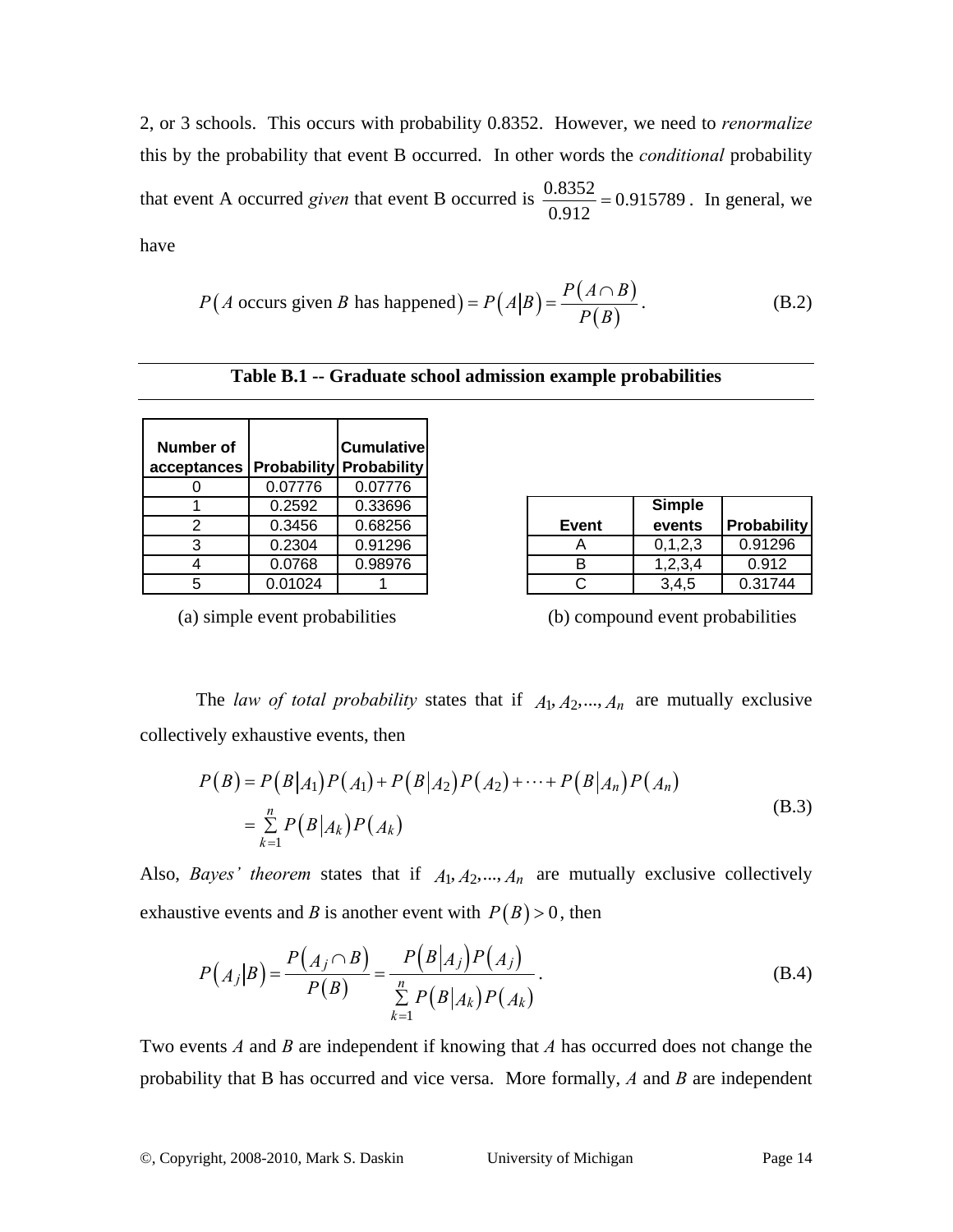if  $P(B|A) = P(B)$  and  $P(A|B) = P(A)$ . You should be able to explain why two mutually exclusive events can not be independent.

To illustrate the importance of conditional probability, and to introduce the concepts of *joint probabilities* and *marginal probabilities*, consider the problem of being tested for some disease such as tuberculosis. There are two possible outcomes of such a test: either the test indicates you have the disease (meaning you test positive) or it indicates you do not have the disease (meaning you test negative). However, the test results are sometimes wrong. Thus, we must also consider the true state of nature: either you have the disease or you do not. This is illustrated in Table B.2. The four probabilities shaded light grey show all four possible combinations of the results of the test and one's true health condition. These indicate that 75% of those tested test negative and truly do not have tuberculosis. Another 5% of those who test negative actually do have the disease, and so on. Note that the light greay shaded numbers sum to 1.0. These are the *joint probabilities* of the test results and your true health. On the right hand side, the table shows the *marginal probabilities* of your true health condition, shown with white lettering ona black background. 83 percent of those tested are truly okay, while 17 percent have tuberculosis. Similarly, the marginal probabilities of the test results are shown at the bottom of the table shaded in dark grey. 20 percent of those tested, test positive for tuberculosis with this test.

|        |          | <b>Test results</b>  |      |          |
|--------|----------|----------------------|------|----------|
|        |          | Negative<br>Positive |      | Marginal |
| True   | ОK       | 0.75                 | 0.08 | 0.83     |
| health | Have TB  | 0.05                 | 0.12 | 0.17     |
|        | Marginal | 0.80                 | 0.20 | 1.00     |

**Table B.2 -- Example of joint and marginal probabilities** 

Now, suppose the test comes back positive indicating that you have tuberculosis. What is the probability that you have tuberculosis *given* that the test is positive? This is simply the joint probability that you have tuberculosis and the test is positive (0.12) divided by the probability that the test is positive (0.20) or 0.6. Thus, there is a 60% chance that you actually have tuberculosis (based on these numbers) if the test is positive.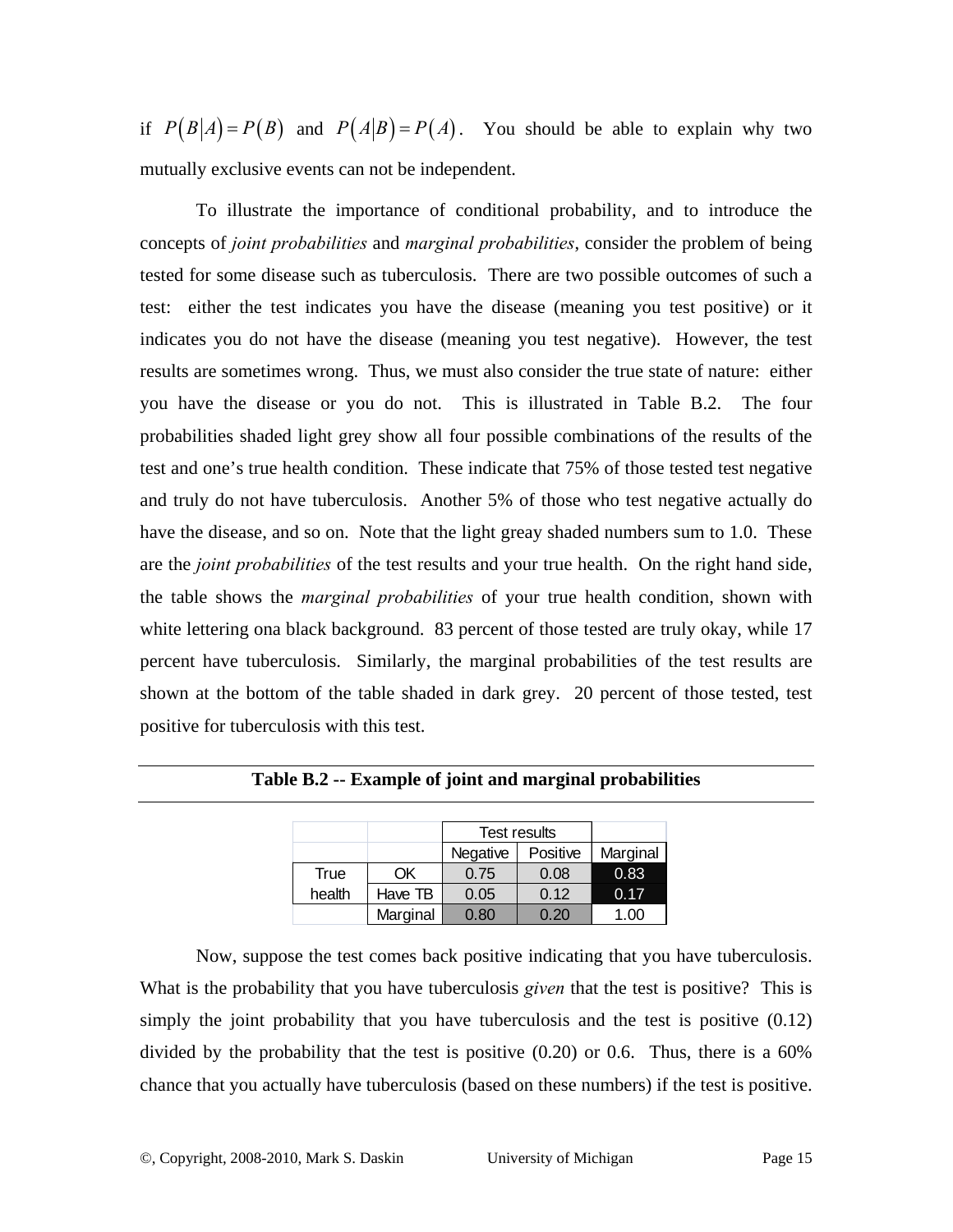Similarly, we might ask, if you truly have tuberculosis (which occurs with probability 0.17 for those tested), what are the chances that the test will show that you have tuberculosis? This is simply 0.12 divided by 0.17 or about 0.71.

### *B.4 Counting, ordered pairs, permutations and combinations*

We now turn to the issue of counting. Most of us know how to count, but in probability we need to define three sorts of ways of counting. By *ordered pairs* we mean the number of ways of selecting 1 item from each of *K* sets of items when the  $i^{th}$  set has  $n_j$  items. This is simply  $\prod n_j = n_1 \cdot n_2$ 1 *K*  $j = n_1 \cdot n_2 \cdots n_K$  $\prod_{j=1} n_j = n_1 \cdot n_2 \cdot \cdots \cdot n_K$ . For example, if we have 4 tenured faculty members in Civil Engineering, 5 in Mechanical Engineering and 3 in Industrial Engineering, there are exactly 60 ways of selecting a committee consisting of exactly one tenured faculty member from each of these three departments.

A *permutation* gives the number of ways of selecting *k* items out of a total of *n* items when the order of selection matters and items are *not* replaced after each selection. We have *n* ways to select the first item, *n*-*l* ways to select the second, and so on until we have only  $n-k+1$  ways to select the  $k^{th}$  item. Thus the number of permutations of k items out of *n* is

$$
{}_{n}P_{k} = n(n-1)(n-2)\cdots(n-k+1) = \frac{n!}{(n-k)!}.
$$
 (B.5)

For example, suppose we have 10 cities and we want to visit 4 of them. We will travel to the first picked city first, the second picked city next and so on. Therefore, the order of selection matters. There are  $10.9.8.7 = 5040$  possible routes.

Finally, the number of *combinations* of *k* items out of a total of *n* is the number of ways of selecting *k* items from a total of *n* when the order of selection does not matter. This is given by

$$
{}_{n}C_{k} = {n \choose k} = \frac{n!}{k!(n-k)!}.
$$
 (B.6)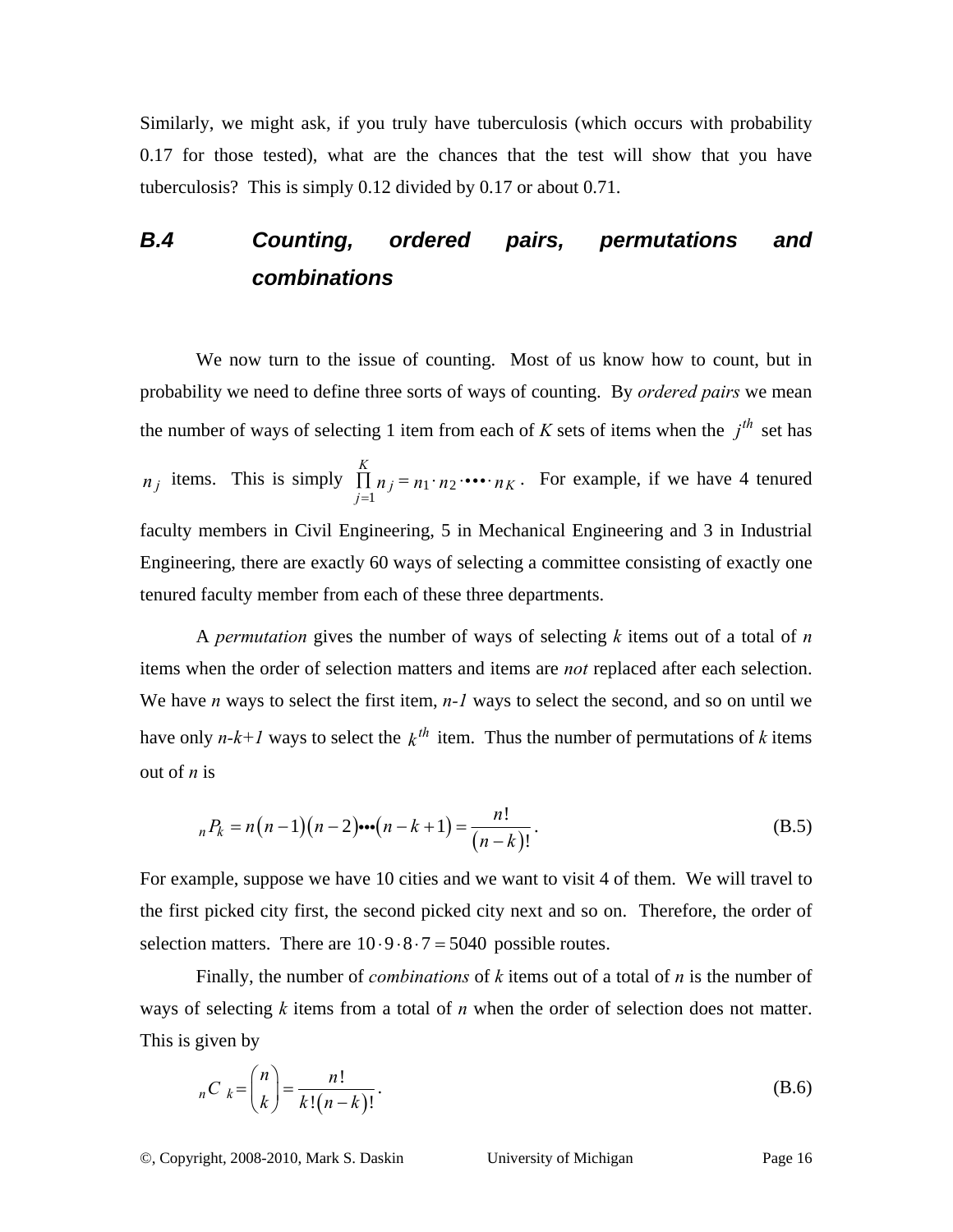For example, suppose we have 150 candidate ambulance sites in a city and we wish to select 10 of them for ambulance bases. We have  $\begin{bmatrix} 150 \\ 10 \end{bmatrix}$  =  $\frac{150!}{10!(150-10)!}$  = 1,169,554,298,222,310  $\approx$  1.17x10<sup>15</sup>  $\binom{150}{10}$  =  $\frac{150!}{10!(150-10)!}$  = 1,169,554,298,222,310  $\approx$  1.17x<sub>10</sub><sup>15</sup>. If we wanted to select 20

bases, we would have about  $3.63 \times 10^{24}$  possible combinations of 20 sites out of 150 candidate sites.

#### *B.5 Random variables*

Formally, a *random variable* is any rule that associates a number with every outcome of the sample space. For example, if a tuberculosis test is the experiment of interest, there are two outcomes: positive and negative. If we associate 1 with the event positive and 0 with the event negative, then we have defined a random variable associated with this experiment. There are two types of random variables: *discrete random variables* and *continuous random variables*. Loosely speaking we can think of discrete random variables as those that take on values corresponding to integers while continuous random variables take on values corresponding to any real number. (There are some cases in which a random variable has characteristics of both a discrete and a continuous random variable. For example, the waiting time in a queue has a probability mass associated with no waiting. A probability mass is associated with a discrete random variable. If the waiting time is strictly positive, the random variable behaves like a continuous random variable with a density function.)

### *B.6 Discrete random variables*

We begin by focusing on discrete random variables. If *X* is a random variable, then we associate a *probability mass function* with *X*. The probability mass function or pmf allocates the total probability of 1 across all possible outcomes of the random variable *X*. We denote the probability that the random variable *X* takes on a particular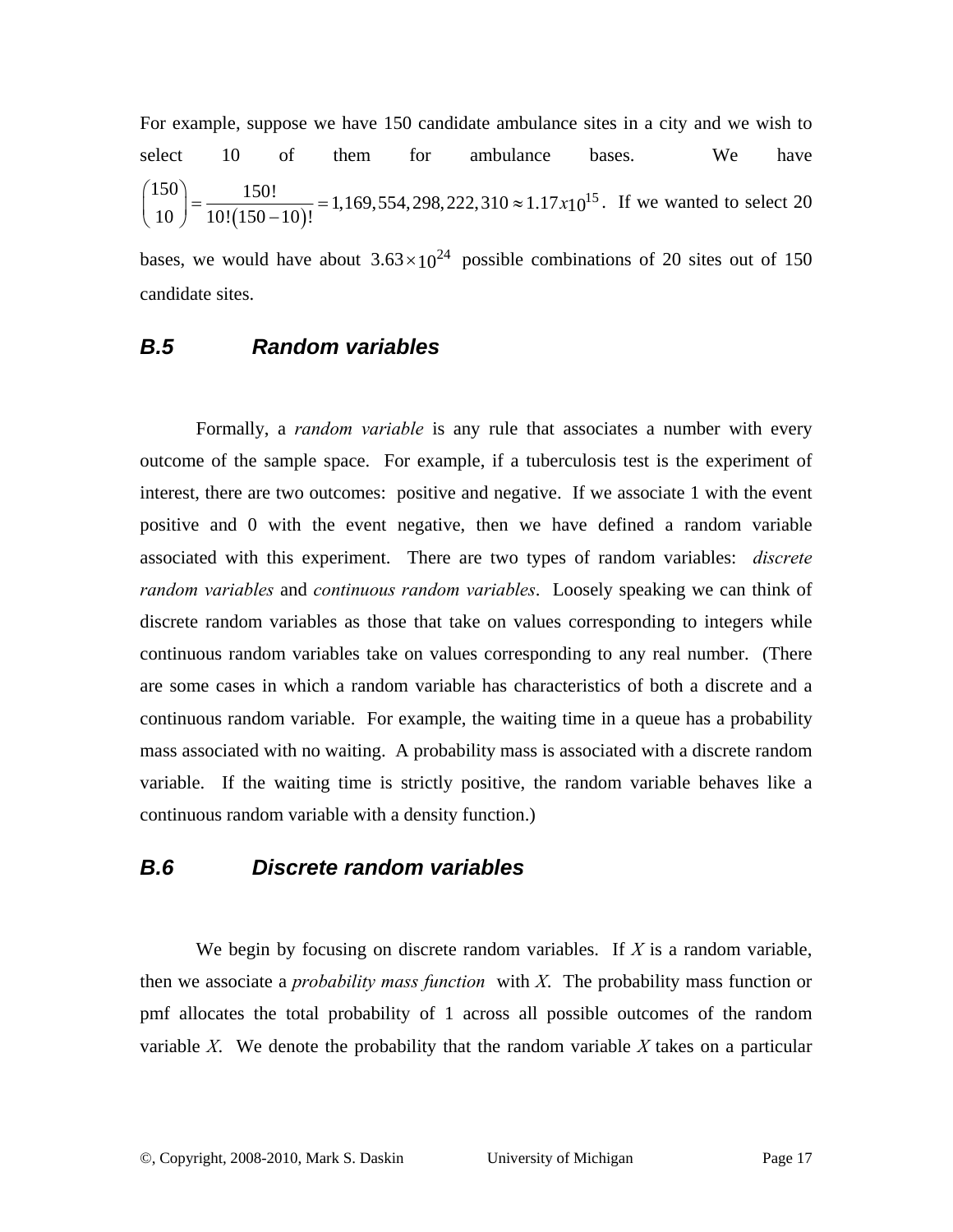value *x* by either  $p(X = x)$  or more simply  $p(x)$ . Clearly we require  $p(x) \ge 0$  for all values of *x* and

$$
\sum_{\text{all } x} p(x) = 1. \tag{B.7}
$$

We also are interested in the probability that the random variable *X* takes on a value less than or equal to *x*. This is the *cumulative distribution* of *X* and is given by

$$
P(X \le x) = \sum_{y \le x} p(y).
$$
 (B.8)

(Note that *y* in (B.8) is just a dummy variable of summation.) For example, Table B.1a gives both the probabilities of the simple events (in the second column) and the cumulative probabilities in the third column.

The *expected value* of a (discrete) random variable is the mean or average value that the random variable takes on. The expected value of a discrete random variable *X* is given by

$$
E(X) = \sum_{\text{all } x} x \cdot p(x). \tag{B.9}
$$

For example, the expected number of graduate schools to which a student is admitted based on the probabilities in Table B.1a is given by:

$$
E(X) = 0(0.07776) + 1(0.2592) + 2(0.3456) + 3(0.2304) + 4(0.0768) + 5(0.01024)
$$
  
= 2

If  $h(X)$  is a function of the random variable X, then the expected value of  $h(X)$ is given by

$$
E[h(X)] = \sum_{\text{all } x} h(x) p(x).
$$
 (B.10)

It is worth noting that, in general, *the expected value of a function is not the same as the function evaluated at the mean or expected value of the random variable used to define the function*. In other words, in general,  $E[h(X)] \neq h[E(X)]$ . If  $h(X)$  is linear in *X*, however, then  $E[h(X)] = h[E(X)]$ .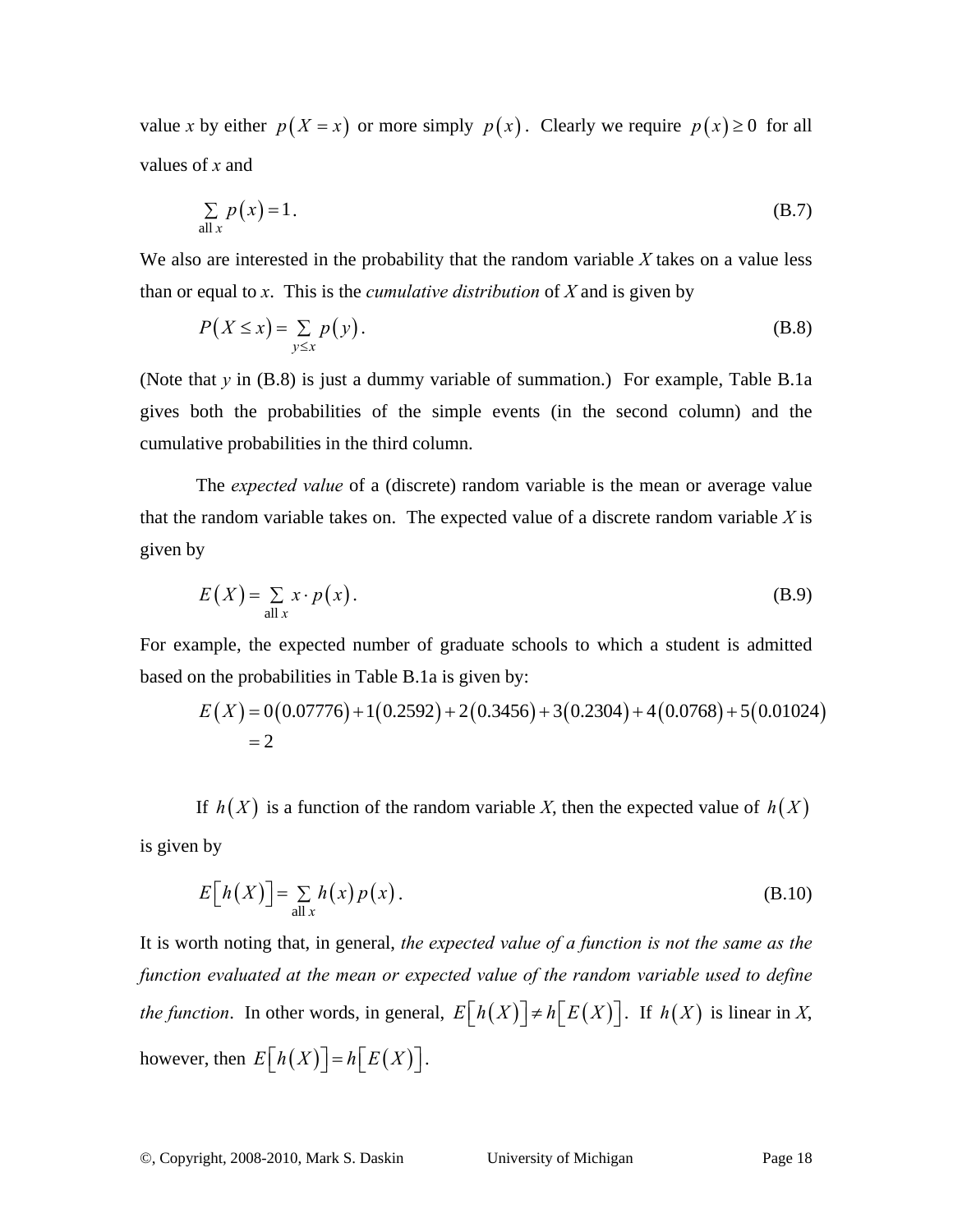One important non-linear function of a random variable is the *variance*. The variance is defined as

$$
Var(X) = E(X - E[X])^{2}.
$$
 (B.11)

Clearly, in this expression we have  $h(X) = (X - E[X])^2$ . Thus, the variance is given by

$$
\sigma_X^2 = Var(X) = V(X) = E\left\{ \left( X - E[X] \right)^2 \right\} = \sum_{\text{all } x} \left( x - E[X] \right)^2 \cdot p(x) \tag{B.12}
$$

We can show that the variance is also equal to

$$
Var(X) = E\{(X - E[X])^{2}\} = E(X^{2}) - E^{2}(X).
$$
\n(B.13)

For example, for the graduate school admission problem we have

$$
Var(X) = E\{(X - E[X])^{2}\}\
$$
  
=  $(-2)^{2} (0.07776) + (-1)^{2} (0.2592) + 0(0.3456) + (1)^{2} (0.2304) + (2)^{2} (0.0768) + (3)^{2} (0.01024)$   
= 1.2

We can also calculate this by first computing

$$
E(X^{2}) = 0(0.07776) + 1(0.2592) + 4(0.3456) + 9(0.2304) + 16(0.0768) + 25(0.01024)
$$
  
= 5.2

and then computing

$$
Var(X) = E(X^2) - E^2(X) = 5.2 - 2^2 = 1.2
$$
.

The variance measures the dispersion of the distribution. Clearly, if all values of the random variable were the same, the variance would be 0 since  $X - E[X] = 0$  in that case for all realizations of the random variable *X*. The larger the variance, the more spread out the distribution is.

Note that the units of the variance are rather strange. For example, in the graduate school admission case, the variance is measured in terms of schools<sup>2</sup>. It is not clear what a squared school is! We therefore also use the standard deviation as a measure of the dispersion of a distribution. The *standard deviation* is simply the square root of the variance. In the graduate school admission case, the standard deviation is  $\sqrt{1.2} \approx 1.095$ .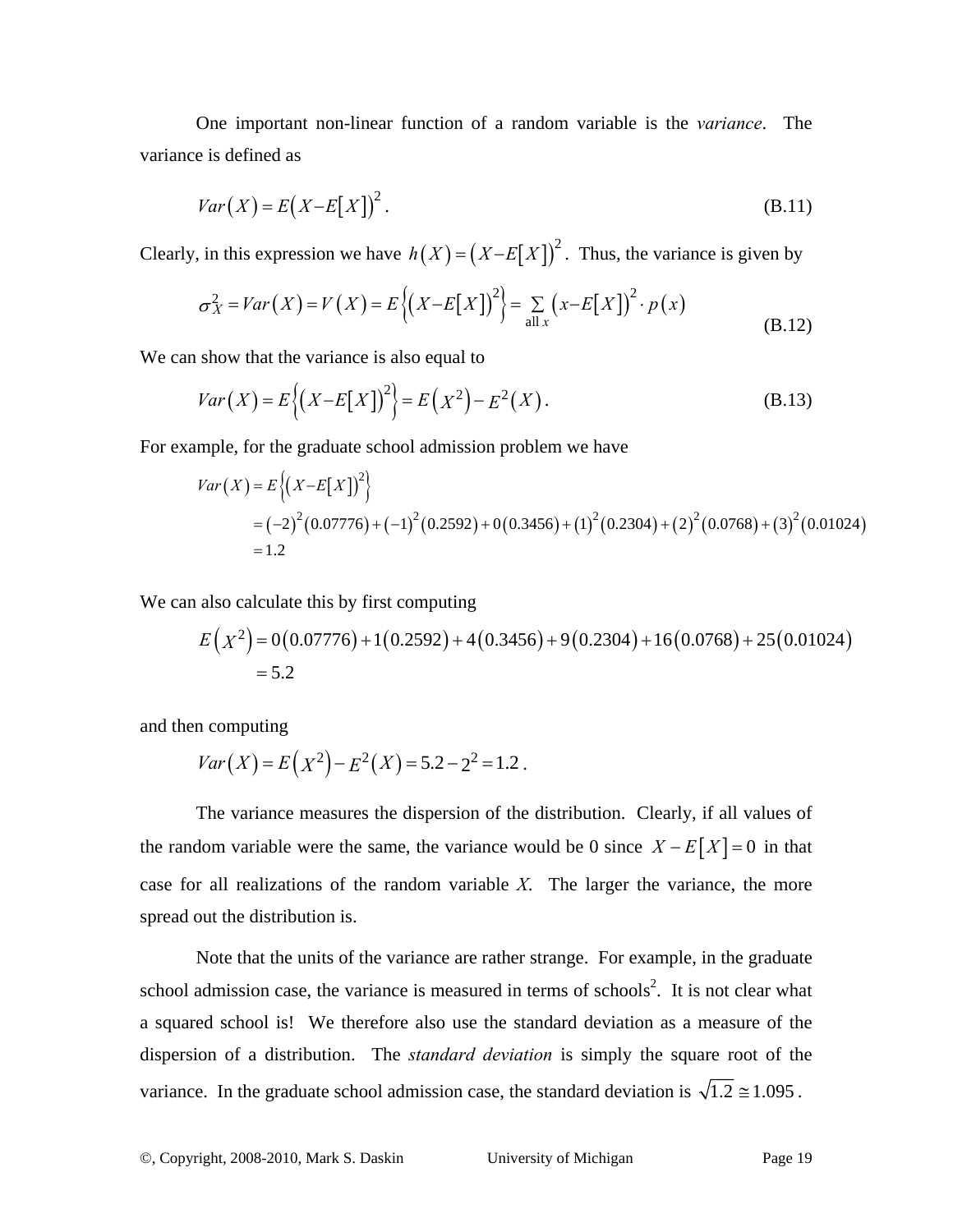So, why are we interested in the variance at all? The reason is that there are certain things we can do with the variance that we can not do with the standard deviation directly. For example, suppose we have a linear function of a random variable. In other words we are interested in  $aX + b$ , where *a* and *b* are constants. This might represent the profit associated with running a small clinic as a function of the number of patients that we see. The random variable *X* is the number of patients seen on a day and *a* is the marginal profit (revenue minus variable cost) associated with treating a patient and *b* is the fixed cost of operating the clinic even if we see no patients. The variance of the profit is then given by

$$
Var(aX + b) = E\left\{ \left[ aX + b - (aE(X) + b) \right]^2 \right\}
$$
  
=  $E\left\{ \left[ aX - aE(X) \right]^2 \right\}$  (B.14)  
=  $a^2Var(X)$ 

More generally, if  $h(X)$  is a function of a discrete random variable X, then the variance of  $h(X)$  is given by

$$
Var[h(X)] = \sum_{\mathbf{all}\,x} \{h(X) - E[h(X)]\}^2 p(x).
$$
 (B.15)

Also, if *X* and *Y* are independent random variables, then

$$
Var(X+Y) = Var(X) + Var(Y).
$$
 (B.16)

We can also show that

$$
Var(X - Y) = Var(X) + Var(Y)
$$
\n(B.17)

when *X* and *Y* are independent. *Note that we* add *the variances even when we are looking at the difference between two random variables.* 

When they are not independent, there is a *covariance* term that must be added to this. Qualitatively, the covariance and correlation coefficient measure the degree to which *X* and *Y* vary together. If *X* generally increases as *Y* increases, then the covariance between *X* and *Y* is positive and the variance of the sum of *X* and *Y* is greater than the sum of the variances of *X* and *Y*. On the other hand, if *X* and *Y* tend to move in opposite directions, meaning that as one increases the other decreases, then the variance of the sum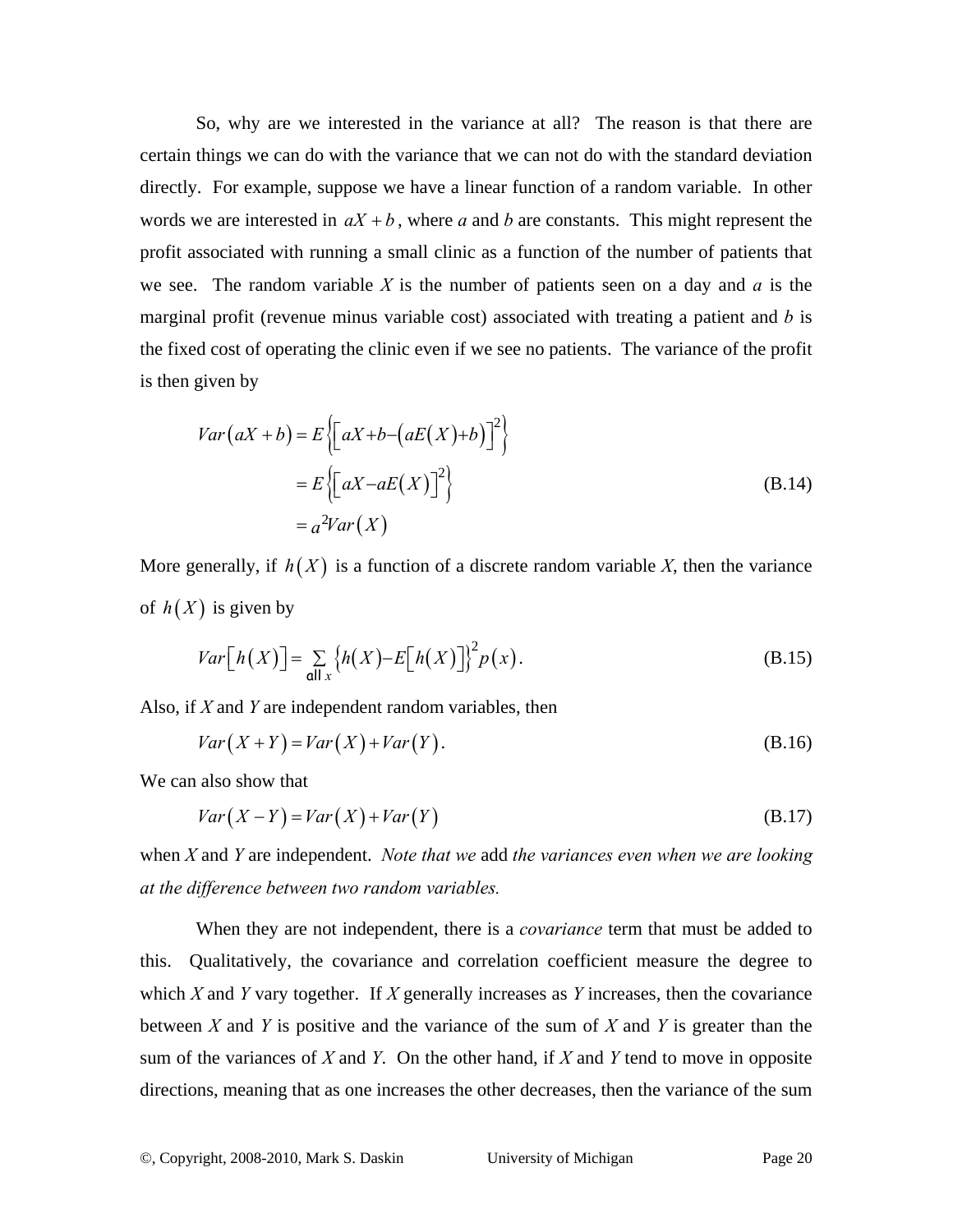of the random variables is less than the sum of the variances of the random variables. Note that none of these equations apply directly to the standard deviations. *You should never add standard deviations!*.

More formally, if *X* and *Y* are two random variables with a joint probability distribution given by  $p(x, y)$ , then the *covariance* of X and Y is defined as

$$
Cov(X,Y) = E(XY) - E(X)E(Y).
$$
 (B.18)

To illustrate this, consider again the tuberculosis testing example of Table B.2. Let us associate the number 0 with a negative test result and 1 with a positive test result. Similarly, let 0 represent a true health condition of not having tuberculosis, while 1 represents having the disease. With these associations, we can compute the following values:

$$
E(test) = 0.2
$$
  
\n
$$
E(test) = 0.17
$$
  
\n
$$
E(heath) = 0.17
$$
  
\n
$$
E(heath) = 0.17
$$
  
\n
$$
E(heath) = 0.17
$$
  
\n
$$
E(heath) = 0.17
$$
  
\n
$$
E(heath) = 0.17
$$
  
\n
$$
Var(heath) = 0.17 - (0.17)^{2} = 0.1411
$$
  
\n
$$
E(test\text{-}health) = 0.12
$$
  
\n
$$
Cov(test, health) = E(test\text{-}health) - E(test) E(heath) = 0.12 - (0.2)(0.17) = 0.086
$$

The first line of results above gives the mean and variance of the test results. The second gives the mean and variance of the true health results. The third line computes the expected value of the product of health and the test. Since there is only one case in which the health random variable and the test random variable are both positive (the case in which you test positive and truly have the disease), and since the product of the two random variables in this case is 1, the expected value of the product is simply equal to the joint probability of both events occurring, or 0.12. The covariance is computed in the next and final line above.

The covariance is positive meaning that in general a negative result corresponds with a disease-free condition and a positive result corresponds with an unhealthy condition. How strong is this trend, however? What does a covariance of 0.086 mean? To understand how strong this correlation is, we need to compute the correlation coefficient. The *correlation coefficient* of *X* and *Y* is defined as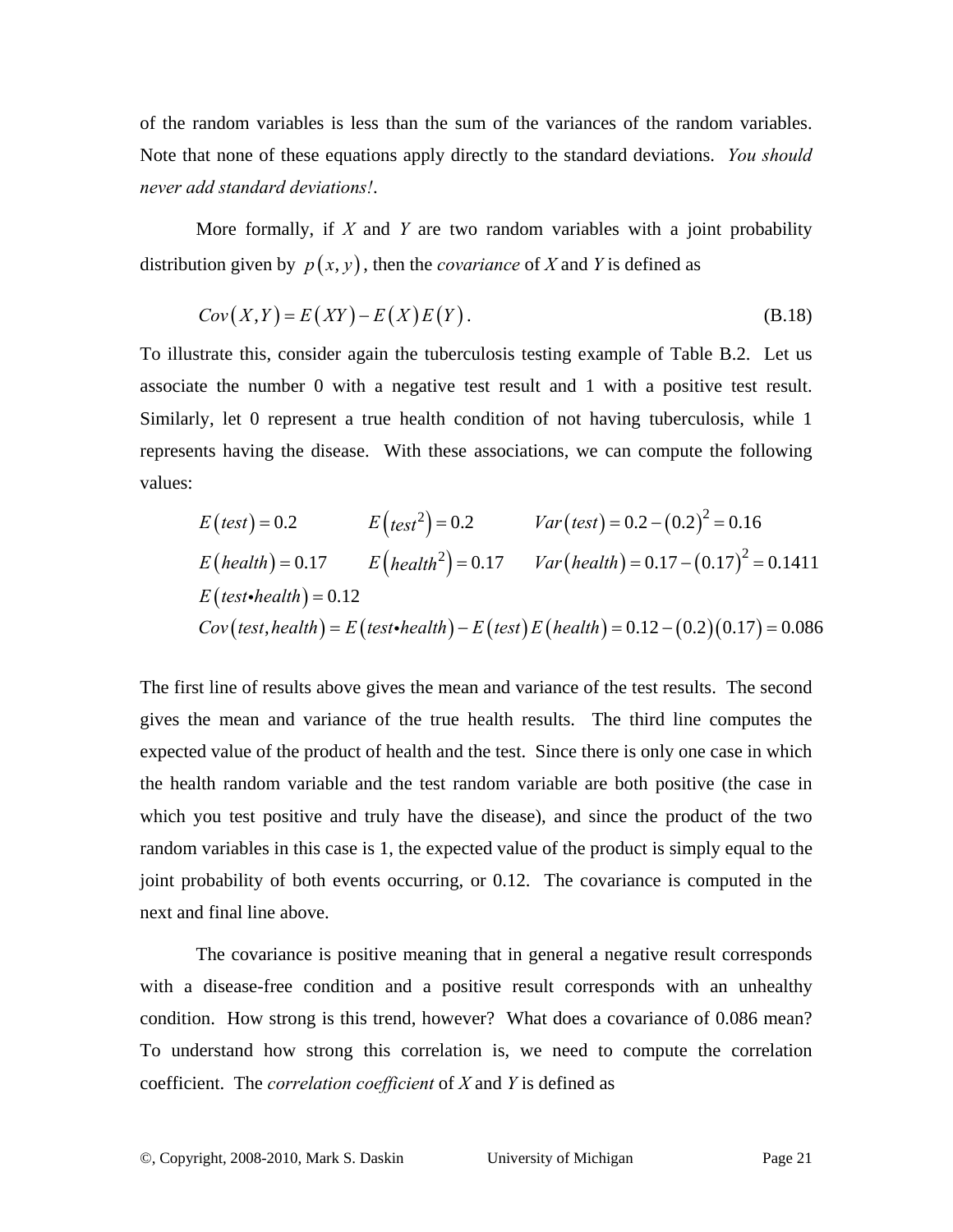$$
Corr(X,Y) = \frac{Cov(X,Y)}{\sqrt{Var(X)Var(Y)}}.
$$
\n(B.19)

In this example, the correlation coefficient is equal to  $\frac{0.000}{\sqrt{(0.16)(0.1411)}}$ 0.086 0.572  $(0.16)(0.1411)$  $\approx 0.572$ . The

correlation coefficient is always between -1 and 1. A value close to -1 or 1 indicates a very strong (linear) correlation. A value close to 0 means little or no correlation. This value indicates a moderately strong positive correlation between the test results and a person's true health condition.

We now turn to specific discrete random variables that are of interest to us. We begin with the notion of a *Bernoulli trial*. A Bernoulli trial is any experiment that has exactly two outcomes. We denote these outcomes by *success* and *failure*. In the graduate school admission problem success might mean the student is admitted to a particular school and failure would mean she is not admitted. In testing for tuberculosis, success might mean that the patient is positive (it is a success in the sense that we have discovered one source of the patient's ailment) and failure means the test is negative. In general, choosing which outcome to call a success and which to call a failure is arbitrary, though we clearly have to be consistent in the definition of success or failure in any particular analysis.

Suppose we now have a sequence of *n* independent Bernoulli trials each with the same probability of success, *p*. The total number of successes in *n* independent Bernoulli trials is given by the *binomial* distribution. In particular, the probability that we have exactly *x* successes in *n* trials is given by

$$
P(X = x) = {n \choose x} p^{x} (1-p)^{n-x} \qquad x = 0, 1, ..., n.
$$
 (B.20)

The expected number of success is given by

$$
E(X) = \sum_{x=0}^{n} x \binom{n}{x} p^{x} (1-p)^{n-x} = np.
$$
 (B.21)

Similarly, we can show that

$$
E(X^2) = n^2 p^2 - n p^2 + n p
$$
 (B.22)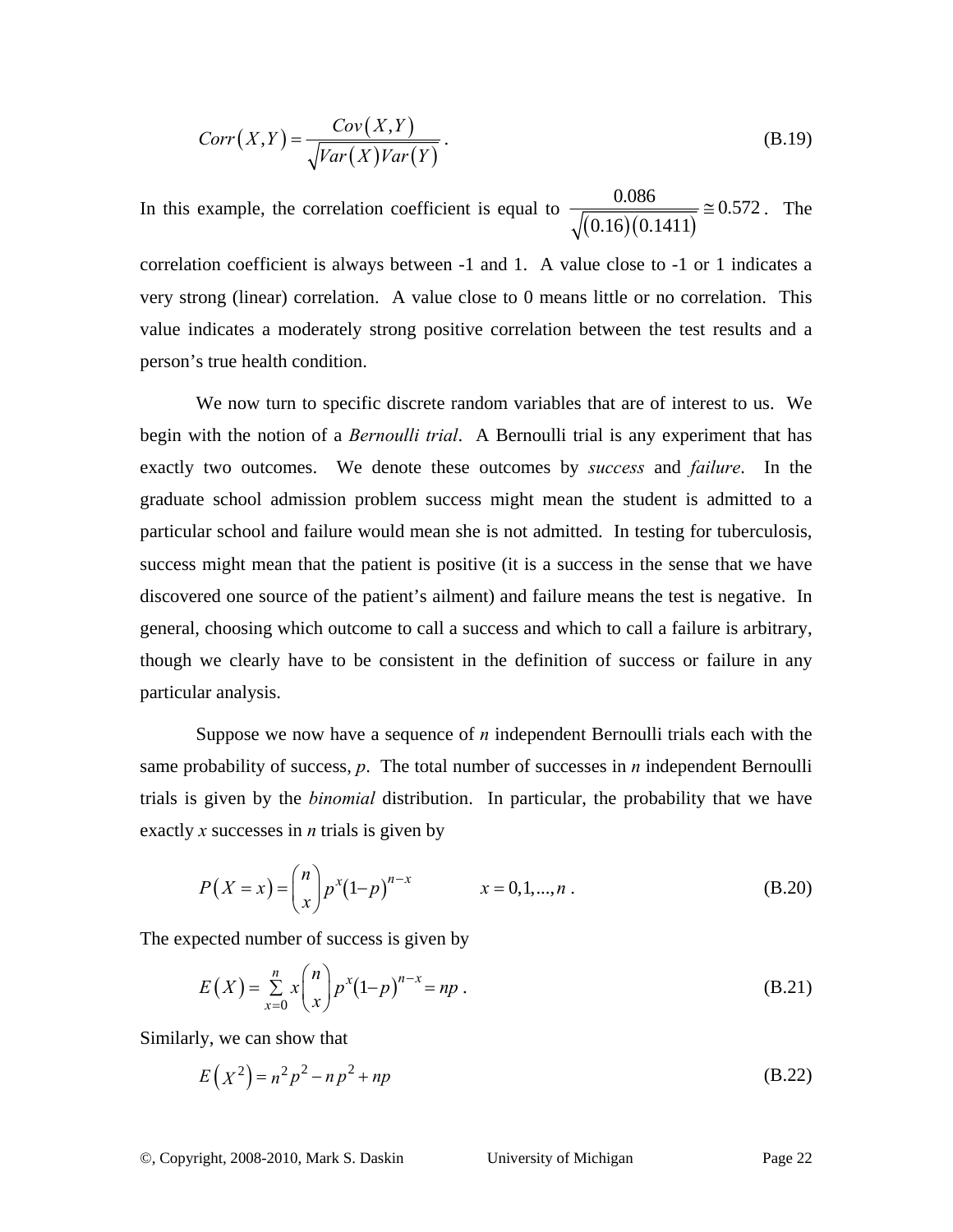and

$$
Var(X) = E(X^{2}) - {E(X)}^{2}
$$
  
=  $n^{2} p^{2} - np^{2} + np - (np)^{2}$   
=  $np - np^{2}$   
=  $np(1-p)$  (B.23)

Figure B.2 shows the binomial distribution for different values of *n* and *p.*

**See What do they look like.xls to visualize different probability mass functions and probability density functions** 



(a) 
$$
n=5
$$
,  $p=0.4$ 

*(b)*  $n=5$ ,  $p=0.6$ 



**Figure B.2 -- Binomial distribution for various values of** *n* **and** *p*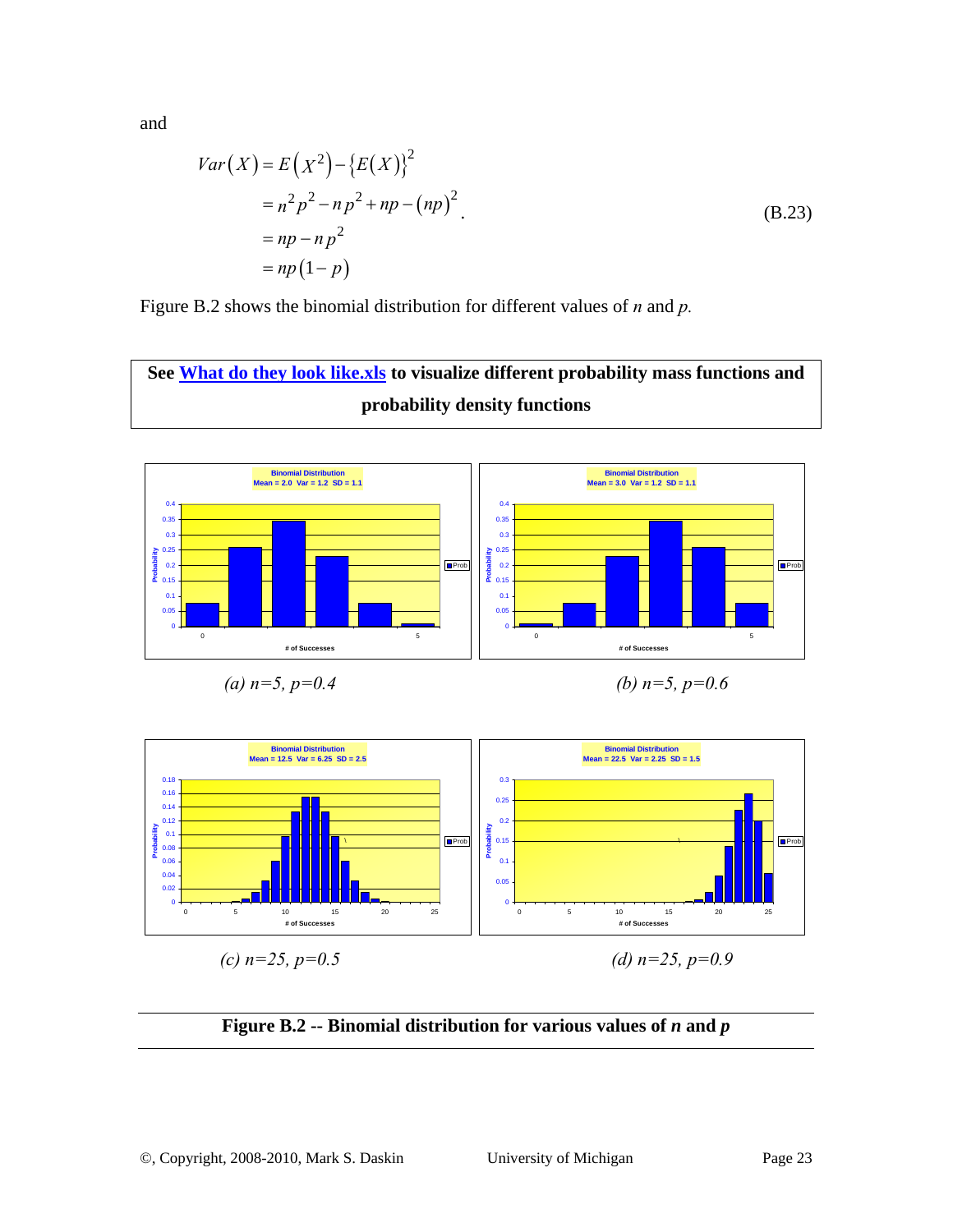The *geometric distribution* is closely related to the binomial distribution and to Bernoulli trials. The geometric distribution gives the number of trials until the first success in a series of independent Bernoulli trials each with probability of success of *p*. Clearly, if the first success is on trial *m*, we must have had *m-1* failures before that. Thus, the probability that the first success is on trial *m* is

$$
P(\text{first success on trial } m) = P(M = m) = (1-p)^{m-1}p \text{ for } m = 1, 2, ...
$$
 (B.24)

Note that while this is a discrete distribution, the random variable – the trial number of the first success – can take on an infinite number of values. Our first task is to ensure that this is indeed a probability mass function. Clearly, all terms are positive for  $0 \le p \le 1$ .

Also, we have 
$$
\sum_{m=1}^{\infty} (1-p)^{m-1} p = p \sum_{m=0}^{\infty} (1-p)^m = p \sum_{m=0}^{\infty} q^m = \frac{p}{1-q} = \frac{p}{1-(1-p)} = \frac{p}{p} = 1,
$$

where we have let  $q = 1 - p$ . (See Appendix A for a review of infinite sums.) Also, we have

$$
E(M) = \sum_{m=1}^{\infty} m(1-p)^{m-1}p
$$
  
= 
$$
\frac{p}{1-p} \sum_{m=1}^{\infty} m(1-p)^m
$$
  
= 
$$
\frac{p}{1-p} \sum_{m=0}^{\infty} mq^m
$$
  
= 
$$
\frac{p}{1-p} \left(\frac{1-p}{p^2}\right)
$$
  
= 
$$
\frac{1}{p}
$$
 (B.25)

We can also show that

$$
Var(M) = \frac{1-p}{p^2}.
$$
\n(B.26)

We sometimes write the geometric distribution in terms of the number of *failures* before the first success. If *K* is the random number representing the number of failures before the first success, then we have

$$
P(K = k) = (1-p)^{k} p \text{ for } k=0,1,2, \dots
$$
 (B.27)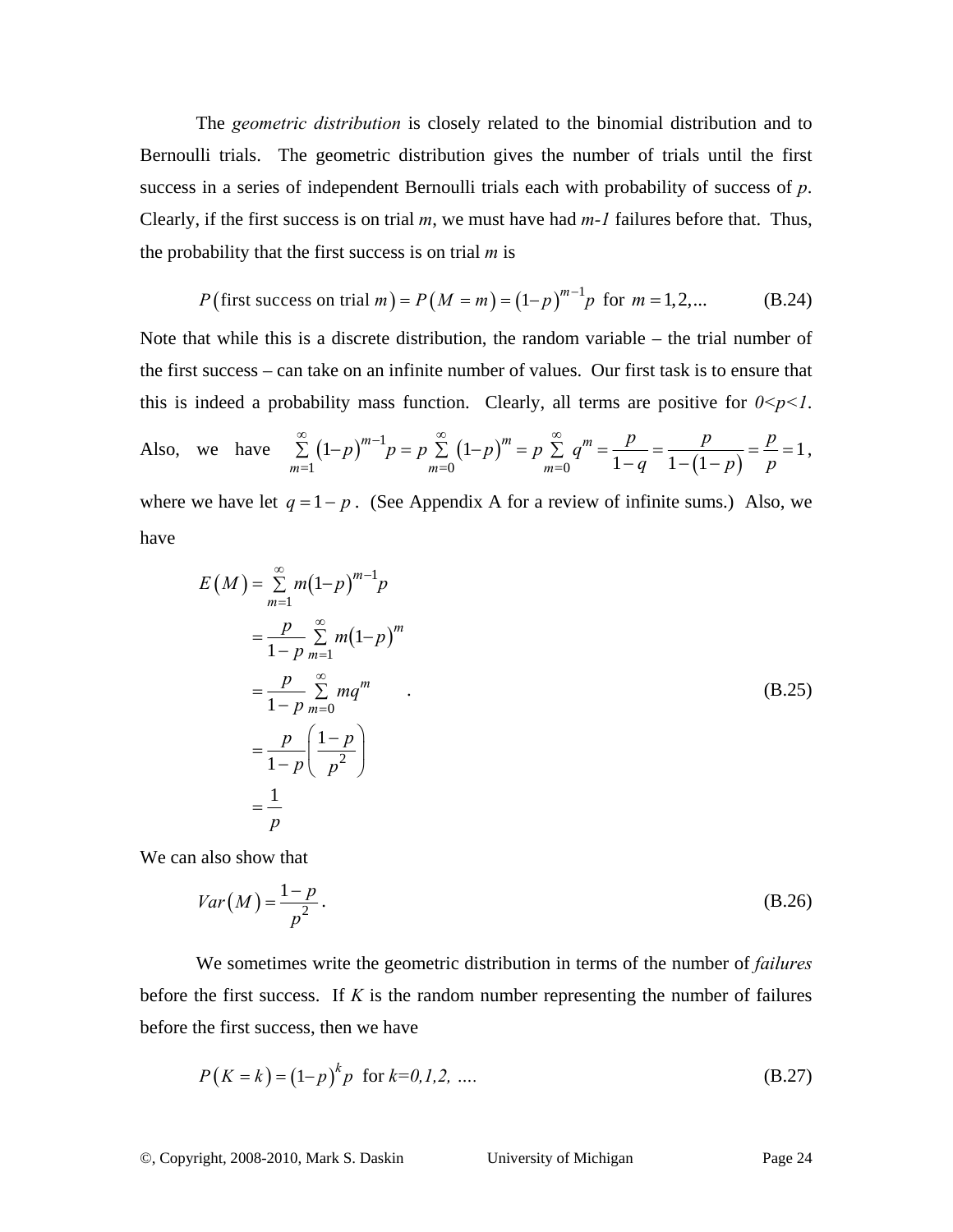We also have

$$
E(K) = \frac{1}{p} - 1 = \frac{1 - p}{p}
$$
 (B.28)

and

$$
Var(K) = \frac{1-p}{p^2}.
$$
\n(B.29)

Note that this form of the geometric is the same as the earlier form except that we have subtracted 1 from every value of the random variable defined as the number of trials until the first success. Therefore, the expected value of this form is 1 less than that of the first form and the variance is the same.

Figure B.3 shows the geometric distribution for two different values of *p*. This is using the second form of the distribution in which the random variable is the number of failures until the first success.



**Figure B.3 -- Geometric distribution for different values of** *p*

The *negative binomial* distribution is closely related to the geometric distribution. It gives the distribution of the number of failures until the  $r^{th}$  success. If *X* is the random variable representing this number, we have

$$
P(X = x) = {x + r - 1 \choose r - 1} p^r (1-p)^x
$$
 for  $x = 0, 1, 2, ...$  (B.30)

We also can show that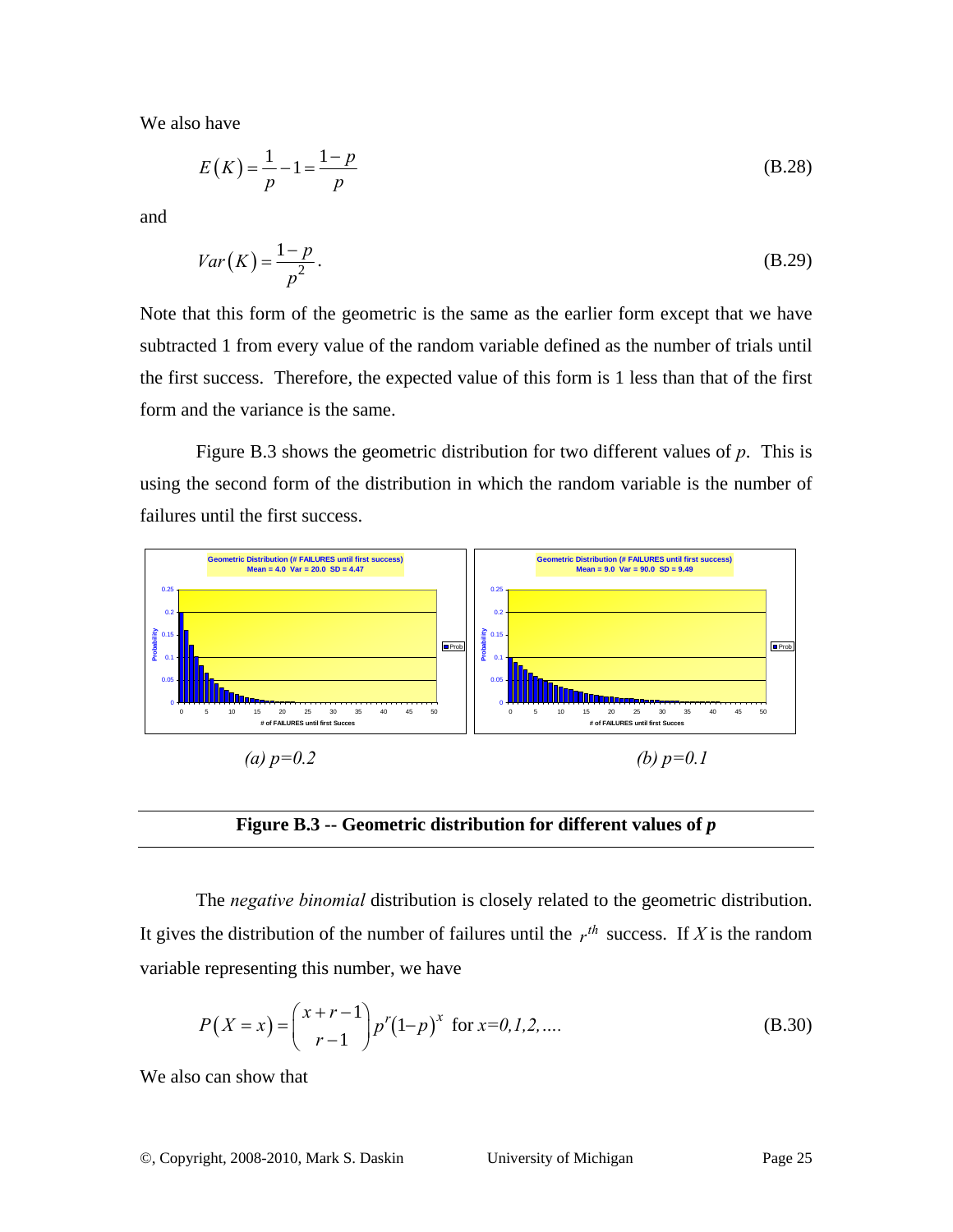$$
E(X) = r \frac{1 - p}{p}
$$
 (B.31)

and

$$
Var(X) = r \frac{1 - p}{p^2}.
$$
 (B.32)

You should be able to verify these by noting that the negative binomial is simply the sum of *r* independent identically distributed geometric random variables (each representing the distribution of the number of failures until the first success). Figure B.4 shows the negative binomial distribution when *p=0.25* for four values of *r*.





 *(Note that the vertical scale changes with each graph)*

The *hypergeometric distribution* is derived as follows. We are given *N* individuals of whom *M* have a particular characteristic which we will consider a success. For example, we may have a class of 50 students of whom 23 are seniors (which we will call success). A sample of *n* is taken from the population without replacement. The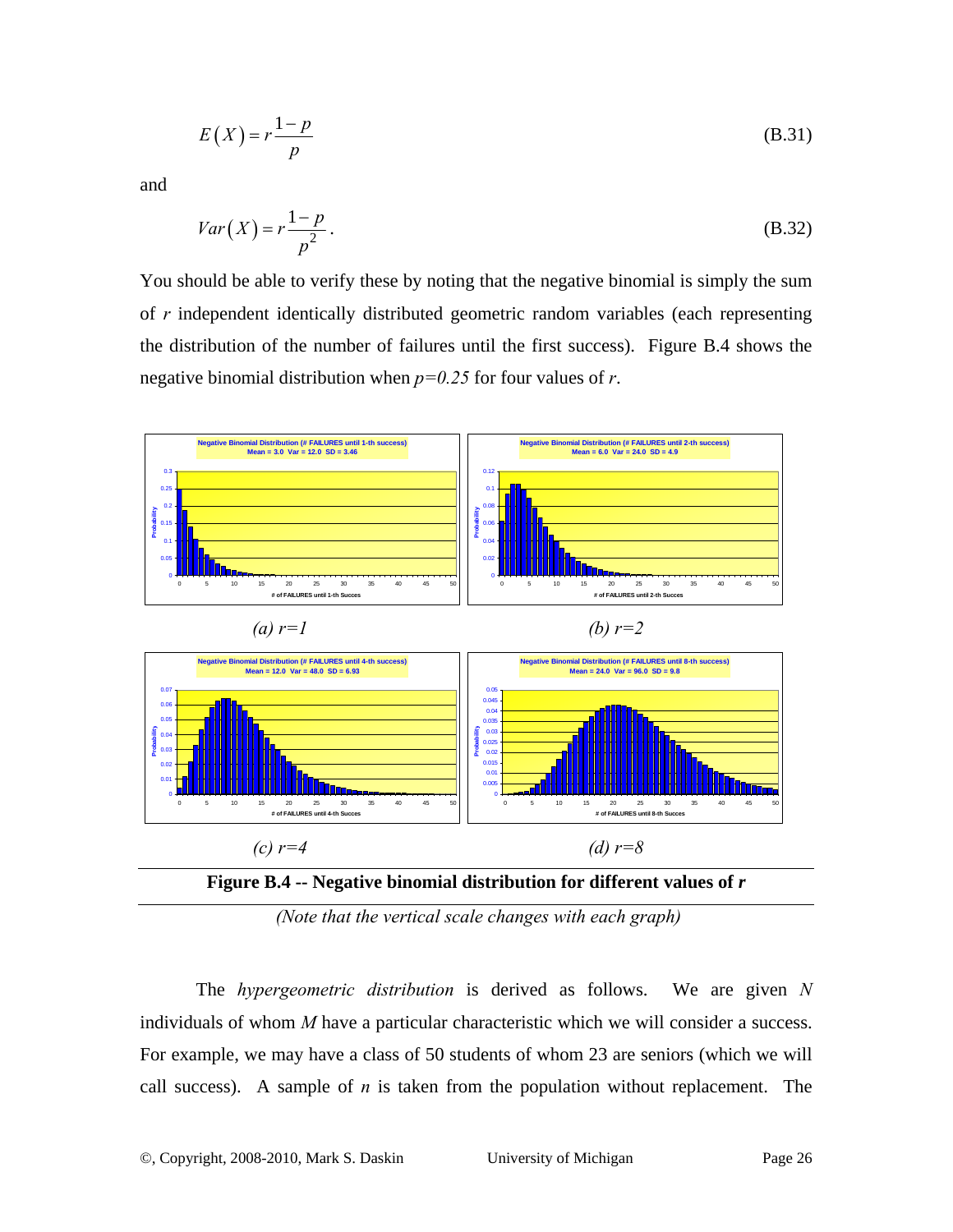hypergeometric distribution gives the distribution of the number of successes in a sample of size *n*. If *X* is this random variable, we have

$$
P(X = x) = \frac{\binom{M}{x} \binom{N-M}{n-x}}{\binom{N}{n}}
$$
 for max  $(0, n - N + M) \le x \le \max(n, M)$ . (B.33)

We also have

$$
E(X) = n\frac{M}{N} = np\,,\tag{B.34}
$$

where  $p = \frac{M}{N}$  is the fraction of the entire population that has the characteristic we are labeling a success. Note the similarity to the expected value of the binomial distribution. Also,

$$
Var(X) = \left(\frac{N-n}{N-1}\right) n \left(\frac{M}{N}\right) \left(1 - \frac{M}{N}\right) = \left(\frac{N-n}{N-1}\right) np \left(1 - p\right). \tag{B.35}
$$

Note that this is similar to the variance of the binomial distribution, except that we have a correction term 1  $N - n$  $\left(\frac{N-n}{N-1}\right)$  included in the variance. Also note that this correction term is always less than 1 as long as the sample has 2 or more elements in it.

As the final discrete distribution of interest, we consider the *Poisson distribution*. One way to derive the Poisson distribution is to begin with the binomial distribution and to let  $n \to \infty$  and  $p \to 0$  while holding their product  $np = \lambda$ . Recall that for the binomial distribution, we have

$$
P(X = x) = {n \choose x} p^{x} (1-p)^{n-x} \quad x = 0, 1, ..., n
$$
 (B.36)

For *x=0*, we have

$$
P(X = 0) = (1-p)^n
$$
 (B.37)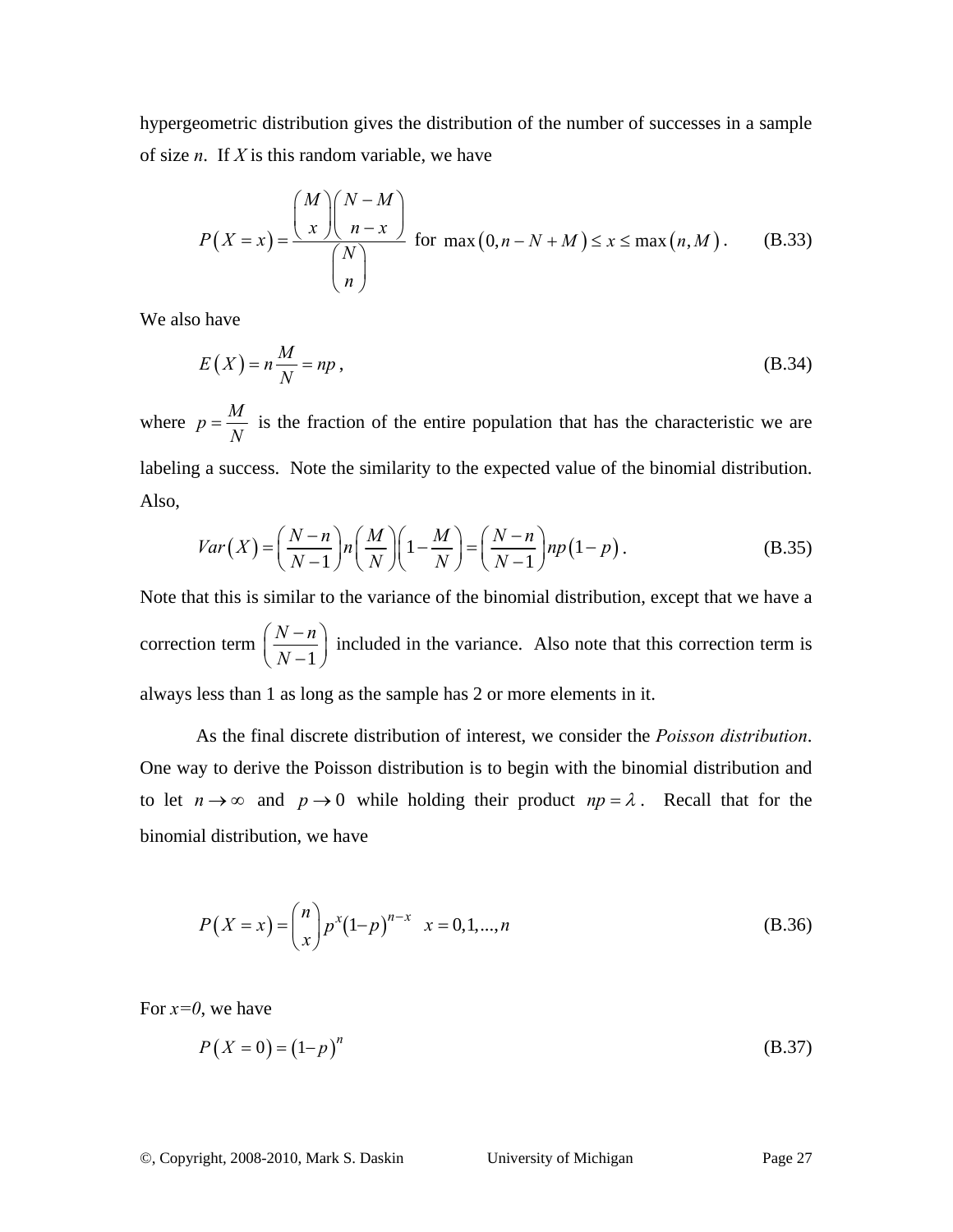Now, let  $np = \lambda$  or  $p = \lambda/n$ . We now have

$$
P(X=0) = \left(1 - \frac{\lambda}{n}\right)^n
$$
 (B.38)

Now if we take the natural log of this, we get

$$
\ln\left\{P(X=0)\right\} = \ln\left\{\left(1 - \frac{\lambda}{n}\right)^n\right\} = n\ln\left(1 - \frac{\lambda}{n}\right) \tag{B.39}
$$

But we know that

$$
\ln(1+x) = x - \frac{x^2}{2} + \frac{x^3}{3} - \frac{x^4}{4} + \dotsb
$$
 (B.40)

If we let  $x = -\lambda/n$ , we get

$$
\ln\left(1 - \frac{\lambda}{n}\right) = -\frac{\lambda}{n} - \frac{\lambda^2}{2n^2} - \frac{\lambda^3}{3n^3} - \frac{\lambda^4}{4n^4} - \dotsb
$$
 (B.41)

And

$$
\ln\left\{P(X=0)\right\} = \ln\left\{\left(1-\frac{\lambda}{n}\right)^n\right\} = n\ln\left(1-\frac{\lambda}{n}\right)
$$

$$
= n\left\{-\frac{\lambda}{n} - \frac{\lambda^2}{2n^2} - \frac{\lambda^3}{3n^3} - \frac{\lambda^4}{4n^4} - \cdots\right\}
$$

$$
= -\lambda - \frac{\lambda^2}{2n} - \frac{\lambda^3}{3n^2} - \frac{\lambda^4}{4n^3} - \cdots
$$
(B.42)

Now suppose that *n* gets very large and *p* gets very small while we hold the product  $np = \lambda$  constant. For very large values of *n*, we have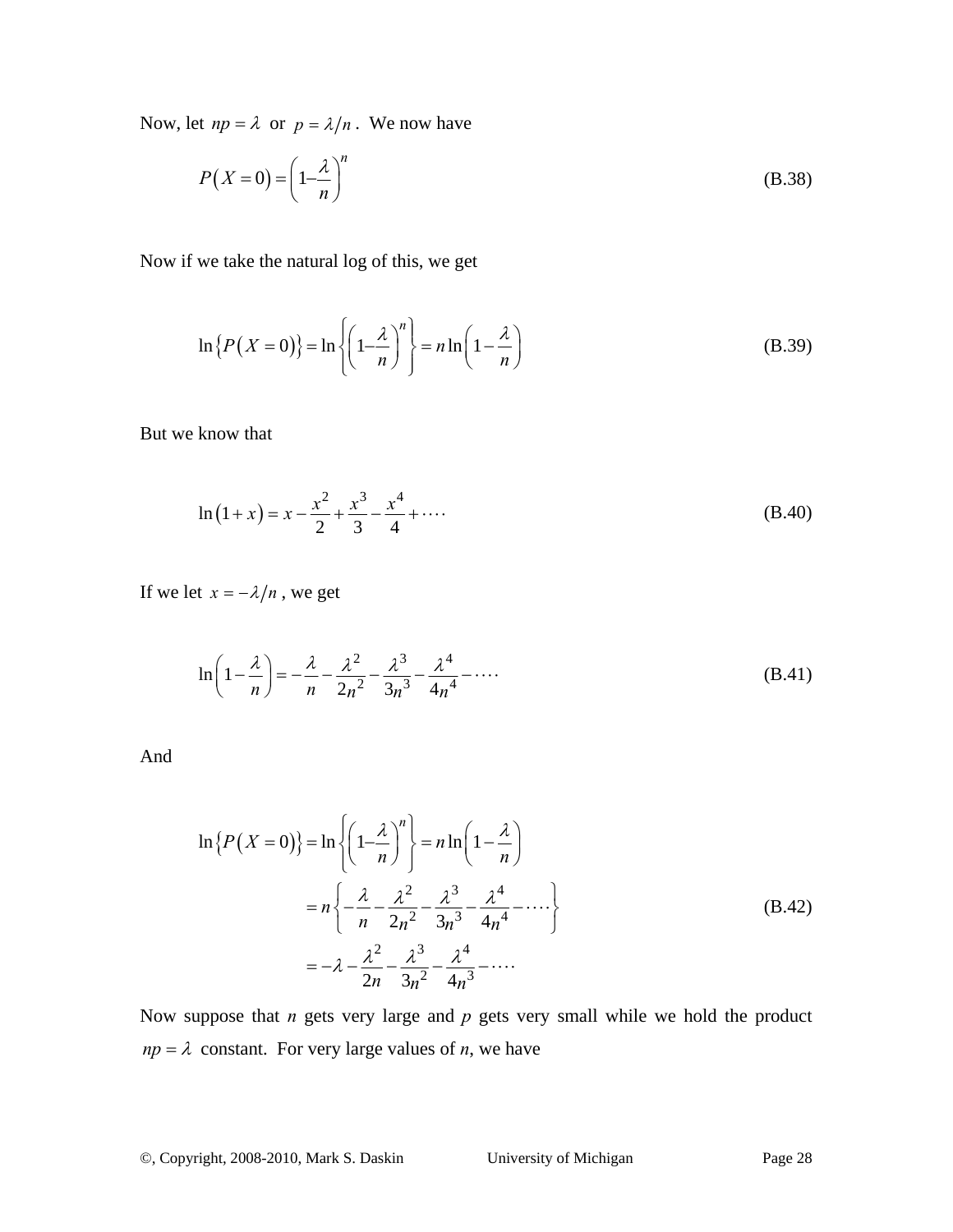$$
\ln\left\{P(X=0)\right\} \approx -\lambda\tag{B.43}
$$

So

$$
P(X=0) \approx e^{-\lambda} \tag{B.44}
$$

Now let us consider the subsequent terms. Consider the ratio of two successive terms in the binomial distribution.

$$
\frac{P(X=k)}{P(X=k-1)} = \frac{{\binom{n}{k}} p^{k} (1-p)^{n-k}}{\binom{n}{k-1} p^{k-1} (1-p)^{n-k+1}}
$$

$$
= \frac{(n-k+1)p}{k(1-p)}
$$
(B.45)
$$
= \frac{np - (k-1)p}{k(1-p)}
$$

$$
= \frac{\lambda - (k-1)p}{k(1-p)}
$$

Again, as *p* gets very small, this is approximately

$$
\frac{P(X=k)}{P(X=k-1)} \approx \frac{\lambda}{k}
$$
 (B.46)

Thus,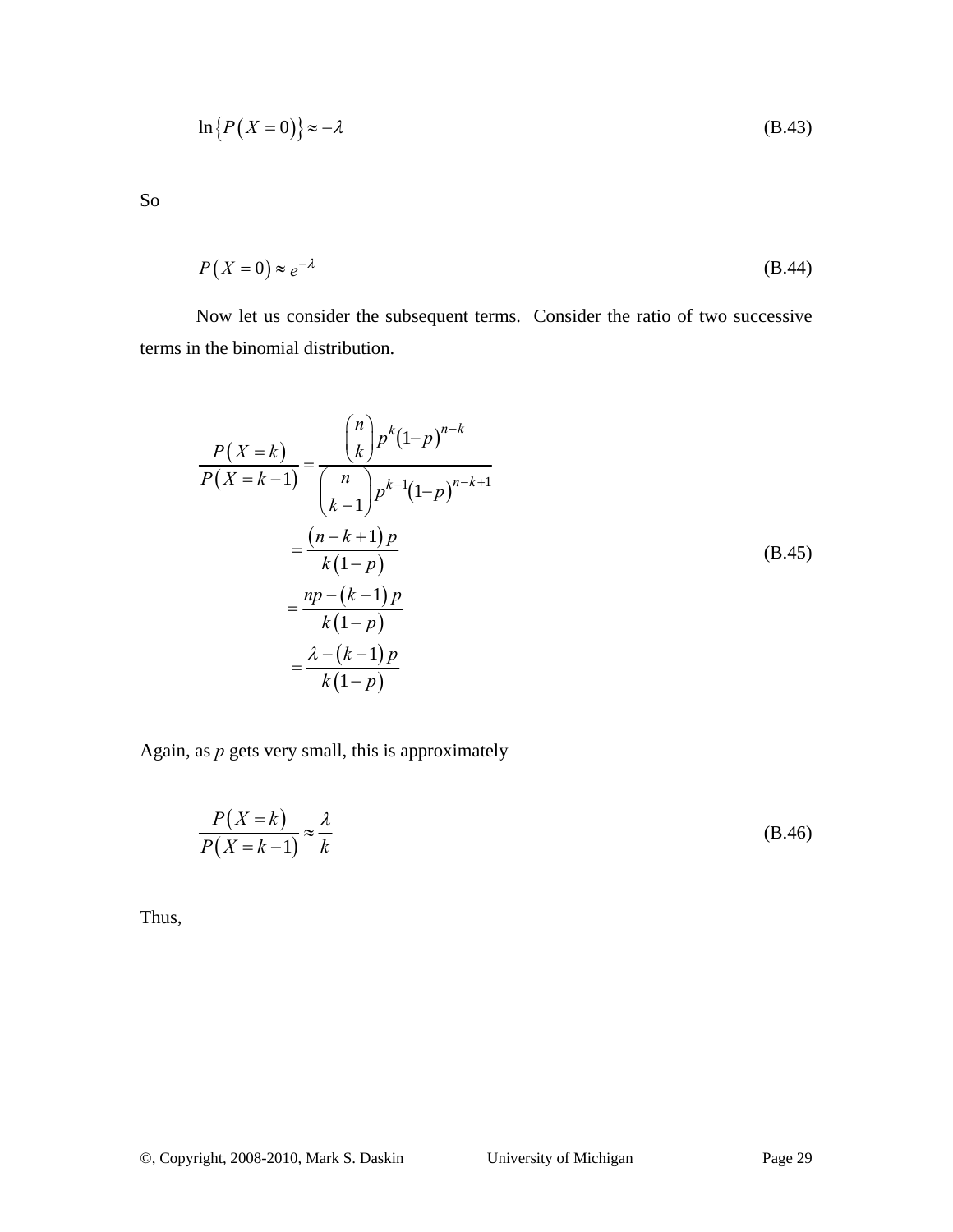$$
P(X=1) \approx \frac{\lambda}{1} P(X=0) \approx \lambda e^{-\lambda}
$$
  

$$
P(X=2) \approx \frac{\lambda}{2} P(X=1) \approx \frac{\lambda^2}{2} e^{-\lambda}
$$
  

$$
P(X=3) \approx \frac{\lambda}{3} P(X=2) \approx \frac{\lambda^3}{3!} e^{-\lambda}
$$
 (B.47)

And so on. These are simply the terms of the *Poisson distribution*. In summary, the Poisson probability that  $X = x$  is given

$$
P(X = x) = \frac{\lambda^x e^{-\lambda}}{x!} \text{ for } x = 0, 1, 2, \dots.
$$
 (B.48)

We can also show that for the Poisson distribution,

$$
E(X) = \lambda, \tag{B.49}
$$

$$
E(X^2) = \lambda^2 + \lambda, \tag{B.50}
$$

and

$$
Var(X) = E(X^{2}) - \{E(X)\}^{2} = \lambda^{2} + \lambda - \{\lambda\}^{2} = \lambda.
$$
 (B.51)

It is often useful to think about  $\lambda$  as a rate per unit time. In that case, the number of Poisson events in a time period of duration *t* is given by

$$
P(N(t) = n) = \frac{(\lambda t)^n e^{-\lambda t}}{n!} \text{ for } n = 0, 1, 2, ...
$$
 (B.52)

and

$$
E(N(t)) = \lambda t
$$
 (B.53)

and

$$
Var(N(t)) = \lambda t. \tag{B.54}
$$

Figure B.5 shows the Poisson distribution for different values of  $\lambda$  for  $t=1$ .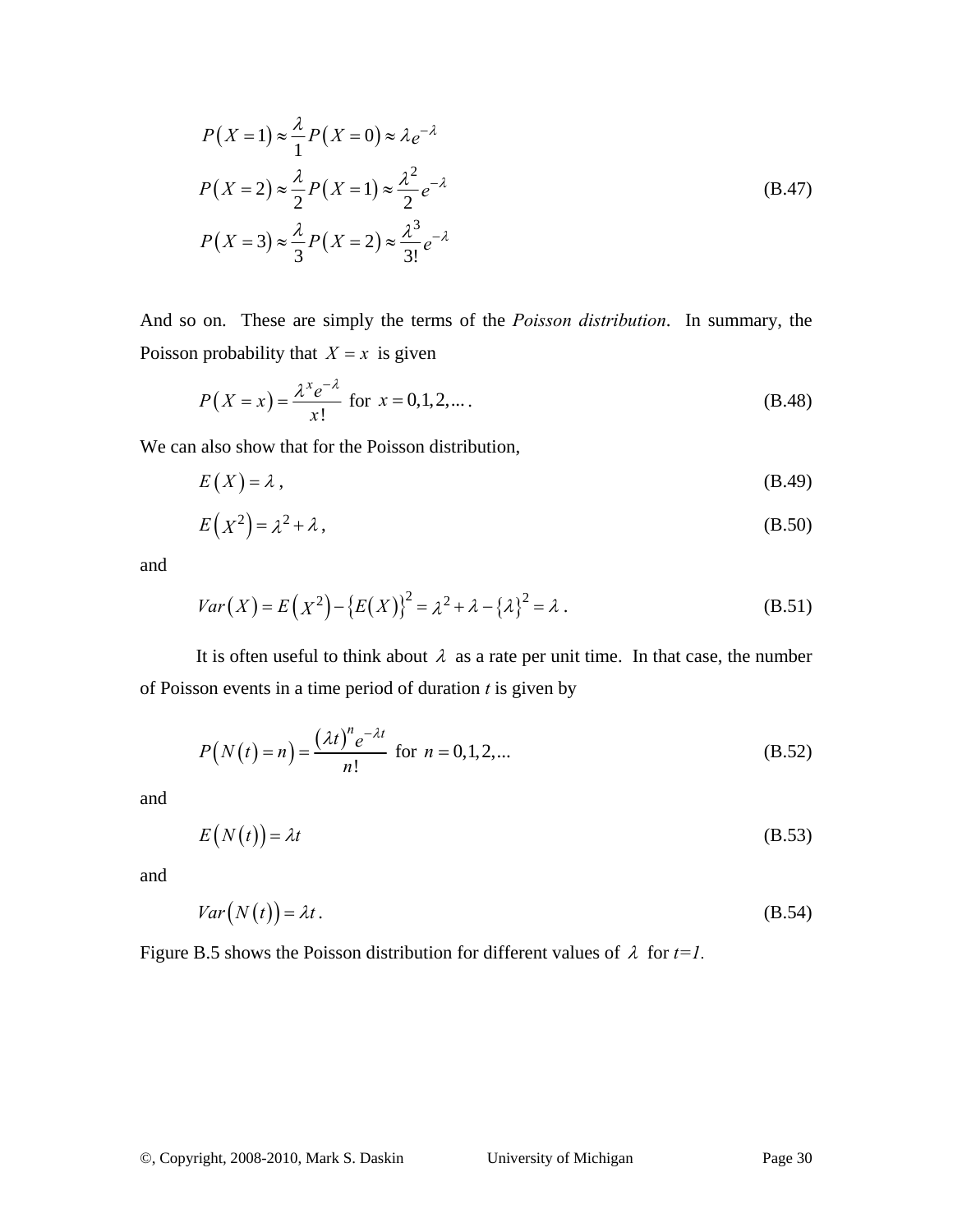



We should note that we can approximate the binomial distribution by the Poisson distribution for large values of *n* and small values of *p*. Table B.3 shows the accuracy of this approximation in estimating the value of the probability that  $X=5$  for the binomial distribution with different values of *n* and *p*. Generally for  $n \ge 100$  and  $p \le 0.01$  and  $np \leq 20$ , the approximation works quite well.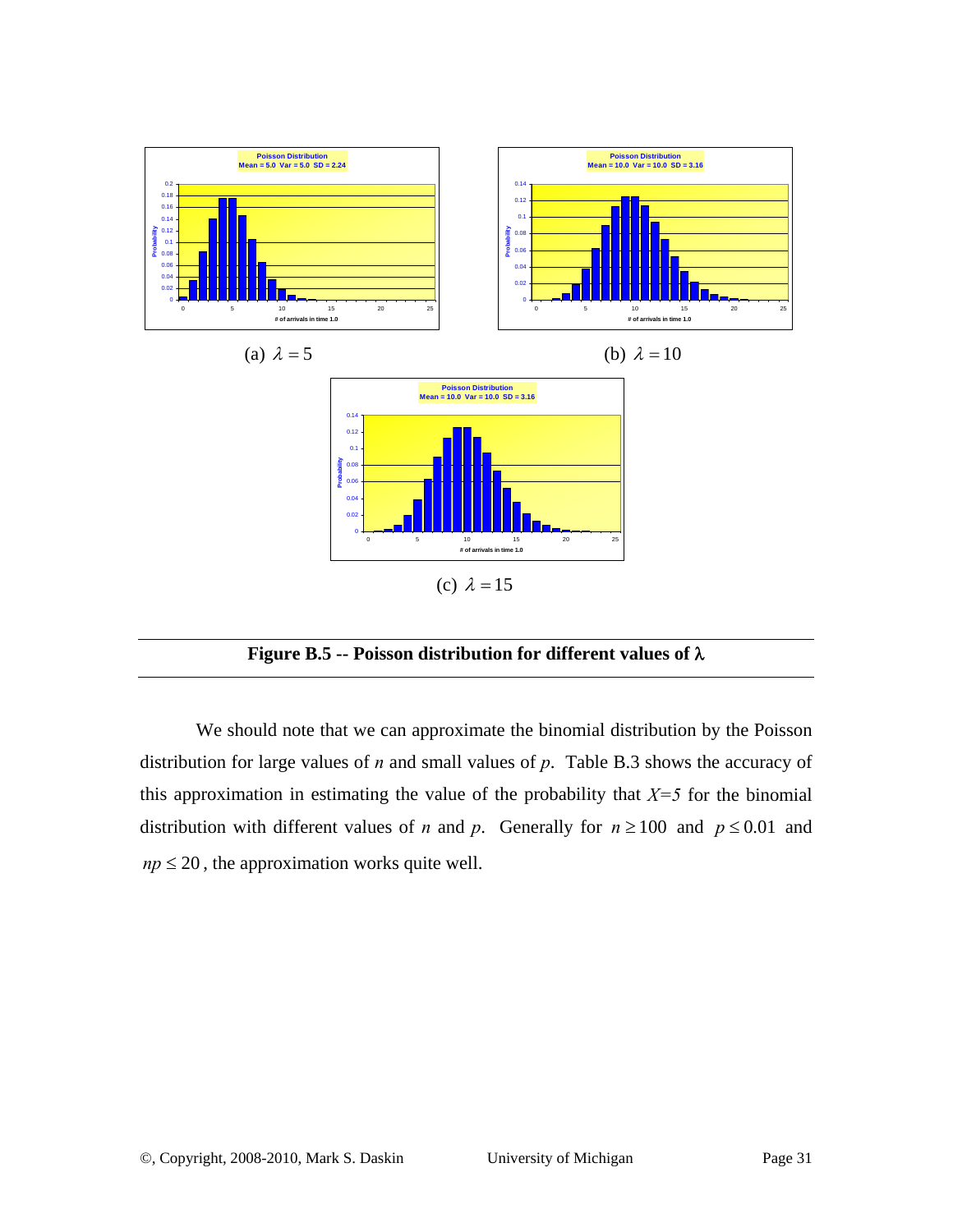|     |       | $Prob(X=5)$     |                |                 |
|-----|-------|-----------------|----------------|-----------------|
|     |       |                 |                | <b>Relative</b> |
| n   | р     | <b>Binomial</b> | <b>Poisson</b> | % Error         |
| 100 | 0.050 | 0.180018        | 0.175467       | 2.5%            |
| 100 | 0.025 | 0.066353        | 0.066801       | 0.7%            |
| 100 | 0.010 | 0.002898        | 0.003066       | 5.8%            |
|     |       |                 |                |                 |
| 200 | 0.050 | 0.035896        | 0.037833       | 5.4%            |
| 200 | 0.025 | 0.177701        | 0.175467       | 1.3%            |
| 200 | 0.010 | 0.035723        | 0.036089       | 1.0%            |
|     |       |                 |                |                 |
| 300 | 0.050 | 0.001641        | 0.001936       | 17.9%           |
| 300 | 0.025 | 0.109128        | 0.109375       | 0.2%            |
| 300 | 0.010 | 0.100985        | 0.100819       | 0.2%            |

**Table B.3 -- Approximating the binomial by the Poisson** 

### *B.7 Continuous random variables*

We now turn our attention to continuous random variables. Table B.4 below summarizes key similarities between probability density functions which are used for continuous random variables and probability mass functions used for discrete random variables. Note that for a continuous random variable the density function must be nonnegative (see the second row of the table) but it may be greater than 1 as long as it integrates to 1 (as shown in the third column). We will see distributions like this.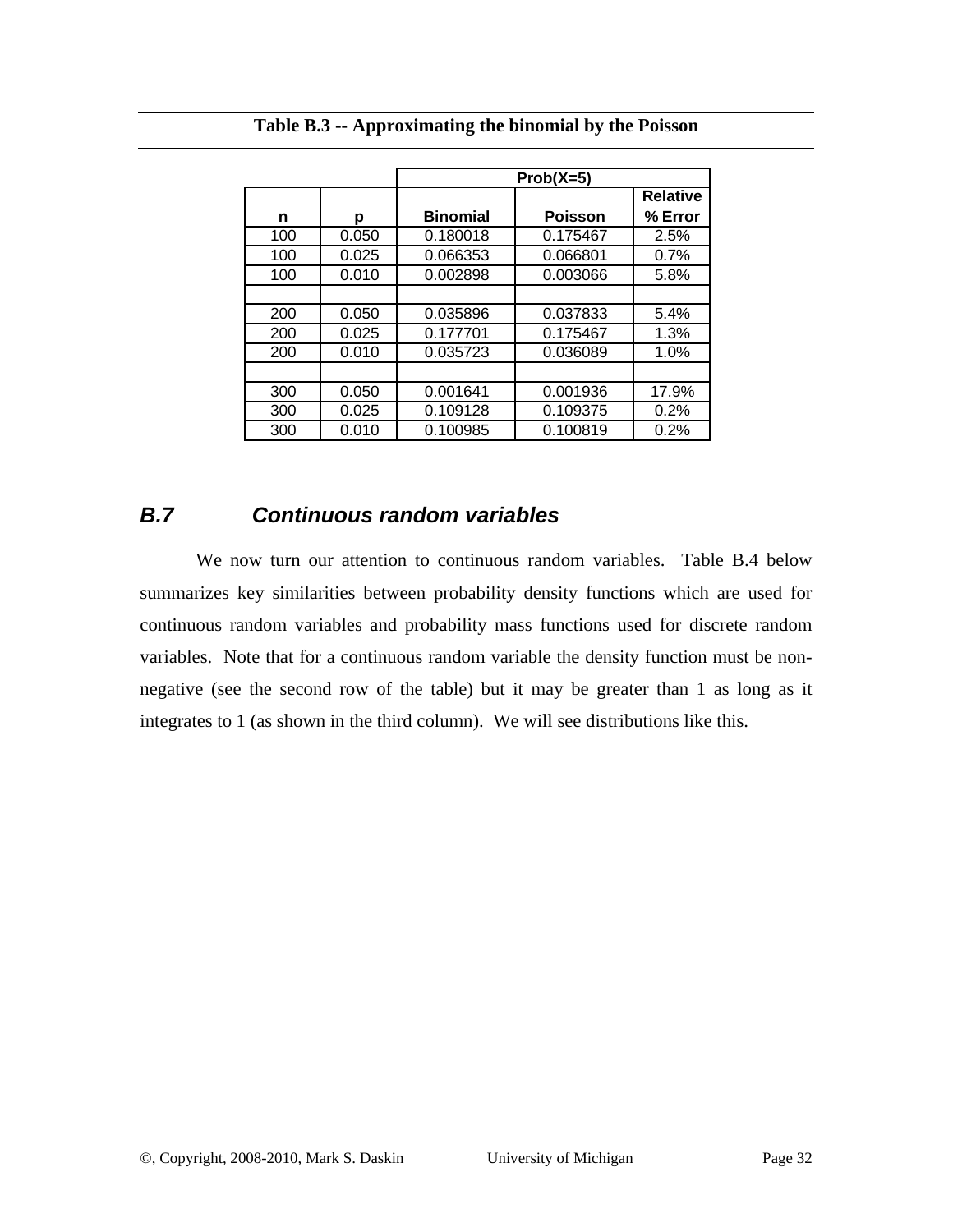|                         | <b>Discrete</b>                           | <b>Continuous</b>                   |
|-------------------------|-------------------------------------------|-------------------------------------|
| Mass or density         | p(x)                                      | f(x)                                |
| function                |                                           |                                     |
| Probability is non-     | $0 \leq p(x) \leq 1$                      | $0 \leq f(x)$                       |
| negative                |                                           |                                     |
| Total probability is 1  | $\sum p(x)=1$<br>all $x$                  | $\int f(x) dx = 1$                  |
| Cumulative              | $F(x) = P(X \le x) = \sum p(y)$           | $F(x) = P(X \le x) = \int f(y) dy$  |
| distribution            |                                           |                                     |
| <b>Expected value</b>   | $E(X) = \sum_{\text{all } x} x p(x)$      | $E(X) = \int_{0}^{\infty} xf(x) dx$ |
| Expected value of $X^2$ | $E(X^2) = \sum_{\text{all }x} x^2 p(x)$   | $E(X^2) = \int x^2 f(x) dx$         |
| Variance                | $V(X) = E(X^2) - (E(X))^2$                | $V(X) = E(X^2) - (E(X))^2$          |
| Expected value of a     | $E(h(X)) = \sum_{\text{all }x} h(x) p(x)$ | $E(h(X)) = \int h(x) f(x) dx$       |
| function of $X$         |                                           |                                     |

#### **Table B.4 -- Relationships between discrete and continuous random variables**

Perhaps the simplest continuous distribution is the *uniform distribution*. This distribution is non-negative over an interval between *a* and *b* and has a constant height of  $\frac{1}{b-a}$  in this interval and 0 everywhere else. Specifically, if *X* is a uniform random variable, we have

$$
f(x) = \begin{cases} \frac{1}{b-a} & a \le x \le b \\ 0 & elsewhere \end{cases}
$$
 (B.55)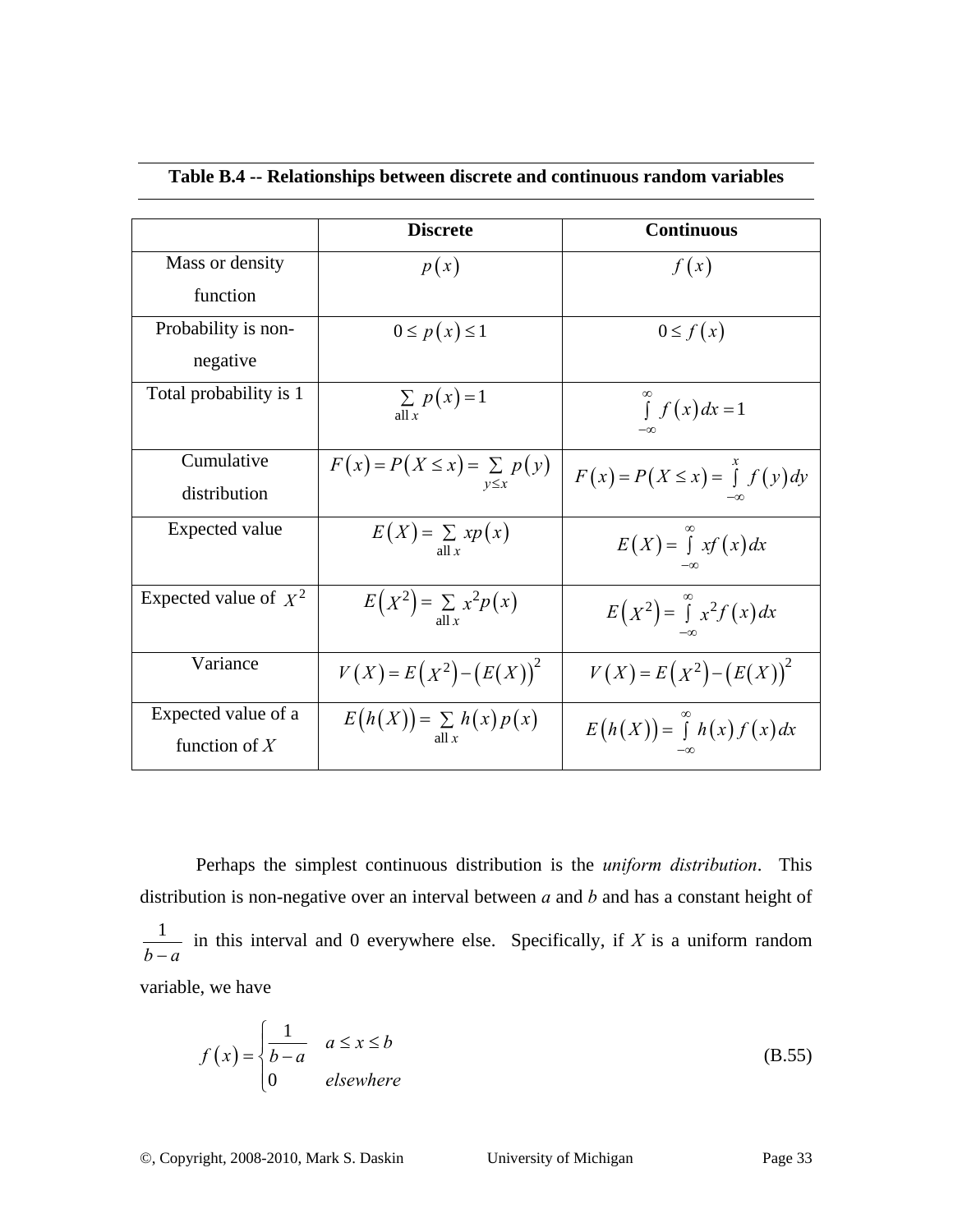The cumulative uniform distribution is given by:

$$
F(x) = \begin{cases} 0 & x < a \\ \frac{x - a}{b - a} & a \le x \le b \\ 1 & x > b \end{cases} \tag{B.56}
$$

and the expected value is

$$
E(X) = \frac{a+b}{2}
$$
 (B.57)

Finally, the variance is

$$
V(X) = \frac{(b-a)^2}{12}.
$$
 (B.58)

The *standard uniform distribution* has  $a=0$  and  $b=1$  so that  $E(X) = \frac{1}{2}$ 2  $E(X) = \frac{1}{2}$  and  $V(X) = \frac{1}{16}$ 12  $V(X) = \frac{1}{12}$ .

Figure B.6 shows both the standard uniform distribution as well as a few other variants of the distribution.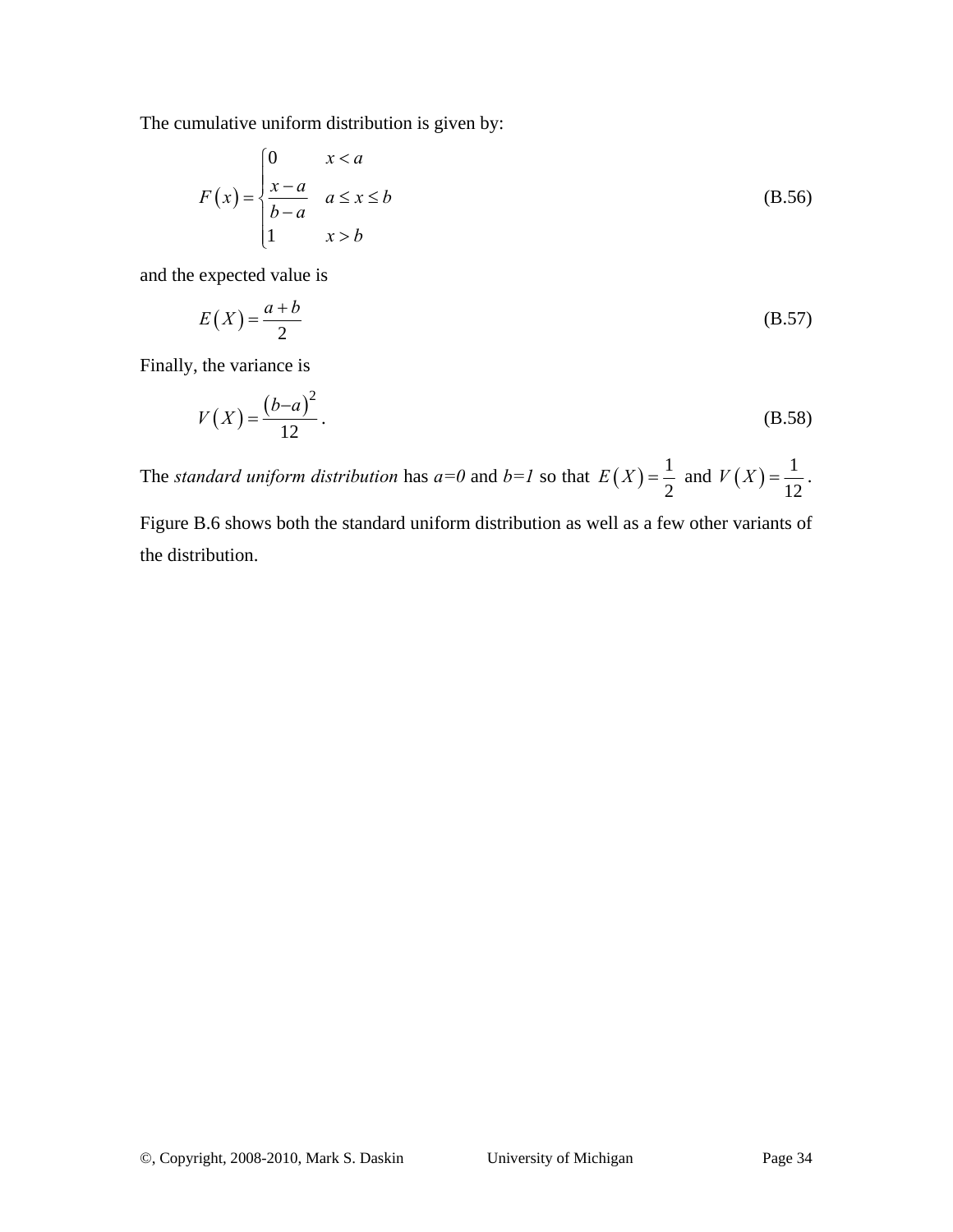

#### **Figure B.6 -- Uniform distribution for different values of** *a* **and** *b*

 *(Note that in (b) the density function takes on values greater than 1, but it still integrates to 1 over the entire range of the random variable.)* 

At this point, it is useful to introduce another way of finding the expected value of a random variable. We can show that if *X* is a non-negative random variable (meaning that  $X$  can not take on negative values), then

$$
E(X) = \int_{0}^{\infty} \left[1 - F(x)\right] dx
$$
 (B.59)

where  $F(x)$  is the cumulative distribution of *X*. To illustrate this, consider the uniform distribution, whose distribution is given above. In this case,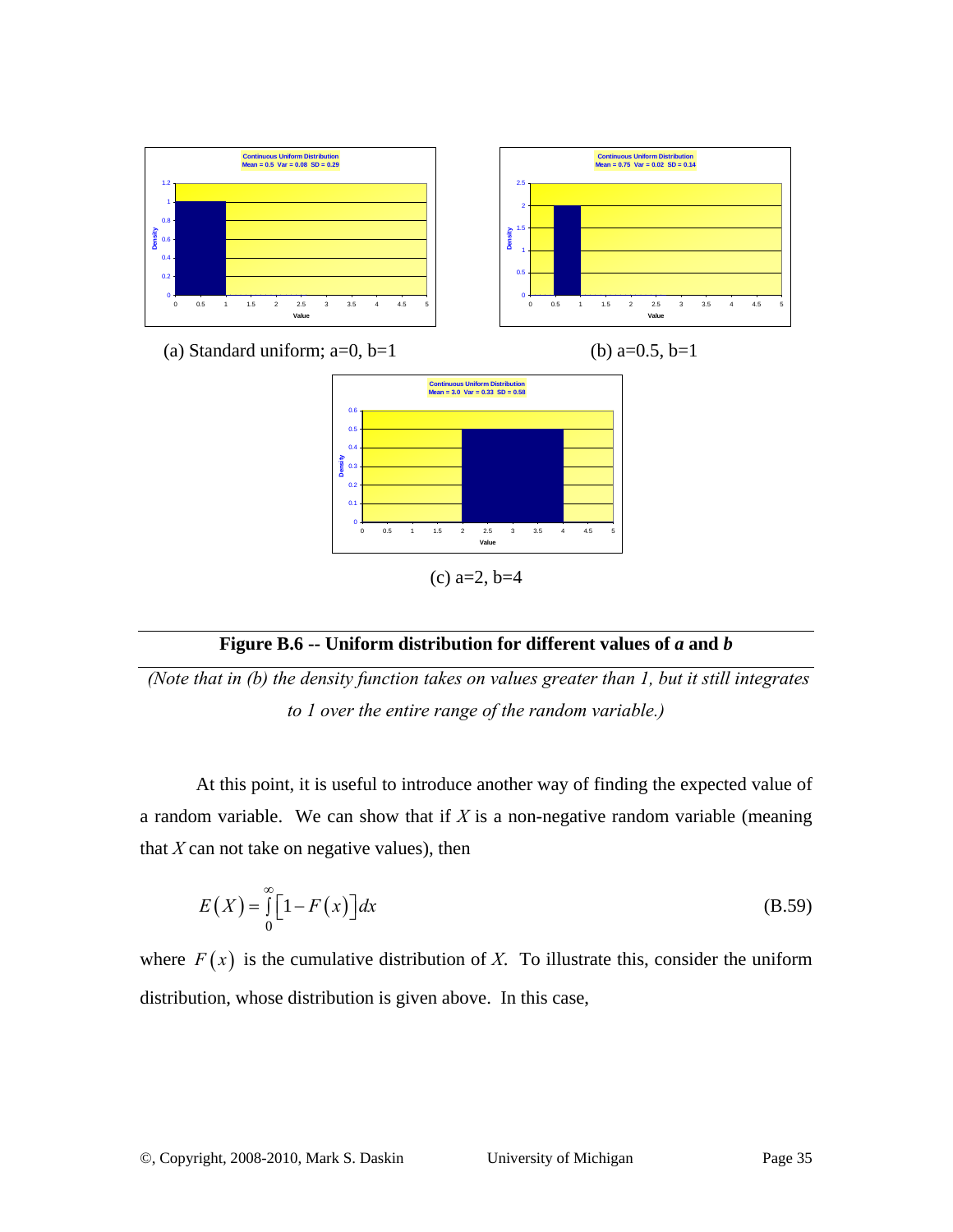$$
E(X) = \int_{0}^{\infty} \left[1 - F(x)\right] dx
$$
  
\n
$$
= \int_{0}^{a} 1 dx + \int_{a}^{b} \left\{1 - \frac{x - a}{b - a}\right\} dx
$$
  
\n
$$
= a + \int_{a}^{b} \left\{\frac{b - x}{b - a}\right\} dx
$$
  
\n
$$
= a - \frac{(b - x)^{2}}{2(b - a)} \Big|_{a}^{b}
$$
  
\n
$$
= a + \frac{b - a}{2}
$$
  
\n
$$
= \frac{a + b}{2}
$$
  
\n(B.60)

which is just what we had above. Sometimes it is easier to compute the expected value of a (continuous) random variable in this manner.

For example, consider the problem of finding the expected distance between a facility located in the center of a diamond shaped region and a randomly chosen demand point in the region. Demands are uniformly distributed in the region and travel is at 45 degrees to the sides of the region. This is illustrated in Figure B.7 below.

If the service region has an area *A*, then each side of the service region has a length  $\sqrt{A}$  and the maximum distance between the facility and any point is  $\sqrt{A/2}$ . This distance is realized for any point on the boundary of the service region.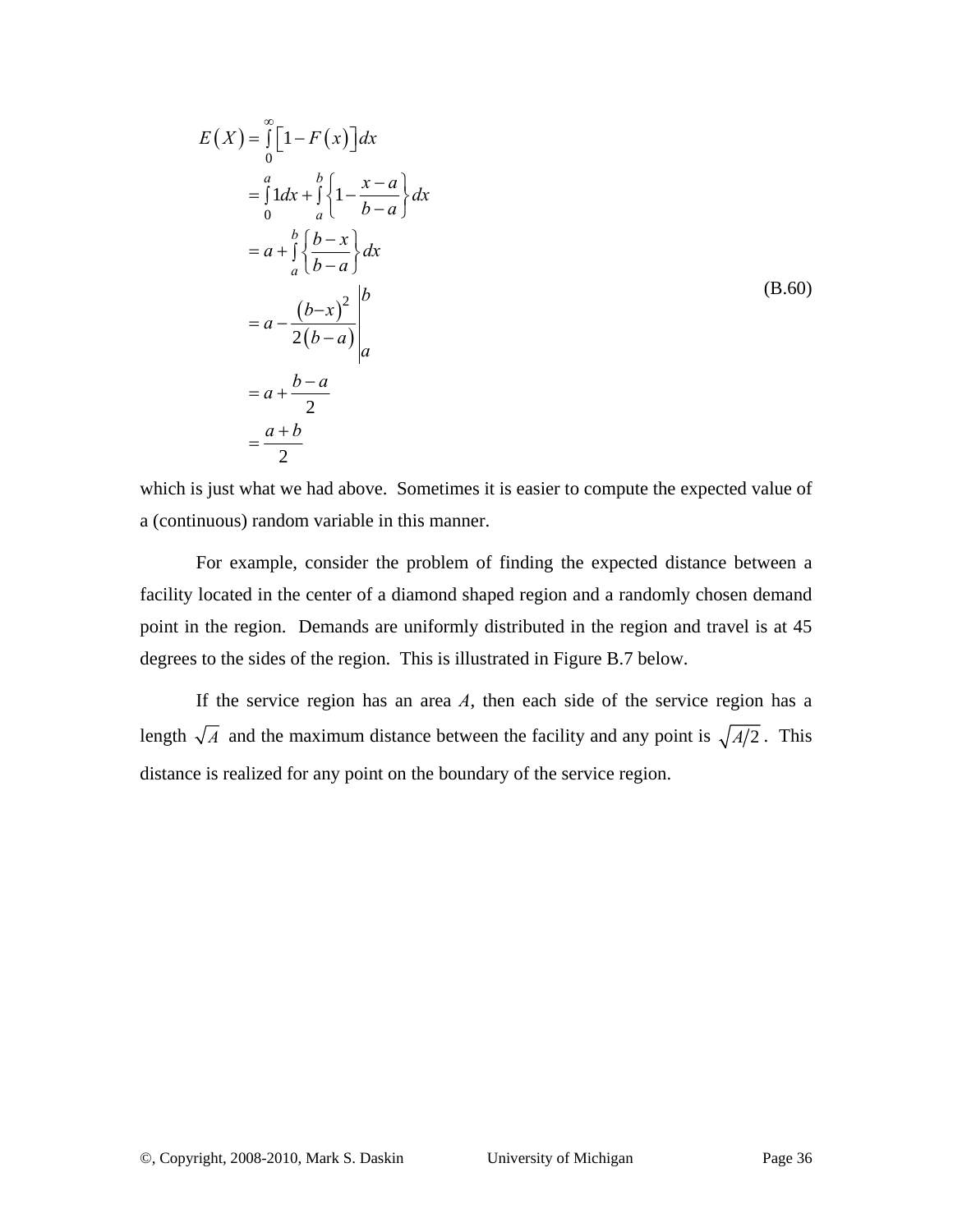

**Figure B.7 -- Example service region and direction of travel within the region** 

Now let us find the cumulative distribution of the distance between a randomly selected point in the diamond and the facility at the center of the diamond. In Figure B.8, we show the original service region as well as a subregion, or smaller diamond. Any point inside (or on the boundary) of the smaller diamond is at a distance of *x* or less from the center of the service region. Therefore, the probability that a randomly selected point is at a distance *x* or less is given by the ratio of the area of the subregion to the area of the entire region. The area of the subregion is  $2x^2$  and so the cumulative probability of the distance between the center of the service region and a randomly selected point is  $\frac{2x^2}{x}$  $\frac{x}{A}$ .

We can now use the formula above for finding the expected distance between the center and a randomly selected demand. This distance is given by:

$$
E(Dist) = \int_{0}^{\infty} \{1 - F(x)\} dx
$$
  
= 
$$
\int_{0}^{\sqrt{A/2}} \{1 - \frac{2x^{2}}{A}\} dx
$$
  
= 
$$
x - \frac{2x^{3}}{3A} \Big|_{0}^{\sqrt{A/2}}
$$
  
= 
$$
\frac{2}{3} \sqrt{\frac{A}{2}}
$$
 (B.61)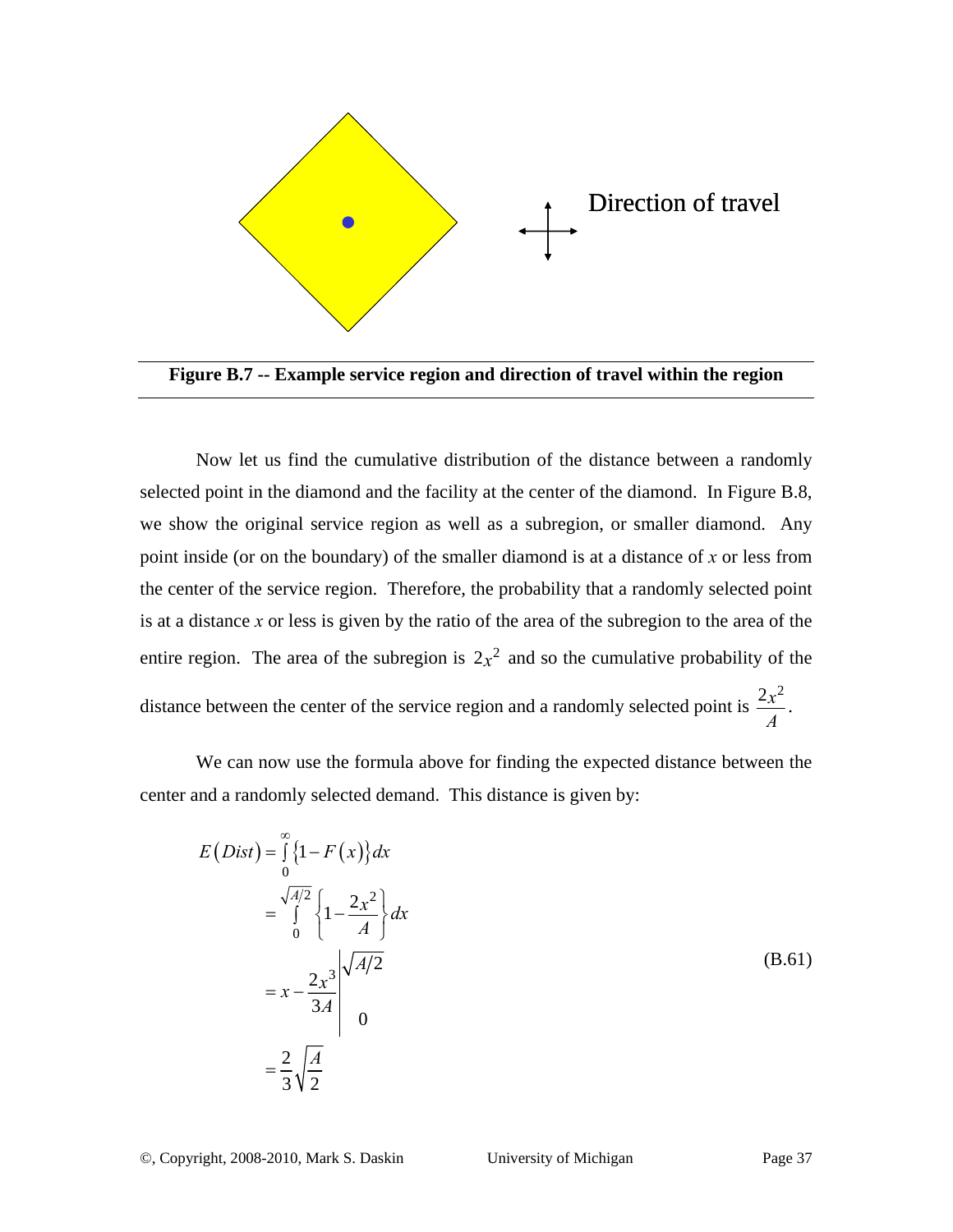

**Figure B.8 -- Service region with a subregion in which distances are less than or** 

#### **equal to** *x*

Thus, the expected distance is  $\frac{2}{3}$ 3 of the maximum distance. Knowing that the cumulative distribution is given by

$$
F(x) = \begin{cases} 0 & x < 0 \\ \frac{2x^2}{A} & 0 \le x \le \sqrt{A/2} \\ 1 & x > \sqrt{A/2} \end{cases}
$$
 (B.62)

we can compute the density function of the distance by taking the derivative (appropriately) of the cumulative distribution. We find that the density function is simply

$$
f(x) = \begin{cases} 0 & x < 0 \\ \frac{4x}{A} & 0 \le x \le \sqrt{A/2} \\ 0 & x > \sqrt{A/2} \end{cases}
$$
 (B.63)

This is simply a *triangular density* function as shown in Figure B.9.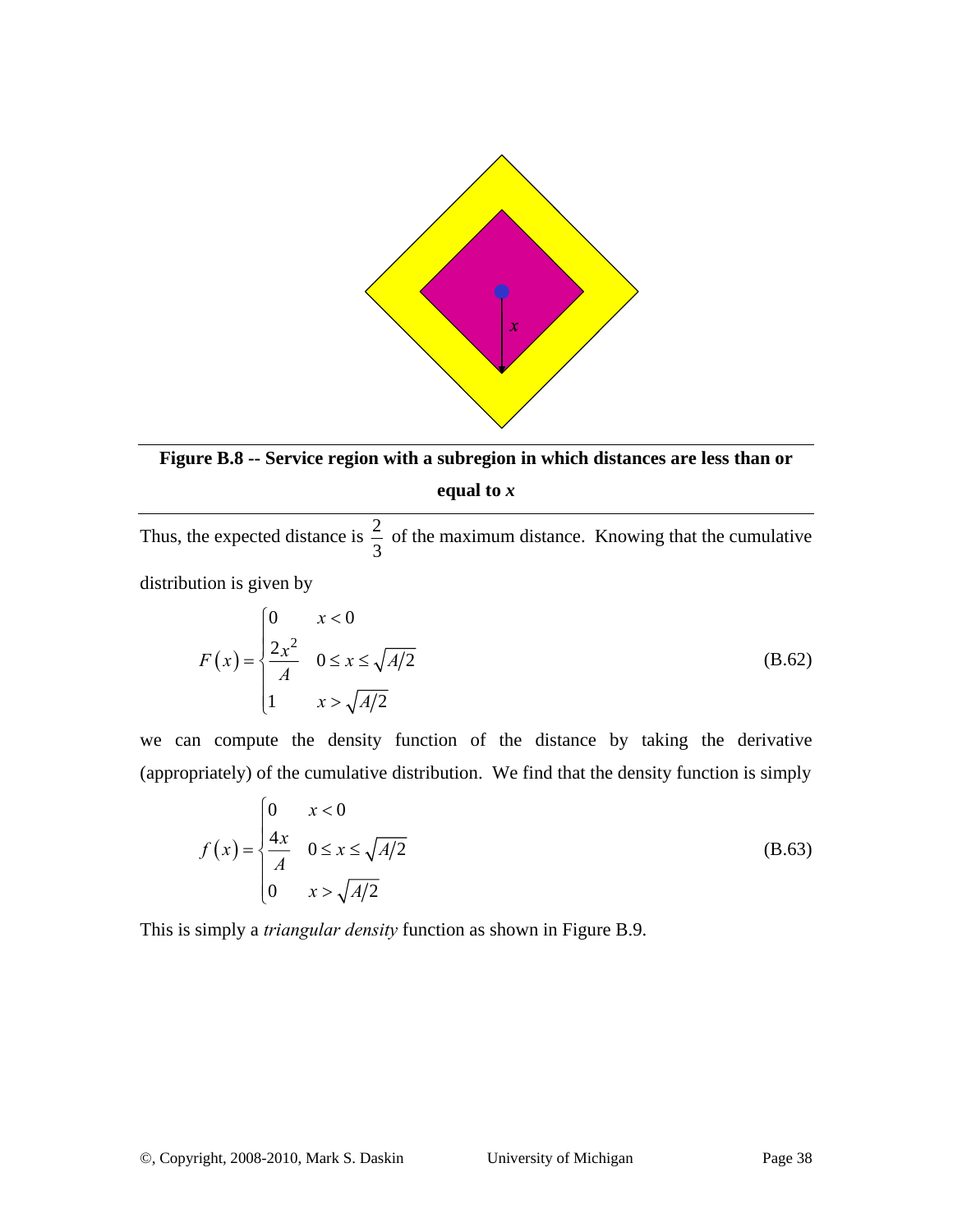

**Figure B.9 -- Distribution of distance between the center of a unit diamond and a randomly selected point within the diamond** 

Because of its simplicity, the uniform distribution is also a good distribution to use to illustrate certain other functions of random variables. Sometimes we are interested in the minimum or maximum of two independent random variables. Suppose, for example, we want the distribution of the maximum of two independent standard uniform random variables. In finding the distribution of the minimum or the maximum, it is often easiest to work with the cumulative distribution. Thus, let  $X_1$  and  $X_2$  be the two independent uniform random variables, and let  $Y = \max(X_1, X_2)$ . The probability that *Y*  $\leq$  *y* is the probability that *X*<sub>1</sub>  $\leq$  *y* and *X*<sub>2</sub>  $\leq$  *y*. Since *X*<sub>1</sub> and *X*<sub>2</sub> are independent, the probability that  $X_1 \leq y$  and  $X_2 \leq y$  is simply the product of the probability that  $X_1 \leq y$  and the probability that  $X_2 \leq y$ . In other words, we have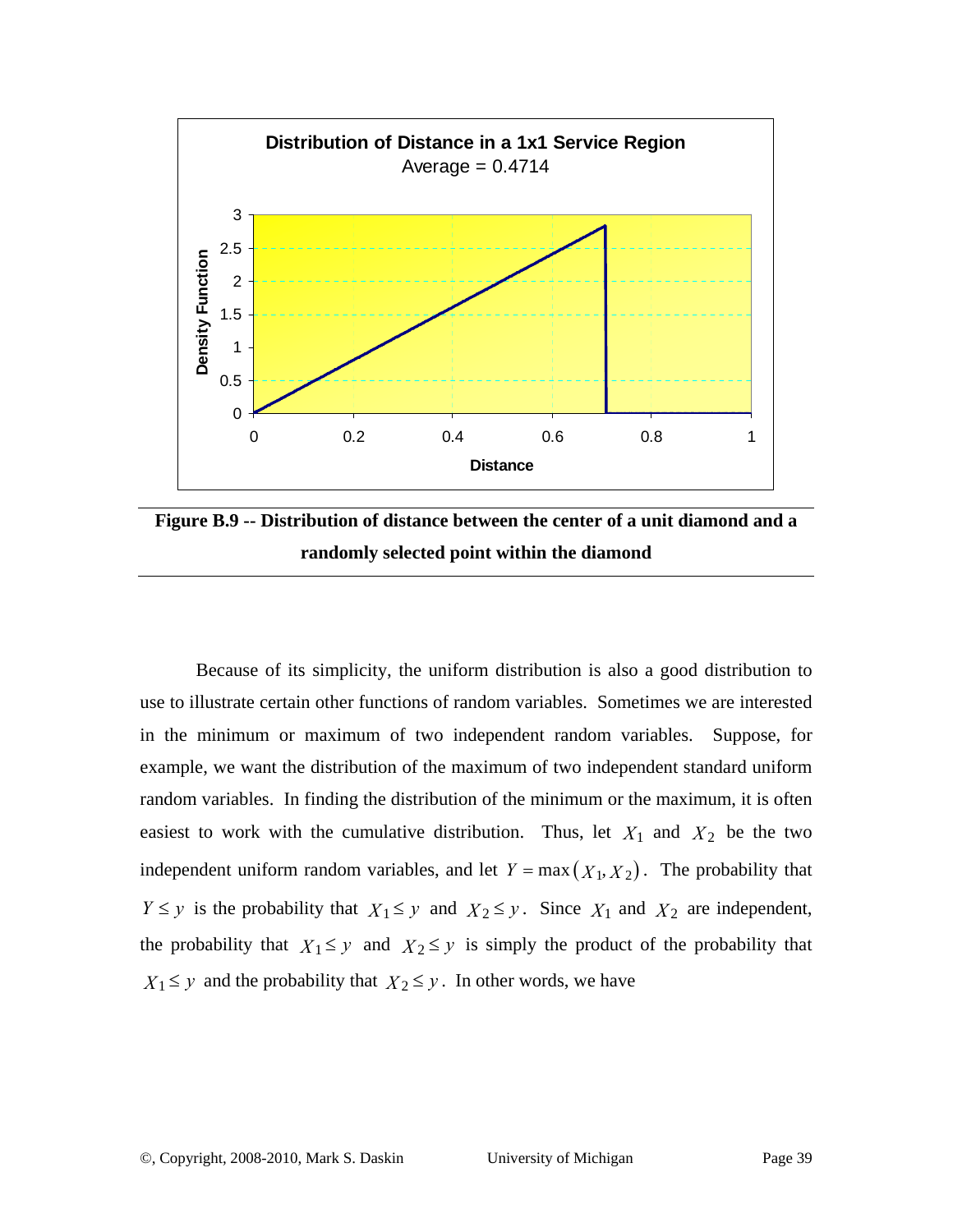$$
P(Y \le y) = P(X_1 \le y \text{ and } X_2 \le y)
$$
  
=  $P(X_1 \le y)P(X_2 \le y)$   
=  $y \cdot y$   
=  $y^2$  (B.64)

Since the density function is just the derivative of the cumulative distribution we

have 
$$
f(y) = \begin{cases} 2y & 0 \le y \le 1 \\ 0 & \text{elsewhere} \end{cases}
$$
 (B.65)

This is just a *triangular* distribution. This distribution is shown in Figure B.10.



**Figure B.10 -- Triangular distribution: the density function of the maximum of two standard uniform random variables** 

We can also find the distribution of  $Z = min(X_1, X_2)$ . Using similar logic we have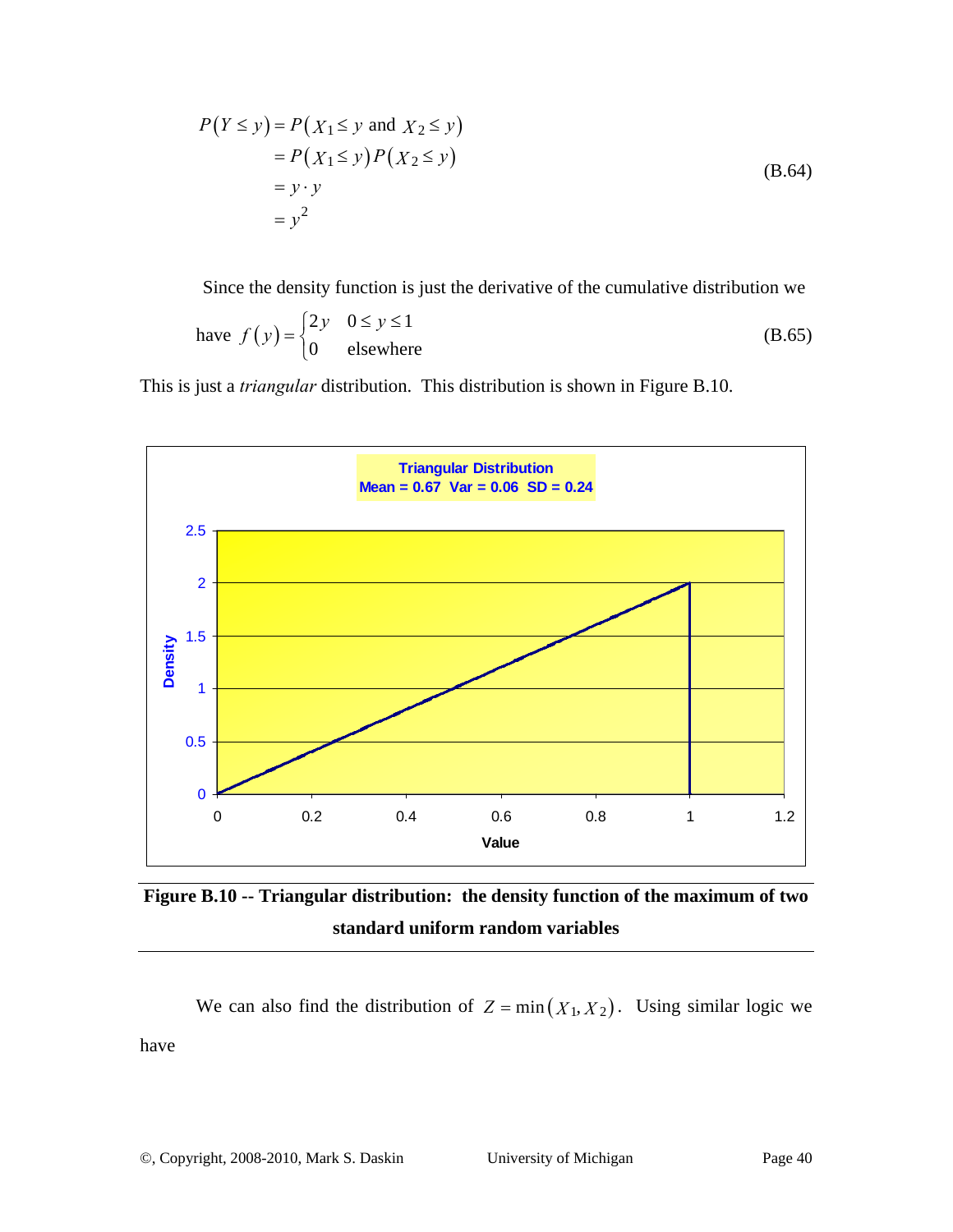$$
P(Z \ge z) = P(X_1 \ge z \text{ and } X_2 \ge z)
$$
  
=  $[1 - P(X_1 \le z)] \cdot [1 - P(X_2 \le z)]$   
=  $(1 - z)(1 - z)$   
=  $1 - 2z + z^2$  (B.66)

So

 $P(Z \le z) = 1 - P(Z \ge z) = 1 - (1 - 2z + z^2) = 2z - z^2$ . Therefore, the density function of the minimum of two standard uniform random variables is given by

$$
f(z) = \begin{cases} 2 - 2y & 0 \le y \le 1 \\ 0 & \text{elsewhere} \end{cases}
$$
 (B.67)

This too is a triangular distribution, but it slopes down from 2 (when  $z=0$ ) to 0 (when *z=1*). It has a mean of 1/3 and, like the maximum of two standard uniform random variables, it has a variance of 1/18.

The *normal distribution* may also be one of most recognized and common of probability distributions. If *X* is normally distributed with mean  $\mu$  and variance  $\sigma^2$ , then the density function of *X* is given by

$$
f(x) = \frac{1}{\sqrt{2\pi}\sigma} \exp\left\{-\frac{1}{2}\left(\frac{x-\mu}{\sigma}\right)^2\right\}
$$
 (B.68)

This distribution is defined for all values of the random variable *X*. In other words, *X* can take on any value from −∞ to ∞. Figure B.11 shows the *standard normal* distribution; i.e., the normal distribution with a mean of 0 and a variance of 1.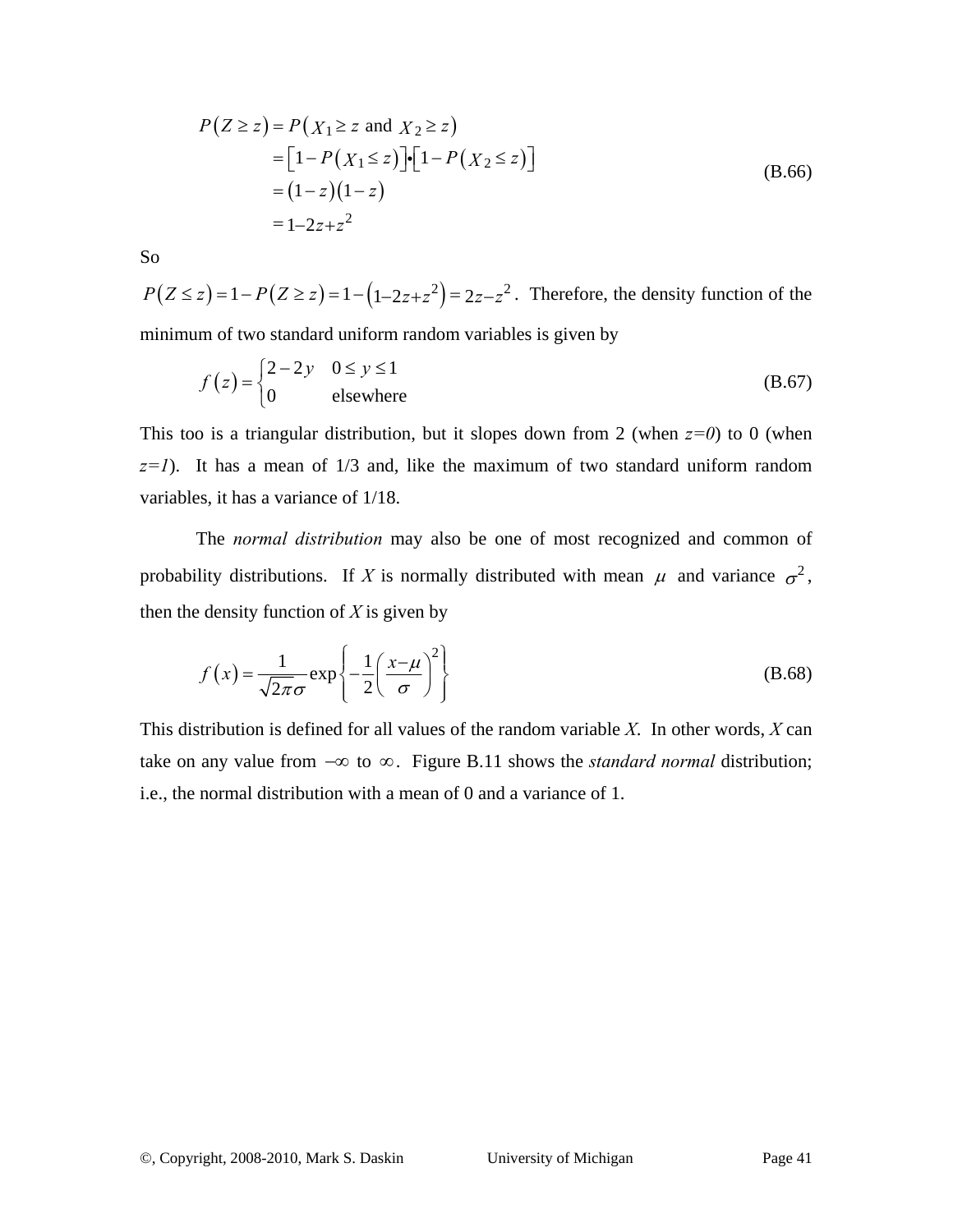

**Figure B.11 -- Standard normal distribution** 

There is no closed form formula for the cumulative distribution of *X*, though the cumulative of the standard normal distribution is widely tabulated and there are a number of very good numerical approximations for the cumulative distribution. Table B.5 tabulates key values of the standard normal cumulative distribution. The third column in the table gives the probability that the random variable is within the given number of standard deviations of the mean.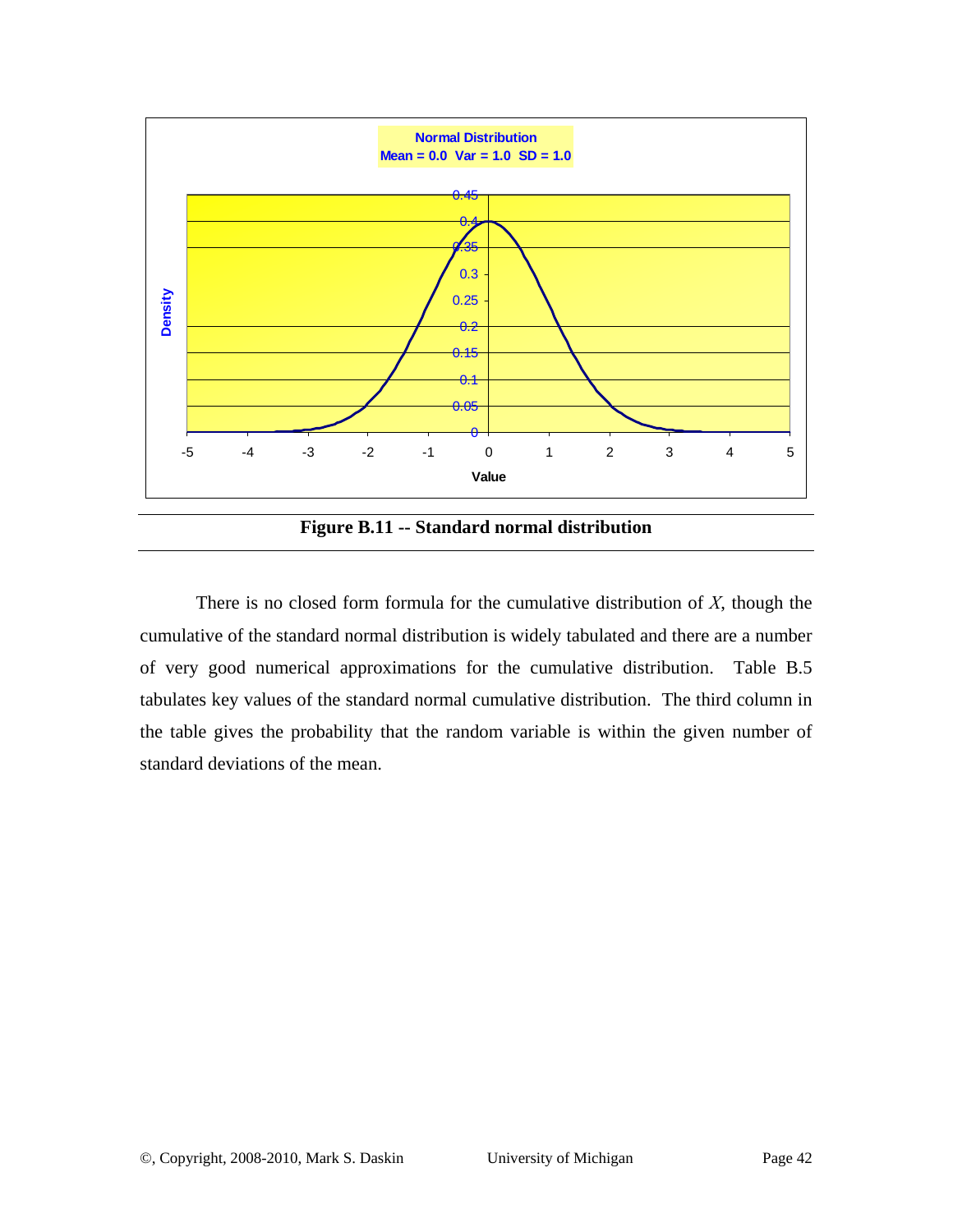| <b>Standard</b><br>deviations, k, |                  |                                     |
|-----------------------------------|------------------|-------------------------------------|
| from the mean                     | $P(X < k^* s d)$ | P(-k*sd <x<k*sd)< th=""></x<k*sd)<> |
| 0.000                             | 0.500            | 0.0000                              |
| 0.500                             | 0.691            | 0.3829                              |
| 1.000                             | 0.841            | 0.6827                              |
| 1.282                             | 0.900            | 0.8002                              |
| 1.645                             | 0.950            | 0.9000                              |
| 1.960                             | 0.975            | 0.9500                              |
| 2.326                             | 0.990            | 0.9800                              |
| 2.576                             | 0.995            | 0.9900                              |
| 3.000                             | 0.999            | 0.9973                              |

Note that if *Y* is normally distributed with mean  $\mu_Y$  and variance  $\sigma_Y^2$ , then  $X = \frac{I - \mu_Y}{I}$ *Y*  $X = \frac{Y - \mu}{\sigma}$ σ  $=\frac{Y-}{Y}$ 

is a standard normal random variable with mean 0 and standard deviation 1.

We can also use the normal distribution to approximate the binomial distribution when  $np > 10$  and  $n(1-p) > 10$ . In this case, we are approximating a discrete distribution by a continuous distribution and so it is appropriate to include a continuity correction of 0.5. Thus, if *Z* has a binomial distribution with  $n=50$  and  $p=0.6$ , then we can approximate the cumulative binomial distribution by a normal distribution with mean  $np=30$  and variance  $np(1-p)=12$ . In other words, we would approximate

$$
P(Z \le z) = \sum_{k=0}^{z} {n \choose k} p^k (1-p)^{n-k} \text{ by } P(Y \le k+0.5) = P\left(X \le \frac{k+0.5-np}{\sqrt{np(1-p)}}\right), \text{ where } Y \text{ now}
$$

has a normal distribution with mean  $np=30$  and variance  $np(1-p)=12$ , and X is a standard normal random variable. Table B.6 shows how well this approximation does.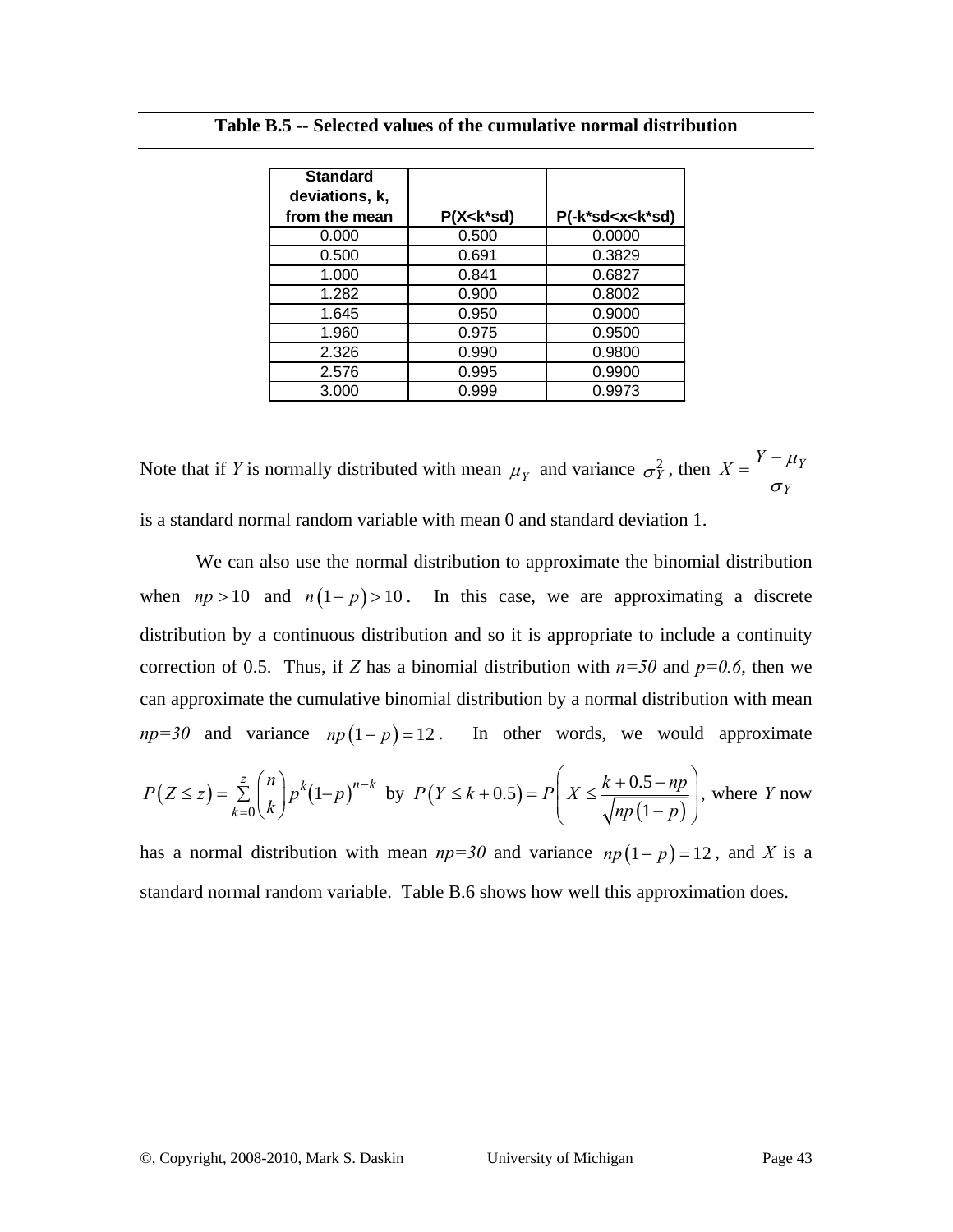|    | $P(X \le x)$    |               |                   |
|----|-----------------|---------------|-------------------|
|    |                 |               | <b>Absolute</b>   |
| X  | <b>Binomial</b> | <b>Normal</b> | <b>Difference</b> |
| 23 | 0.0314          | 0.0303        | 0.0011            |
| 25 | 0.0978          | 0.0970        | 0.0008            |
| 27 | 0.2340          | 0.2352        | 0.0013            |
| 29 | 0.4390          | 0.4426        | 0.0037            |
| 31 | 0.6644          | 0.6675        | 0.0031            |
| 33 | 0.8439          | 0.8438        | 0.0001            |
| 35 | 0.9460          | 0.9438        | 0.0022            |
| 37 | 0.9867          | 0.9848        | 0.0019            |

Similarly, we can approximate the Poisson distribution by the normal distribution if  $\lambda \ge 20$ . For example, suppose that *W* is a Poisson random variable with  $\lambda = 30$ . Table B.7 shows how well the normal distribution (including the continuity correction) approximates the Poisson in this case. Note that the variance of the normal distribution is  $\lambda = 30$  in this case.

|    | $P(W<=w)$ |               |                   |
|----|-----------|---------------|-------------------|
|    |           |               | <b>Absolute</b>   |
| w  | Poisson   | <b>Normal</b> | <b>Difference</b> |
| 23 | 0.1146    | 0.1177        | 0.0030            |
| 25 | 0.2084    | 0.2057        | 0.0027            |
| 27 | 0.3329    | 0.3240        | 0.0088            |
| 29 | 0.4757    | 0.4636        | 0.0121            |
| 31 | 0.6186    | 0.6079        | 0.0107            |
| 33 | 0.7444    | 0.7386        | 0.0059            |
| 35 | 0.8426    | 0.8423        | 0.0003            |
| 37 | 0.9110    | 0.9145        | 0.0036            |

**Table B.7 -- Approximating the Poisson distribution by the normal distribution** 

The normal distribution arises frequently in statistics, due in large part to the Central Limit Theorem which states that, if  $X_1, X_2, ..., X_n$  is a random sample from some distribution which is *not* necessarily normal, but has a mean mean  $\mu$  and variance  $\sigma^2$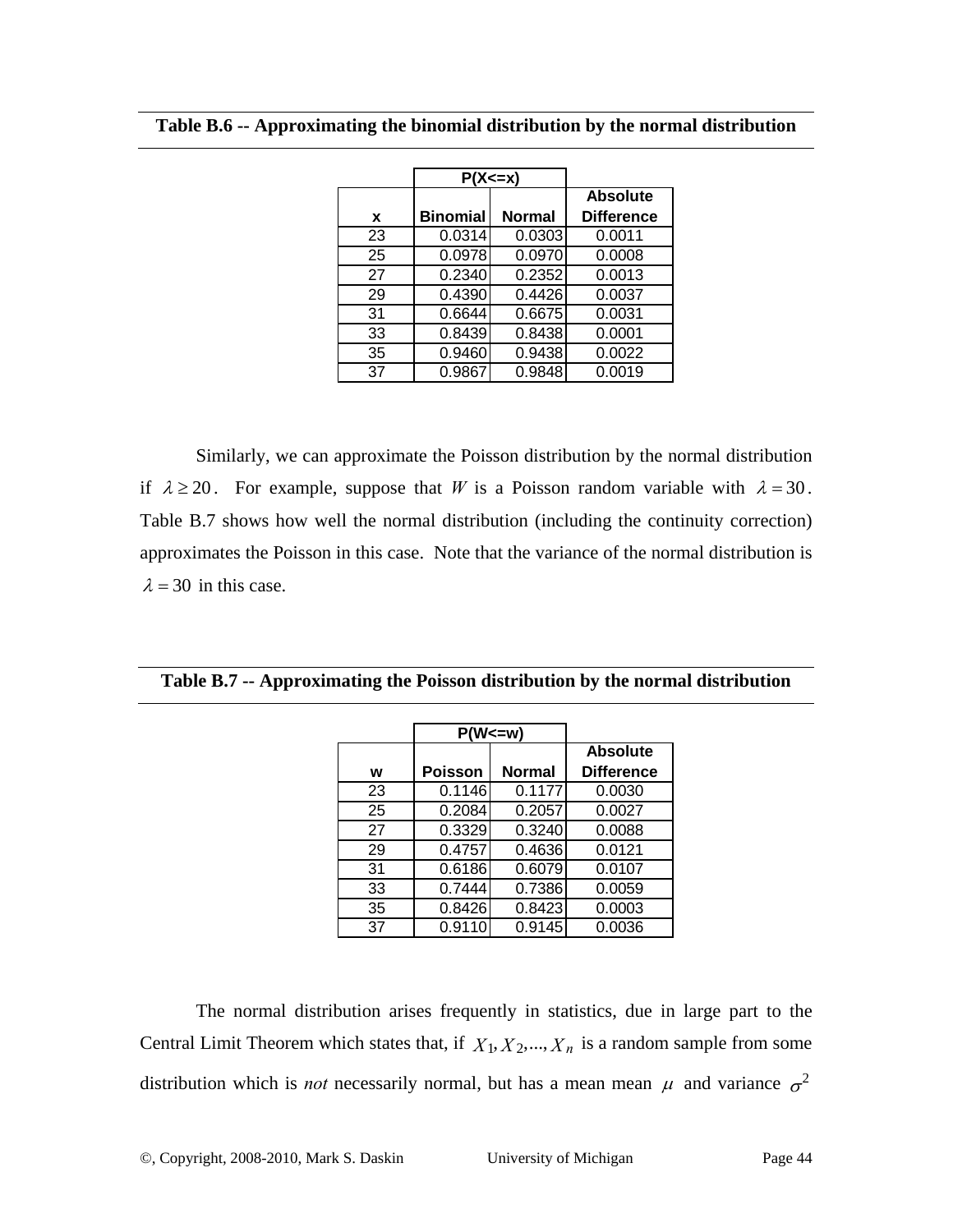and if *n* is sufficiently large, then (a) the sample average  $\bar{X} = \frac{i-1}{2}$ *n i i X X n* = ∑  $=\frac{i=1}{i=1}$  is approximately normally distributed with mean  $E(\bar{X}) = \mu$  and variance  $Var(\bar{X})$ 2  $Var(\bar{X})$ *n*  $=\frac{\sigma}{\sigma}$  and (b) the total 1 *n i*  $T = \sum_{i=1}^{n} X_i$  is approximately normally distributed with mean  $E(T) = n\mu$  and variance  $Var(T) = n\sigma^2$ . This is a key theorem in statistics as it allows us to derive confidence intervals and to perform hypothesis testing related to the true (but unknown) mean of a distribution as long as the sample size is large enough. In general, we need  $n \ge 30$  for this theorem to hold reasonably well. We will see this again in a later section of this appendix where we discuss one procedure for generating (approximately) normally distributed random variables.

Finally, we turn our attention to two key distributions used extensively in queueing theory: the *exponential* and *Erlang-k* distributions. As we will see, these two distributions are intimately linked to each other and to the *Poisson* distribution. Specifically, if the number of arrivals or events in time *t*, *N(t)*, follows a Poisson distribution or Poisson process, then we have

$$
P(N(t) = n) = \frac{(\lambda t)^n e^{-\lambda t}}{n!}
$$
  $n = 0, 1, 2, ...$  (B.69)

and in particular,

$$
P(N(t) = 0) = e^{-\lambda t}.\tag{B.70}
$$

Also, if the number of arrivals of one type of customer is Poisson with parameter  $\lambda_1$  (e.g., the number of non-critical patients at an emergency room) and the number of arrivals of another type of customer is also Poisson with parameter  $\lambda_2$  (e.g., the number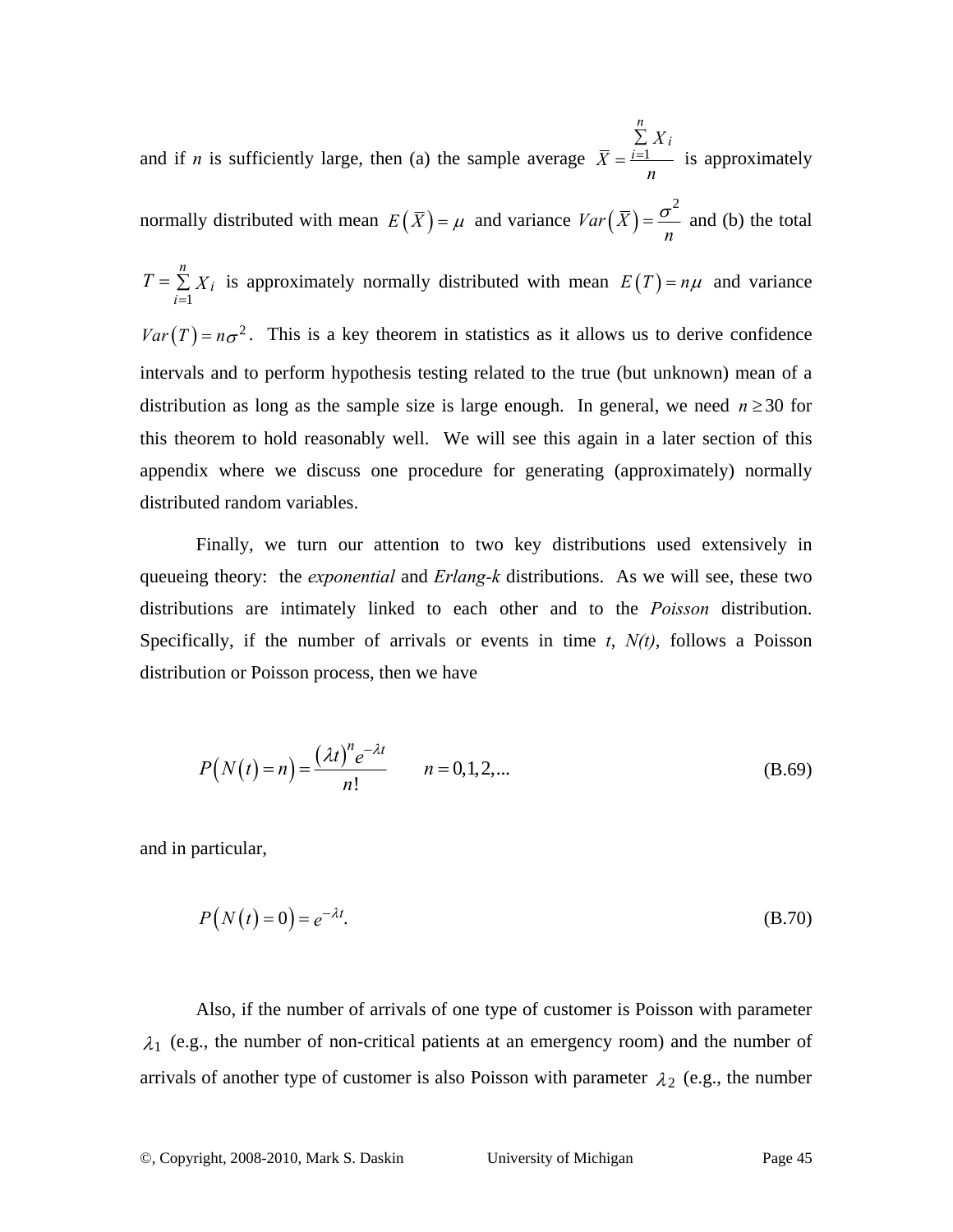of critical patients arriving at an emergency room), then the sum of the number of arrivals of the first and second types of customers is also Poisson with parameter,  $\lambda_1 + \lambda_2$ . This is known as the *superposition principle of the Poisson process.*

If the time between arrivals is exponential, we have

$$
P(\text{interarrival time} \le t) = \int_{0}^{t} \lambda e^{-\lambda x} dx = 1 - e^{-\lambda t} \qquad t \ge 0 \tag{B.71}
$$

and

$$
P(\text{interarrival time } > t) = \int_{t}^{\infty} \lambda e^{-\lambda x} dx = e^{-\lambda t} \quad t \ge 0
$$
 (B.72)

where in  $(B.69)$ - $(B.73)$ ,  $\lambda$  is the rate of customer arrivals per unit time.

From equations (B.70) and (B.72), we see that **Poisson arrivals imply that the time between arrivals is exponentially distributed and vice versa.** The *exponential*  probability density function can be obtained by taking the derivative of (B.71) with respect to *t.* This results in

$$
f(t) = \lambda e^{-\lambda t} \qquad t \ge 0 \tag{B.73}
$$

The mean and variance of the exponential distribution are computed as follows (using integration by parts):

$$
E(T) = \int_{0}^{\infty} t \lambda e^{-\lambda t} dt = -te^{-\lambda t} \Big|_{0}^{\infty} + \int_{0}^{\infty} e^{-\lambda t} dt = \frac{1}{\lambda} \int_{0}^{\infty} \lambda e^{-\lambda t} dt = \frac{1}{\lambda}
$$
 (B.74)

$$
E(T^2) = \int_0^\infty t^2 \lambda e^{-\lambda t} dt = -t^2 e^{-\lambda t} \Big|_0^\infty + 2 \int_0^\infty t e^{-\lambda t} dt = \frac{2}{\lambda} \int_0^\infty t \lambda e^{-\lambda t} dt = \frac{2}{\lambda^2}
$$
 (B.75)

$$
Var(T) = E(T^{2}) - \{E(T)\}^{2} = \frac{2}{\lambda^{2}} - \frac{1}{\lambda^{2}} = \frac{1}{\lambda^{2}}
$$
(B.76)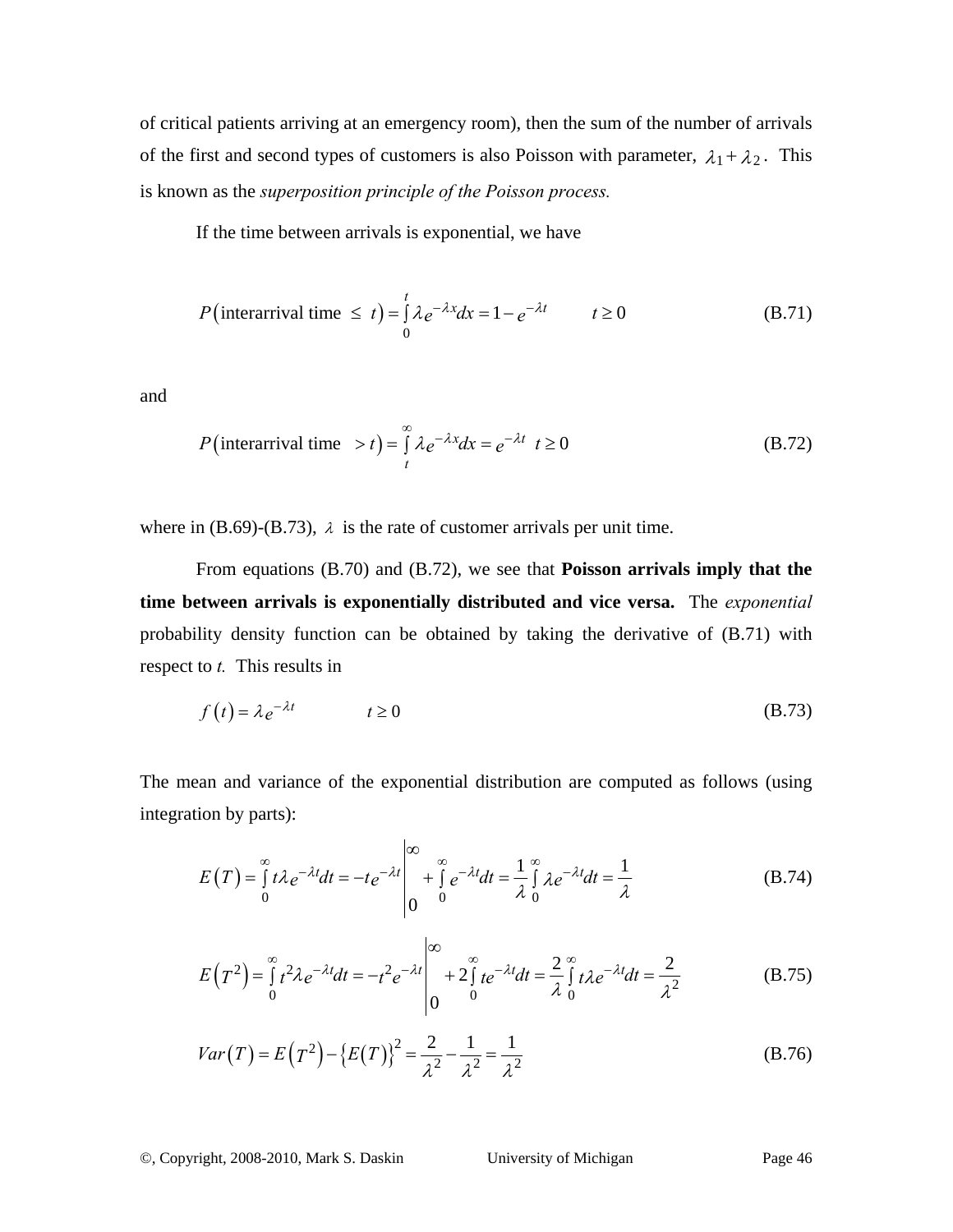The exponential distribution (in blue) along with the cumulative distribution for the exponential are shown below, in Figure B.12, for the case of  $\lambda = 0.2$ .



**Figure B.12 -- The exponential distribution** 

The exponential distribution has a key property, the *memoryless property*, that makes it particularly useful in queuing theory. In words the property states that if the interarrival times (for example) are exponential, then the probability distribution of the *remaining* time until an arrival *given* that we have already waited  $T_0$  minutes is also exponential with the same (original) parameter. To see this, we note that if  $t$ =interarrival time, for  $K > T_0$ ,

$$
P(t > K | t > T_0) = \frac{P(t > K \text{ AND } t > T_0)}{P(t > T_0)}
$$
  
= 
$$
\frac{P(t > K)}{P(t > T_0)}
$$
  
= 
$$
\frac{e^{-\lambda K}}{e^{-\lambda T_0}}
$$
  
= 
$$
e^{-\lambda (K - T_0)}
$$
 (B.77)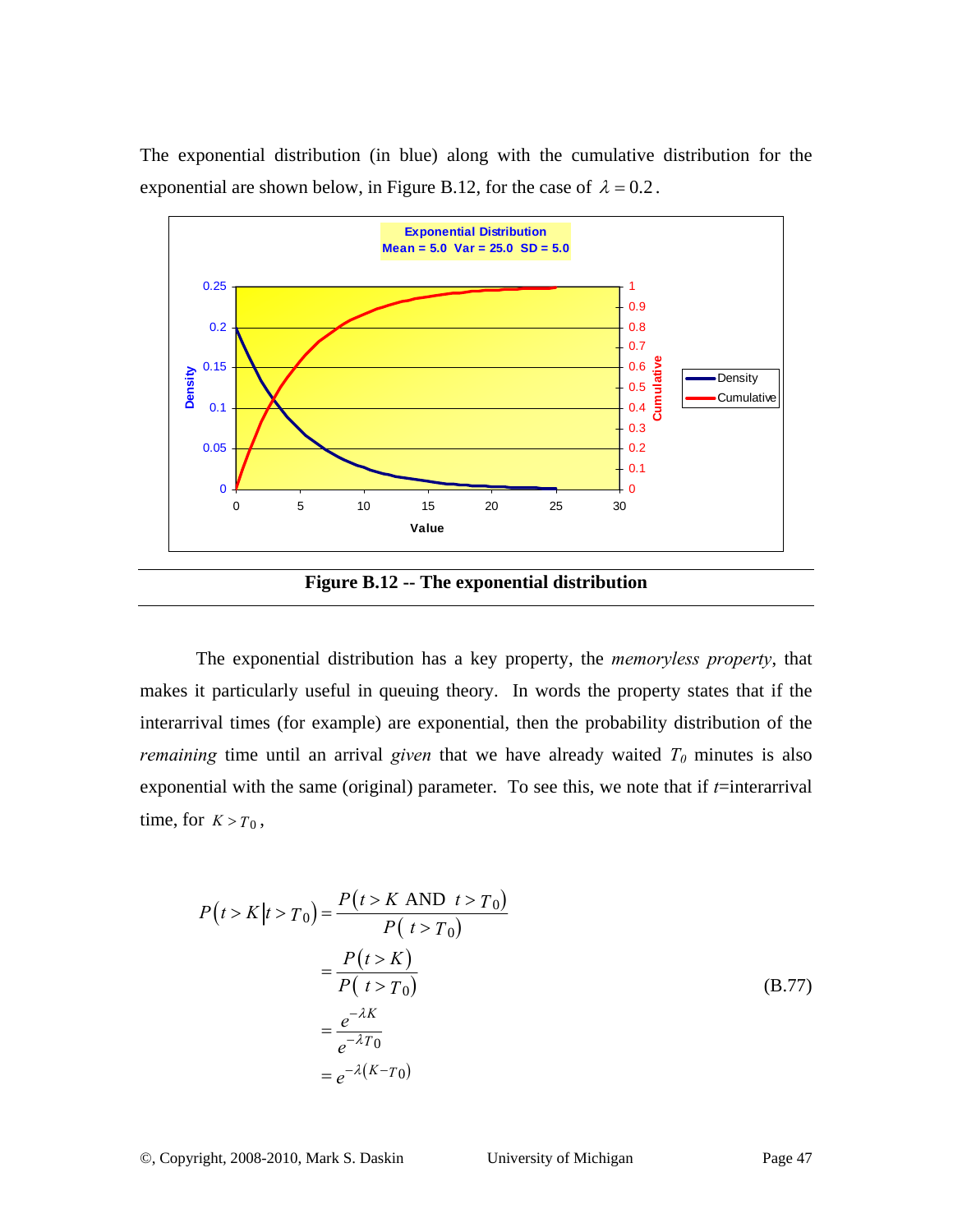but  $K - T_0$  is the *remaining* time. So the

$$
P(\text{remaining time} > K - T_0 = R | t > T_0) = e^{-\lambda (K - T_0)} = e^{-\lambda R}
$$
 (B.78)

which is exponential with the original parameter  $\lambda$ . In other words, if bus arrivals follow a Poisson process with a mean of 6 per hour (one every 10 minutes on average), the expected *additional* waiting time *given* we have been waiting 8 minutes is *10 more minutes*, *not* 2 minutes. Note that an estimate of 2 more minutes would be wrong for virtually *all* distributions of interarrival times.

(This property means that, in modeling a queue with Poisson arrivals, we do not need to know when the last person arrived to characterize the state of the system. Similarly, we do not need to know how long the current customers have been in service if service times are exponentially distributed. Qualitatively speaking this means that the state space described by the number of people in the system is *Markovian*, meaning we do not have to worry about *how* we got to the state in order to fully describe the probability distribution of the state space at some future point in time.)

If  $X_1, X_2, \ldots, X_k$  are *k* independent identically distributed random variables, each with an exponential distribution given by  $f_{X_i}(x_i) = \lambda e^{-\lambda x_i}$   $x_i \ge 0$ ,  $i = 1, 2, ..., k$ , then  $S_k = \sum_{k=1}^{n}$ =  $=\frac{k}{2}$  $S_k = \sum_{i=1}^k X_i$ is a random variable with an *Erlang-k* distribution:

$$
f_{S_k}(s) = \frac{\lambda (\lambda s)^{k-1} e^{-\lambda s}}{(k-1)!} \quad s \ge 0 \qquad k = 1, 2, ... \tag{B.79}
$$

This equation is derived below based on the cumulative distribution, which we also derive. Sometimes we write

$$
f_{S_k}(s) = \frac{k\nu(k\kappa)^{k-1}e^{-k\kappa s}}{(k-1)!} \qquad s \ge 0 \qquad k = 1, 2, ... \tag{B.80}
$$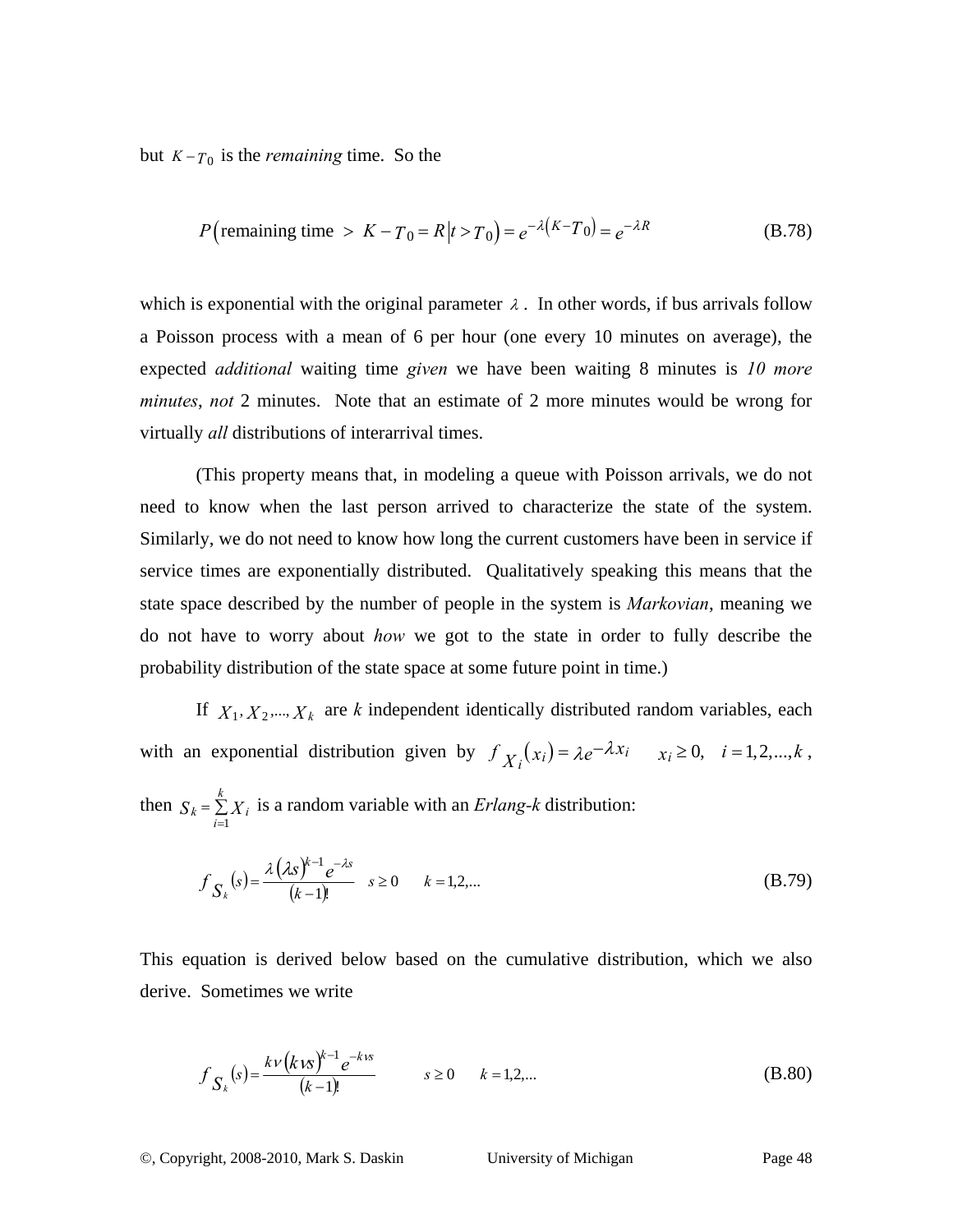where  $\lambda = k v$ . We have

$$
E(S_k) = \frac{k}{\lambda} = \frac{1}{\nu}
$$
 (B.81)

$$
Var(S_k) = \frac{k}{\lambda^2} = \frac{1}{kV^2}
$$
\n(B.82)

So the Erlang-k distribution is the distribution of the sum of *k* i.i.d. (independent, identically distributed) exponential random variables. The cumulative Erlang-k may be found by noting that

$$
P(S_k > s) = P(\text{sum of k i.i.d. Exponential random variables} > s)
$$
  
=  $P(k-1 \text{ or fewer Poisson arrivals in time s})$  (B.83)  
=  $\sum_{n=0}^{k-1} \frac{(\lambda s)^n e^{-\lambda s}}{n!}$ 

So, the Poisson and Erlang-k are related. In particular,

$$
P(k \text{ or more Poisson arrivals in time } s) = P(S_k < s)
$$
  
= cumulative Erlang-k (B.84)

This relationship between the cumulative Erlang-k distribution and the Poisson distribution can be used to derive the probability mass function for the Erlang-k

distribution as follows. Note that  $P(S_k > s) = \sum_{k=1}^{k-1} (\lambda s)$  $\int_0^n$  n!  $k-1\left(\lambda s\right)^n e^{-\lambda s}$ *k n*  $P(S_k > s) = \sum_{n=0}^{k-1} \frac{(\lambda s)^n e}{n!}$  $-1(\lambda s)^n e^{-\lambda s}$ =  $> s$ ) =  $\sum \frac{(1.5) e}{1.5}$ , so

$$
P(S_k \le s) = 1 - \sum_{n=0}^{k-1} \frac{(\lambda s)^n e^{-\lambda s}}{n!}.
$$
 (B.85)

This is the cumulative Erlang-k distribution. For any cumulative distribution, if we take the derivative, we get the density function. Thus, we have: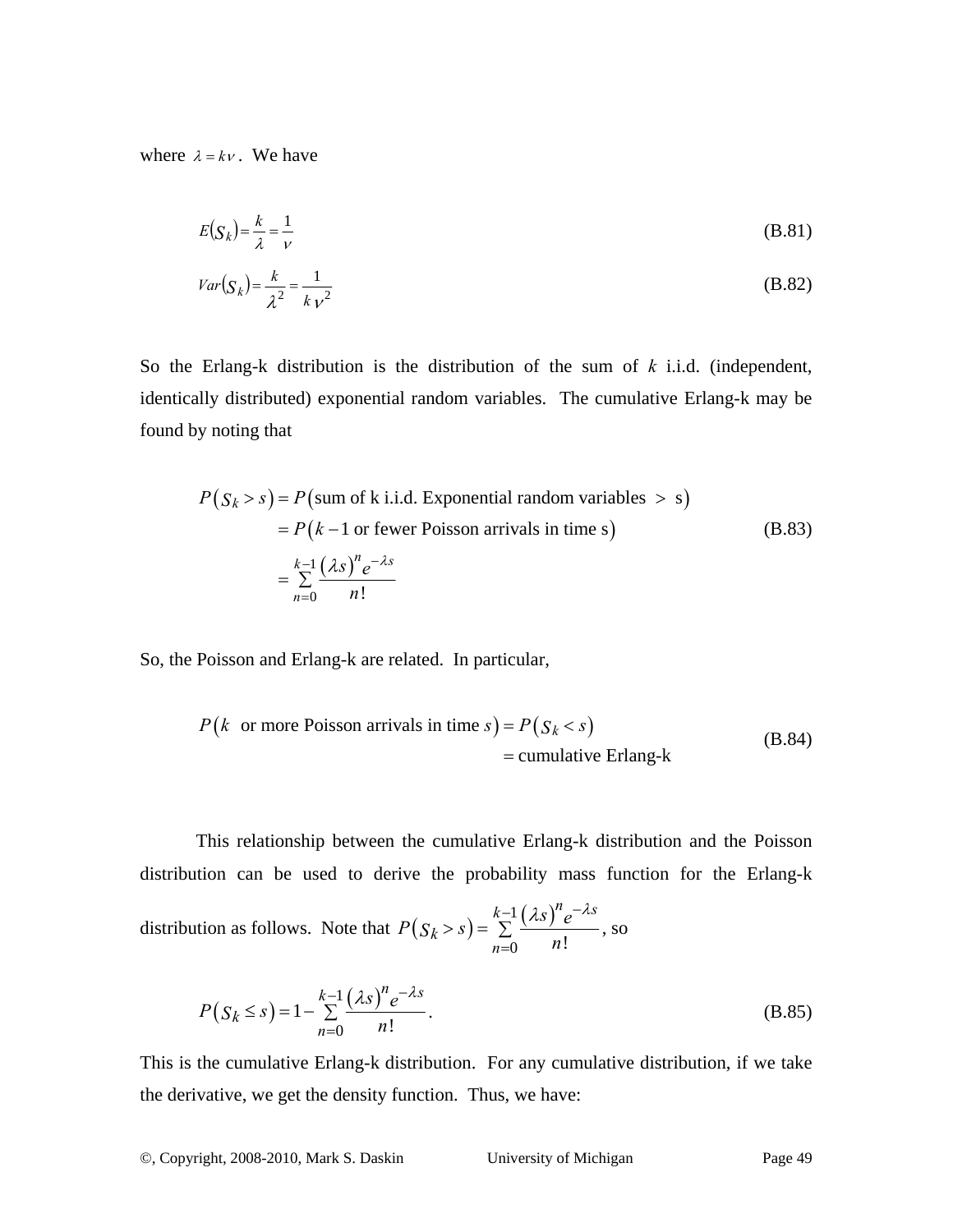$$
f_{S_k}(s) = \frac{dP(S_k \le s)}{ds}
$$
  
= 
$$
\frac{d}{1 - \sum_{n=0}^{k-1} \frac{(\lambda s)^n e^{-\lambda s}}{n!}}{ds}
$$
  
= 
$$
-\sum_{n=0}^{k-1} \frac{n\lambda(\lambda s)^{n-1} e^{-\lambda s}}{n!} + \lambda \sum_{n=0}^{k-1} \frac{(\lambda s)^n e^{-\lambda s}}{n!}
$$
  
= 
$$
-\sum_{n=1}^{k-1} \frac{n\lambda(\lambda s)^{n-1} e^{-\lambda s}}{n!} + \lambda \sum_{n=0}^{k-1} \frac{(\lambda s)^n e^{-\lambda s}}{n!}
$$
  
= 
$$
-\sum_{n=1}^{k-1} \frac{\lambda(\lambda s)^{n-1} e^{-\lambda s}}{(n-1)!} + \sum_{n=0}^{k-1} \frac{\lambda(\lambda s)^n e^{-\lambda s}}{n!}
$$
  
= 
$$
-\sum_{n=0}^{k-2} \frac{\lambda(\lambda s)^n e^{-\lambda s}}{n!} + \sum_{n=0}^{k-1} \frac{\lambda(\lambda s)^n e^{-\lambda s}}{n!}
$$
  
= 
$$
\frac{\lambda(\lambda s)^{k-1} e^{-\lambda s}}{(k-1)!}
$$
 (B.86)

Figure B.13 shows the Erlang-k distribution for various values of *k*, where the distribution is written in the form of (B.79) so that the mean increases with *k*. Note that as *k* increases, the distribution looks more and more like a normal distribution. This is as expected from the Central Limit Theorem (CLT), since the Erlang-k distribution is nothing more than the sum of *k* i.i.d. exponential random variables and the CLT tells us that the distribution of the sum of i.i.d. random variables approaches the normal distribution as the number of random variables being added together increases.

Figure B.14 summarizes the key distributions we have discussed above.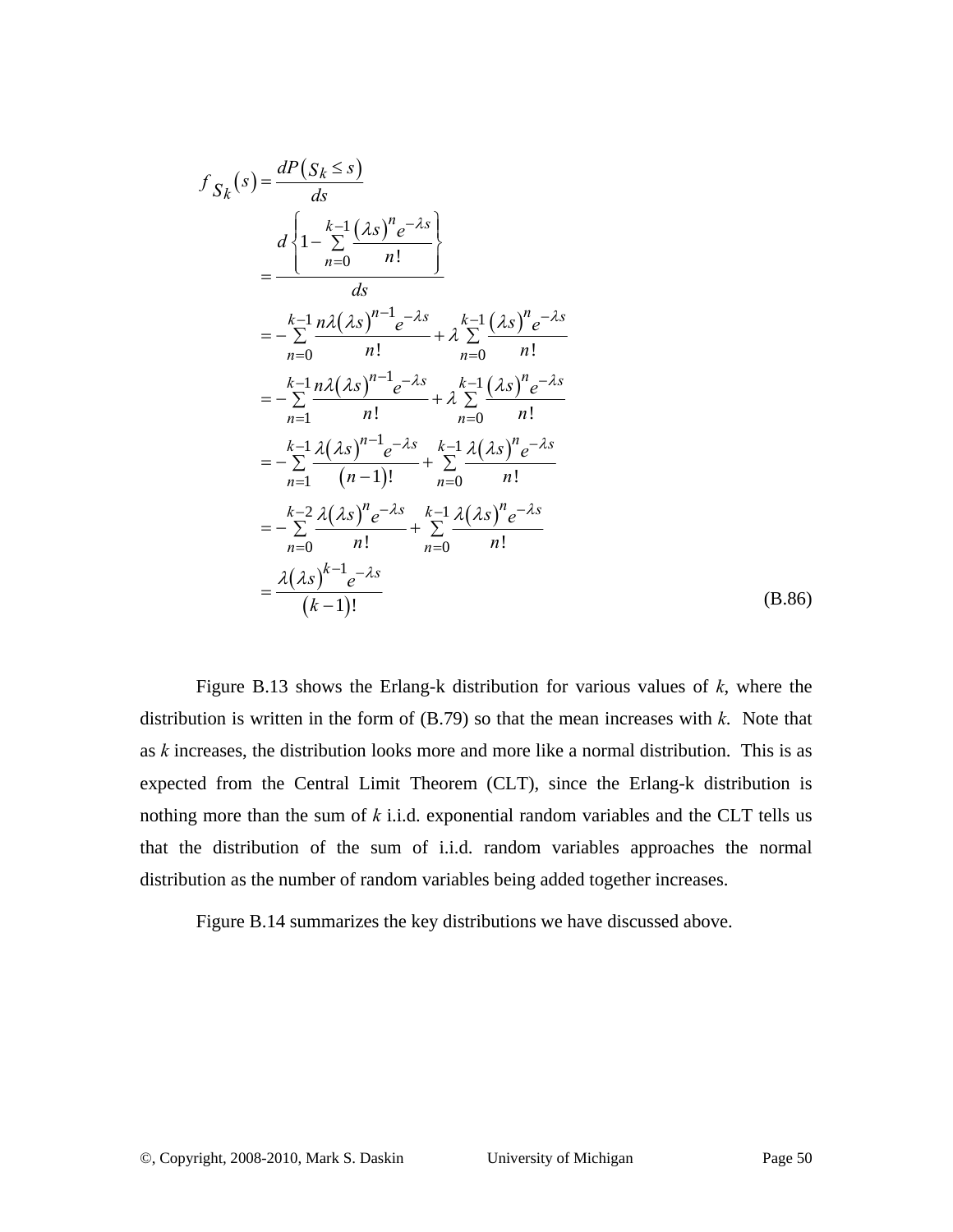

(a)  $\lambda = 0.5$ ;  $k=1$ 

(b) 
$$
\lambda = 0.5
$$
;  $k=2$ 





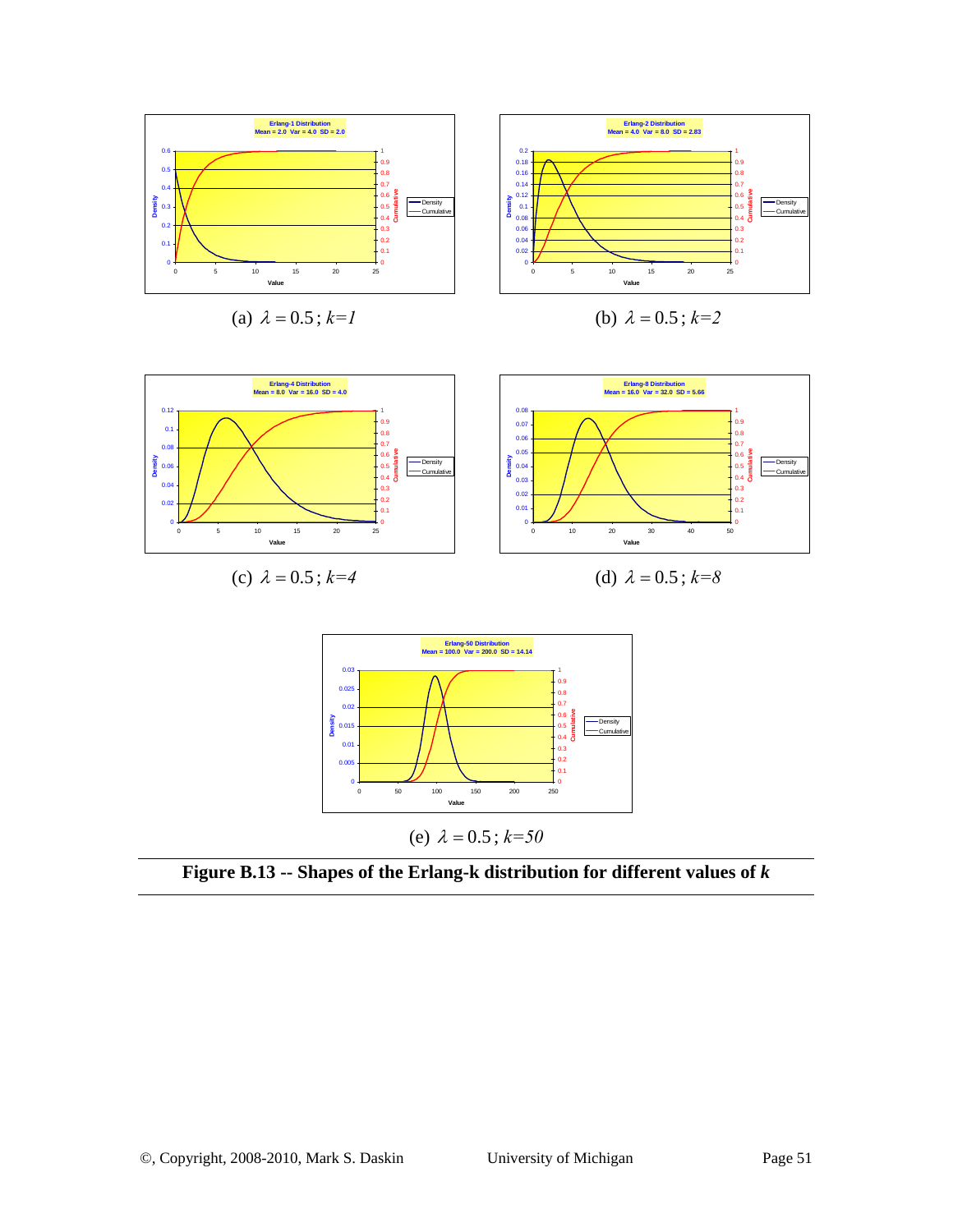

**Figure B.14 -- Summary of key probability distributions and their relationships**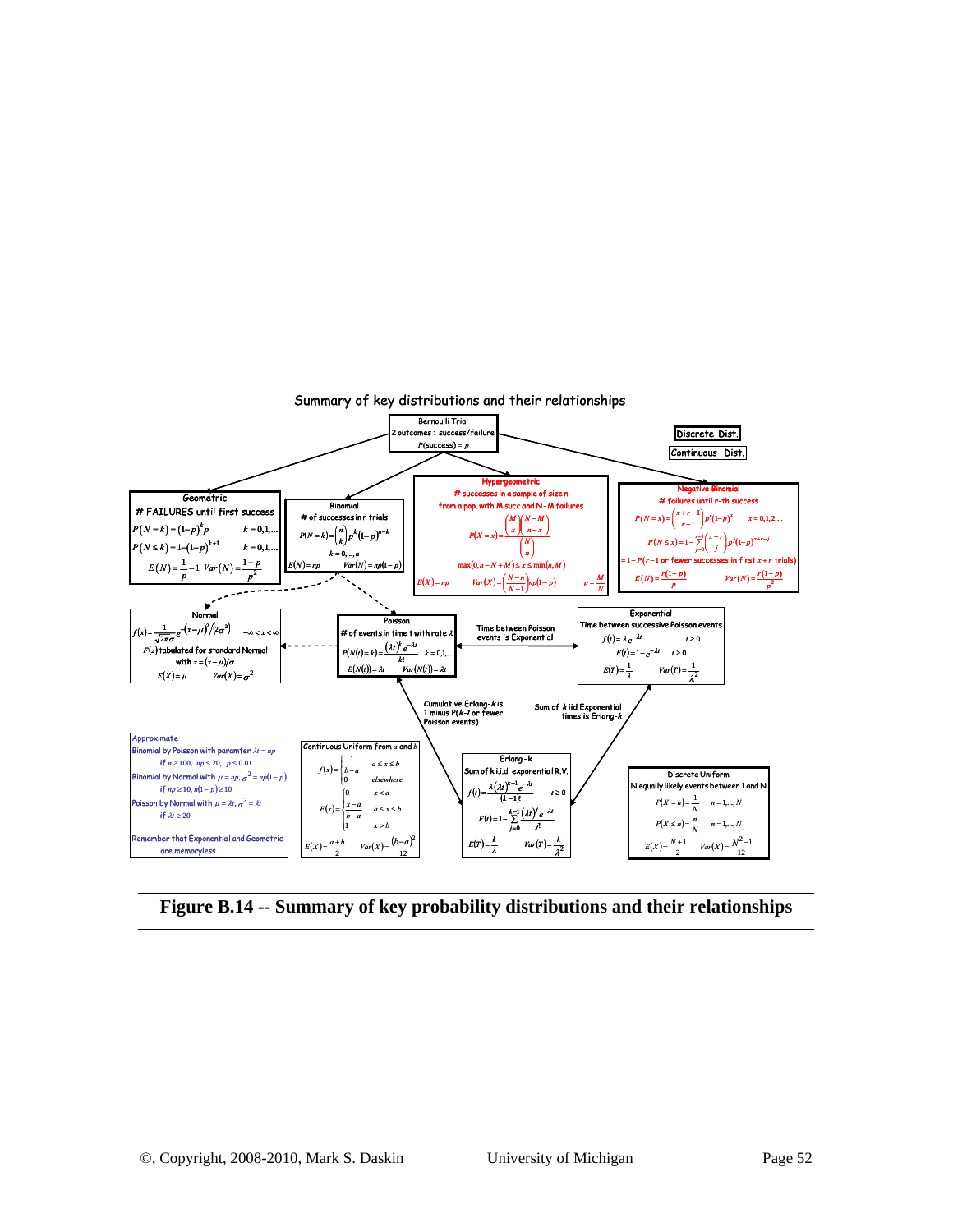## *B.8 Moment and probability generating functions<sup>1</sup>*

At times, it is easier to deal with probability distributions using what is called the transform domain. In this section, we outline moment and probability generating functions. We begin with moment generating functions.

The *moment generating function* of a random variable *X* is defined as

$$
MGF(\theta) = E(e^{\theta X})
$$
 (B.87)

where  $\theta$  is a parameter of the MGF. The following key properties of the moment generating function are important:

- **1.** There is a one-to-one relationship between a moment generating function and a probability mass function. Knowing one automatically gives you the other.
- **2.** If  $T = X + Y$  and *X* and *Y* are independent random variables then

$$
E\left(e^{\theta T}\right) = E\left(e^{\theta \left(X+Y\right)}\right) = E\left(e^{\theta X}\right)E\left(e^{\theta Y}\right).
$$
\n(B.88)

So the MGF of the sum of independent random variables is the product of the MGFs of the individual random variables. Thus, the MGF of the Erlang-k distribution is the product of *k* MGFs of exponential distributions as discussed below.

3. Finally, we note that since 
$$
e^{\theta X} = 1 + (\theta X) + \frac{(\theta X)^2}{2!} + \frac{(\theta X)^3}{3!} + \frac{(\theta X)^4}{4!} + \cdots
$$
, we

have

 $\overline{a}$ 

$$
\left. \frac{d^n MGF(\theta)}{d\theta^n} \right|_{\theta=0} = E\left(X^n\right),\tag{B.89}
$$

hence the name *moment generating function.*

<sup>1</sup> Note that this section is advanced material that can be skipped by most readers. It will be used to a limited extent in chapter 3 on queueing.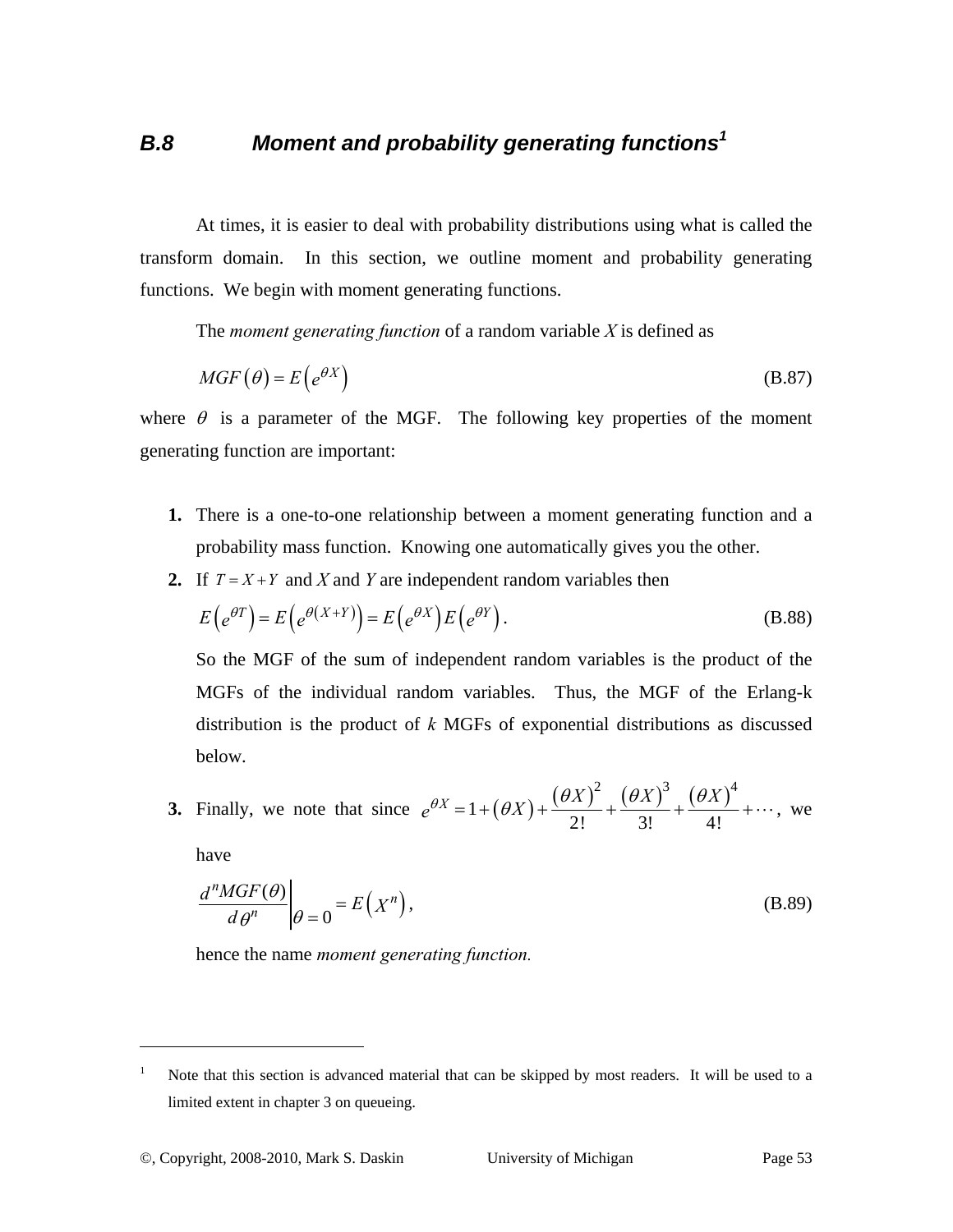To illustrate the use of moment generating functions, let us consider again the exponential and Erlang-k distributions. The MGF of the exponential distribution is given by

$$
E\left(e^{\theta X}\right) = \int_{0}^{\infty} e^{\theta x} \lambda e^{-\lambda x} dx = \frac{\lambda}{\lambda - \theta} \int_{0}^{\infty} (\lambda - \theta) e^{-(\lambda - \theta)x} dx = \frac{\lambda}{\lambda - \theta}.
$$
 (B.90)

Since the Erlang-k distribution is the sum of *k* i.i.d. exponential random variables, the MGF of the Erlang-k distribution is given by

$$
\left(\frac{\lambda}{\lambda - \theta}\right)^k \tag{B.91}
$$

using the second property above. We can now use property (3) above to find the mean and variance of the Erlang-k distribution. The mean is given by

$$
E(X) = \frac{dMGF(\theta)}{d\theta} \Big|_{\theta=0}
$$
  
=  $\frac{d\left(\frac{\lambda}{\lambda-\theta}\right)^k}{d\theta} \Big|_{\theta=0}$   
=  $k\left(\frac{\lambda}{\lambda-\theta}\right)^k \frac{\lambda}{\left(\lambda-\theta\right)^2} \Big|_{\theta=0}$   
=  $\frac{k}{\lambda}$  (B.92)

We also have

$$
E(X^{2}) = \frac{d^{2}MGF(\theta)}{d\theta^{2}}\Big|_{\theta=0}
$$
  
= 
$$
\frac{d \frac{k}{\lambda} \left(\frac{\lambda}{\lambda - \theta}\right)^{k+1}}{d\theta} \Big|_{\theta=0}
$$
  
= 
$$
\frac{k}{\lambda} (k+1) \left(\frac{\lambda}{\lambda - \theta}\right)^{k} \frac{\lambda}{(\lambda - \theta)^{2}} \Big|_{\theta=0}
$$
  
= 
$$
\frac{k(k+1)}{\lambda^{2}}
$$
 (B.93)

So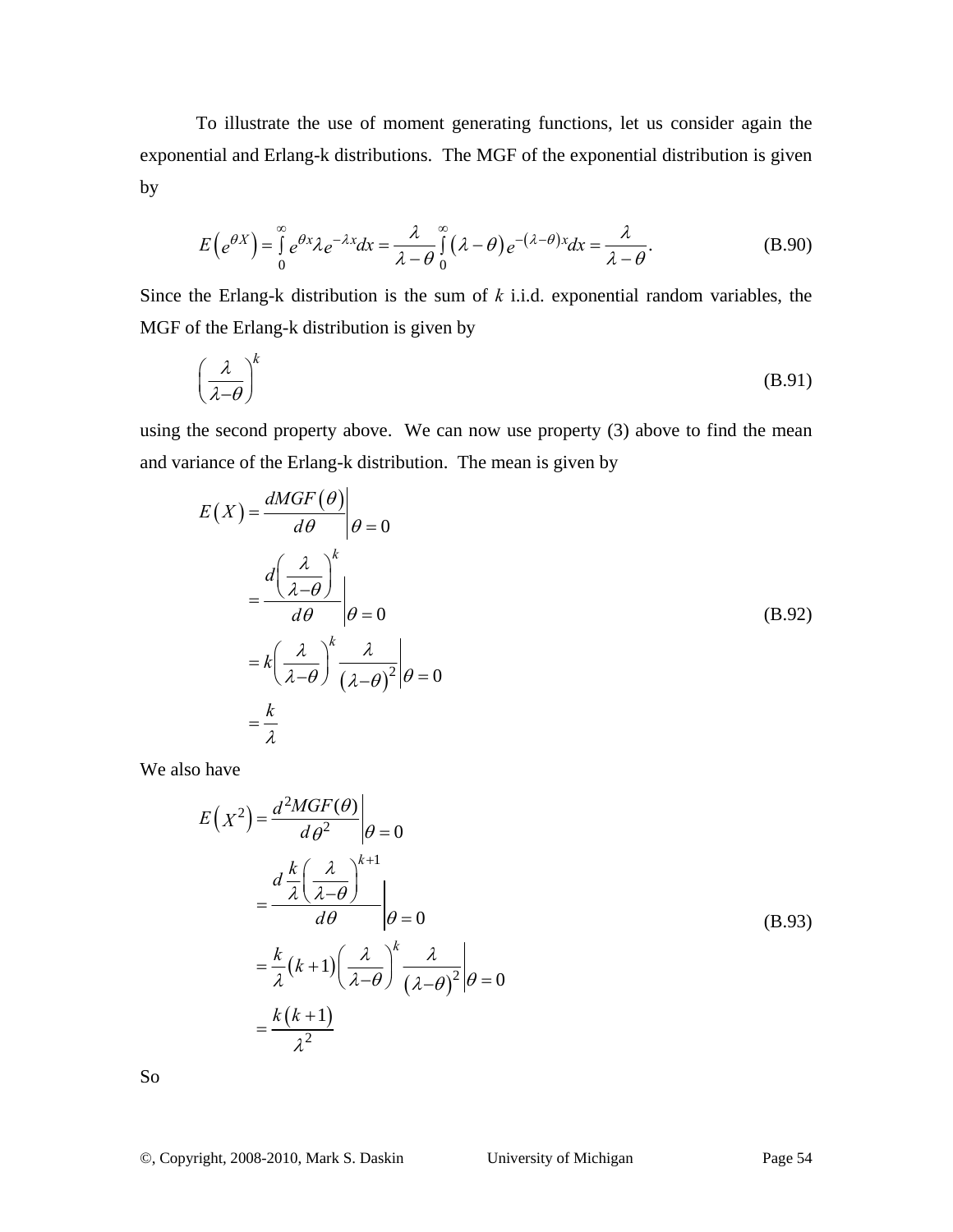$$
Var(X) = E(X^2) - E^2(X)
$$
  
=  $\frac{k(k+1)}{\lambda^2} - \frac{k^2}{\lambda^2}$   
=  $\frac{k}{\lambda^2}$  (B.94)

As expected (B.92) and (B.94) agree with (B.81) and (B.82) respectively.

The *probability generating function* is the second type of generating function we want to consider. The probability generating function (PGF) of a discrete non-negative random variable *X* is defined as:

$$
PGF(z) = \sum_{x=0}^{\infty} z^x p_x \tag{B.95}
$$

Just as the MGF is a function of  $\theta$ , so the PGF is a function of *z*. There are several key properties of the PGF:

1.  $PGF(z)$  = 1 1  $PGF(z)|_{z=1}$  = 1. This is clear from substituting  $z=1$  into the definition (B.95)

of the PGF.

2.  $\frac{d^nPGF(z)}{dx^n} = n!$ 0 *n*  $\overline{n}$   $\vert_{z=0}$   $\overline{\phantom{a}}^{n+p}$ *d PGF z*  $\frac{d^2 u}{dx^n}$   $\left| z = 0 \right| = n! p_n$ . Thus, by taking successive derivatives of the PGF and evaluating each at  $z = 0$ , we can obtain back the individual probabilities (multiplied by *n*!).

3. 
$$
\frac{dPGF(z)}{dz}\bigg|_{z=1} = \sum_{n=0}^{\infty} z^{n-1} n p_n \bigg|_{z=1} = E(X).
$$
 In other words, taking the first

derivative of the PGF with respect to  $z$  and evaluating it at  $z = 1$  gives the expected value of the random variable.

$$
\frac{d^2 PGF(z)}{dz^2}\Big|_{z=1} = \sum_{n=0}^{\infty} z^{n-2} n(n-1) p_n \Big|_{z=1}
$$
  
4.  

$$
= \sum_{n=0}^{\infty} z^{n-2} n^2 p_n \Big|_{z=1} - \sum_{n=0}^{\infty} z^{n-2} n p_n \Big|_{z=1}.
$$
 Thus, we can obtain  

$$
= E(X^2) - E(X)
$$

the  $E(X^2)$  by taking the second derivative of the PGF with respect to *z* and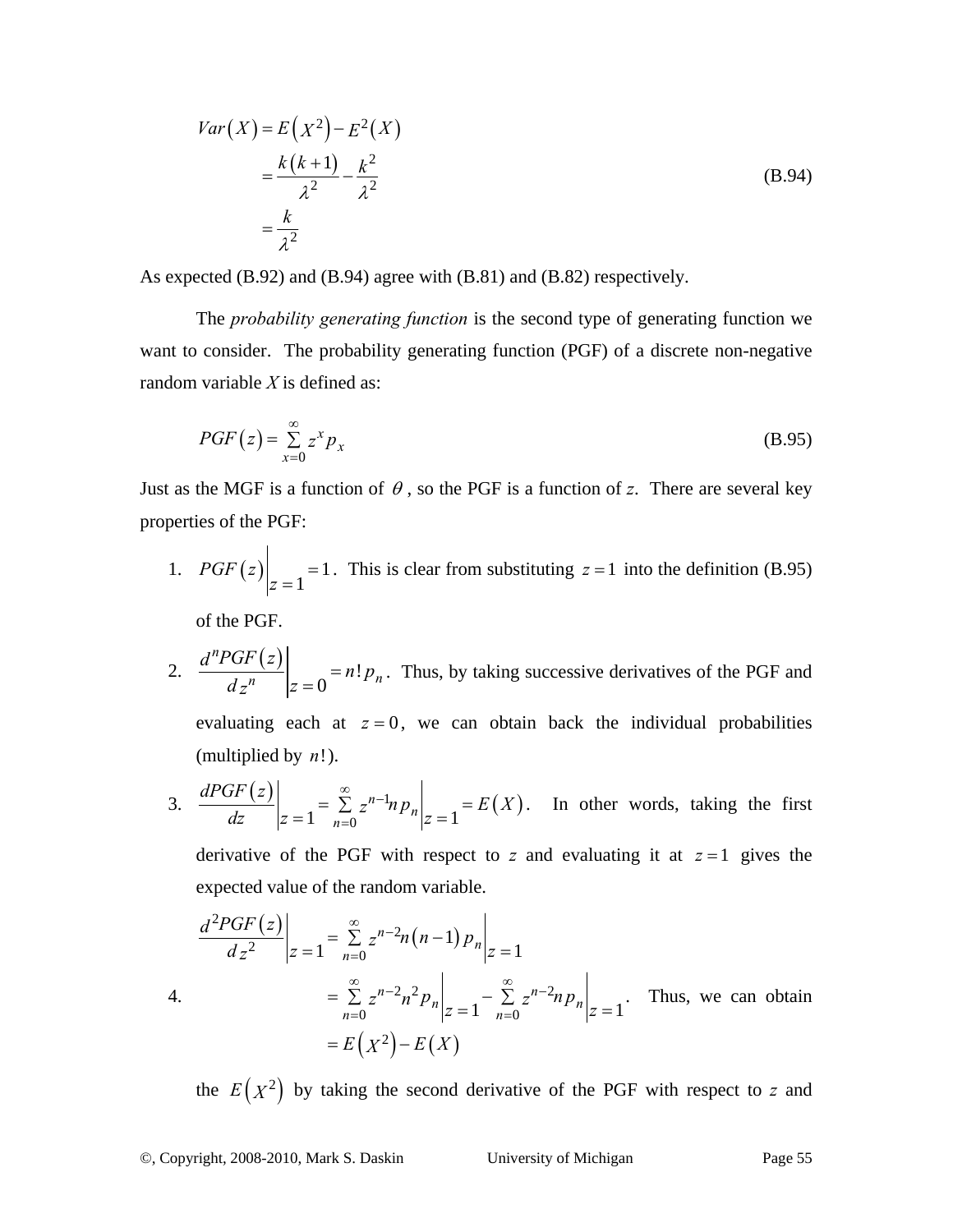evaluating it at  $z = 1$  and then adding the mean or expected value back into the expression.

5. Finally, there is a one-to-one relationship between a PGF and a probability mass function.

To illustrate the use of the PGF, consider the binomial distribution. The PGF for this distribution is

$$
\sum_{x=0}^{n} z^{x} {n \choose x} p^{x} (1-p)^{n-x} = \sum_{x=0}^{n} {n \choose x} (pz)^{x} (1-p)^{n-x} = (1-p+pz)^{n}
$$
 (B.96)

Note that when  $z = 1$ , this evaluates to 1 as expected by property (1) above. If we take the first derivative of this with respect to *z*, and evaluate the expression at  $z = 1$ , we obtain

$$
\left. \frac{d(1-p+pz)^n}{dz} \right|_{z=1} = np(1-p+pz)^{n-1} \bigg|_{z=1} = np \tag{B.97}
$$

which agrees with the mean of the binomial distribution in equation (B.21). Similarly, if we take the second derivative with respect to *z* and evaluate the expression at  $z = 1$ , we obtain

$$
\frac{d^{2}(1-p+pz)^{n}}{dz^{2}}\bigg|_{z=1} = \frac{dn p(1-p+pz)^{n-1}}{dz}\bigg|_{z=1}
$$
\n
$$
= n(n-1)p^{2}
$$
\n
$$
= E(N^{2}) - E(N)
$$
\n(B.98)

If we now use this to obtain the variance we find

$$
Var(N) = E(N^{2}) - E^{2}(N)
$$
  
=  $\{E(N^{2}) - E(N)\} + E(N) - E^{2}(N)$   
=  $n(n-1)p^{2} + np - n^{2}p^{2}$   
=  $np - np^{2}$   
=  $np(1-p)$  (B.99)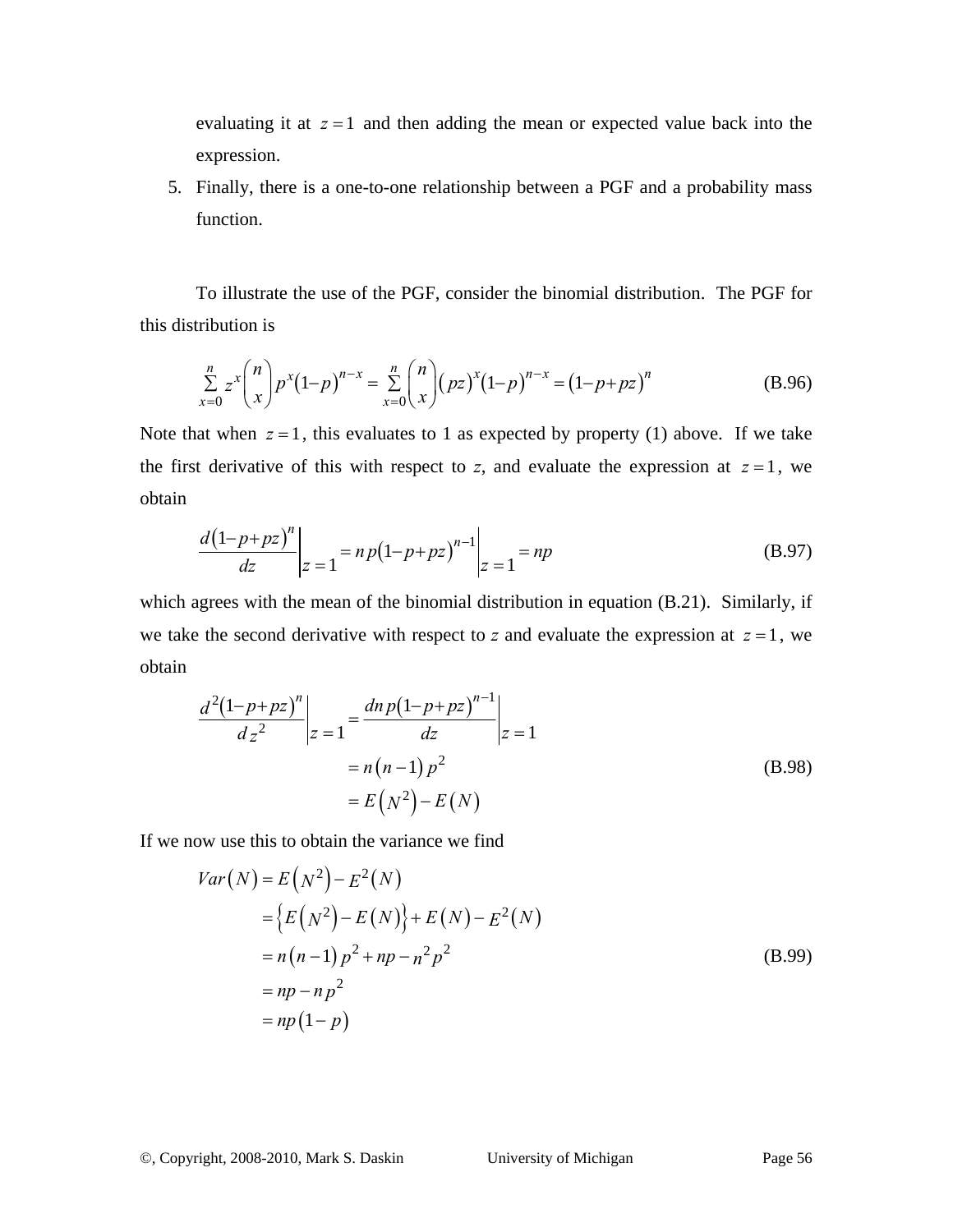which agrees with the variance of the binomial distribution in equation (B.23). Note that the term in braces in the second line of (B.99) is the second derivative of the PGF evaluated at  $z = 1$  found in (B.98).

As a second example, consider the PGF of the Poisson distribution. The PGF is

$$
\sum_{x=0}^{\infty} z^x \frac{\lambda^x e^{-\lambda}}{x!} = \sum_{x=0}^{\infty} \frac{(\lambda z)^x e^{-\lambda}}{x!}
$$

$$
= e^{-\lambda} e^{\lambda z} \sum_{x=0}^{\infty} \frac{(\lambda z)^x e^{-\lambda z}}{x!}
$$
(B.100)
$$
= e^{-\lambda} e^{\lambda z}
$$

Again, note that when we evaluate this at  $z = 1$ , we obtain 1 as expected. If we use this to evaluate the mean, we get

$$
\left. \frac{d e^{-\lambda} e^{\lambda z}}{dz} \right|_{z=1} = \lambda e^{-\lambda} e^{\lambda z} \bigg|_{z=1} = \lambda \tag{B.101}
$$

which agrees with the mean of the Poisson distribution in  $(B.49)$ . As before, we can use this to evaluate the variance by first computing the second derivative with respect to *z* and evaluating that at  $z = 1$  as follows

$$
\frac{d^2e^{-\lambda}e^{\lambda z}}{dz^2}\Big|_{z=1} = \frac{d\lambda e^{-\lambda}e^{\lambda z}}{dz}\Big|_{z=1}
$$
\n
$$
= \lambda^2 e^{-\lambda}e^{\lambda z}\Big|_{z=1}
$$
\n
$$
= \lambda^2
$$
\n
$$
= E(N^2) - E(N)
$$
\n(B.102)

To compute the variance we now have

$$
Var(N) = E(N2) - E2(N)
$$
  
=  $\{E(N2) - E(N)\} + E(N) - E2(N)$   
=  $\lambda2 + \lambda - \lambda2$   
=  $\lambda$  (B.103)

which agrees with the variance of the Poisson distribution in  $(B.51)$ .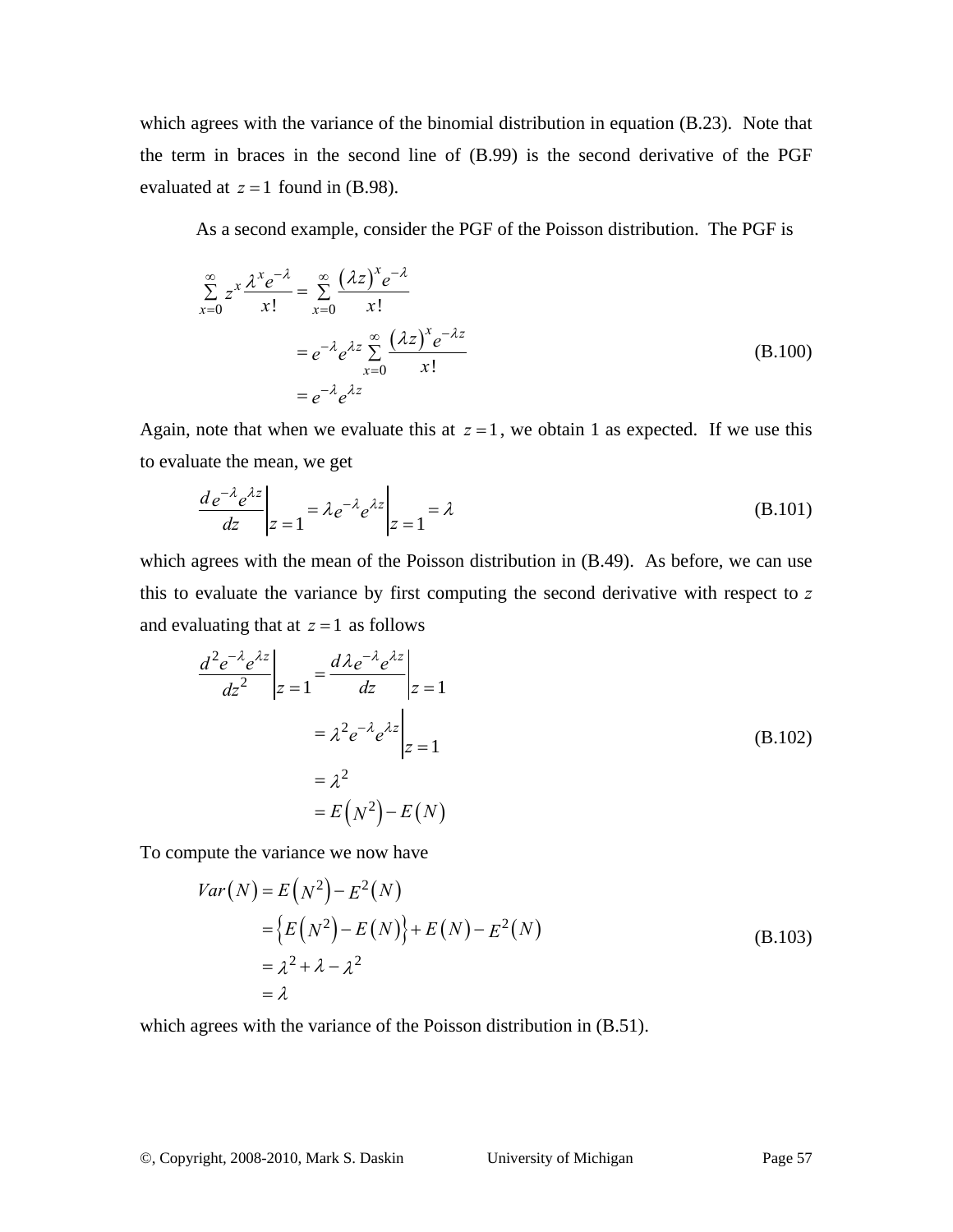Finally, probability generating functions are one way of solving an infinite series of equations. Consider a process (which we describe in chapter 3 on queueing) for which the probabilities are governed by the following infinite system of equations.

$$
\rho P_n = P_{n+1} \qquad n = 0, 1, \dots \tag{B.104}
$$

If we now multiply each side of this equation by  $z^n$  and sum over all values of *n*, we obtain

$$
\sum_{n=0}^{\infty} \rho_z^n P_n = \sum_{n=0}^{\infty} z^n P_{n+1} = \frac{1}{z} \sum_{n=0}^{\infty} z^{n+1} P_{n+1} = \frac{1}{z} \sum_{n=1}^{\infty} z^n P_n
$$
(B.105)

The left hand side of (B.105) is simply  $\rho PGF(z)$  for some (unknown) distribution. The

right hand size is simply 
$$
\frac{1}{z} \sum_{n=1}^{\infty} z^n P_n = \frac{1}{z} \left[ \sum_{n=0}^{\infty} z^n P_n - P_0 \right] = \frac{1}{z} \left[ PGF(z) - P_0 \right]
$$
. Thus we

have

$$
\rho PGF(z) = \frac{1}{z} \Big[ PGF(z) - P_0 \Big]
$$
  
\n
$$
\rho zPGF(z) = PGF(z) - P_0
$$
  
\n
$$
PGF(z)[1 - \rho z] = P_0
$$
 (B.106)

Evaluating this at  $z = 1$ , we find

$$
PGF(1)[1 - \rho] = P_0
$$
  
1 - \rho = P\_0 (B.107)

So, substituting (B.107) back into (B.106), we have

$$
PGF(z)[1 - \rho z] = 1 - \rho
$$
  
\n
$$
PGF(z) = \frac{1 - \rho}{1 - \rho z} = (1 - \rho)(1 - \rho z)^{-1}
$$
\n(B.108)

We can now evaluate the mean and variance of the probability mass function governed by (B.104). The mean is simply

$$
E(N) = \frac{d(1-\rho)(1-\rho z)^{-1}}{dz}\bigg|_{z=1} = \rho(1-\rho)(1-\rho z)^{-2}\bigg|_{z=1} = \frac{\rho}{1-\rho}
$$
(B.109)

Taking the second derivative with respect to *z* and evaluating that at  $z = 1$ , we obtain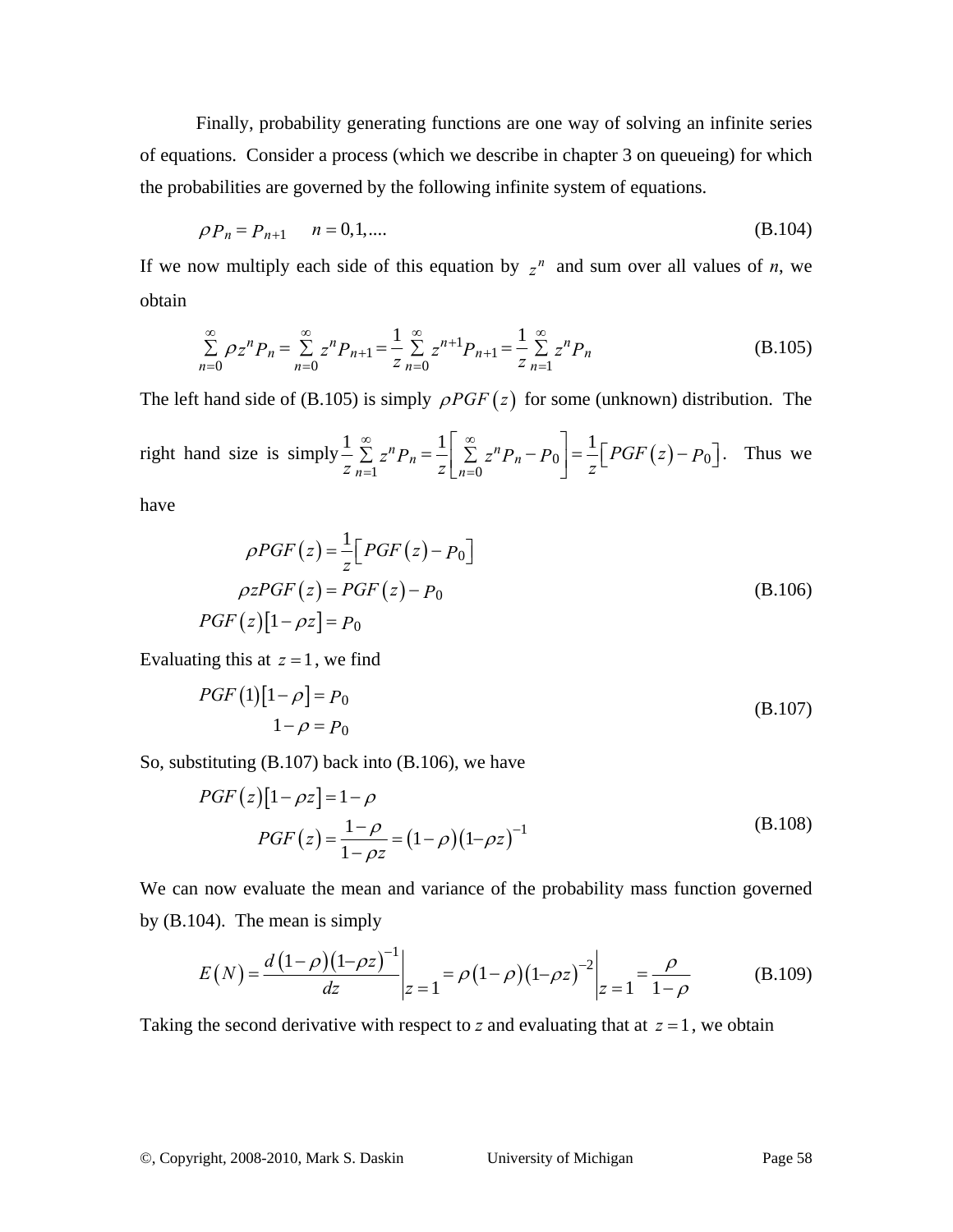$$
E(N^{2}) - E(N) = \frac{d^{2}(1-\rho)(1-\rho z)^{-1}}{dz^{2}}\bigg|_{z=1}
$$
  
= 
$$
\frac{d\rho(1-\rho)(1-\rho z)^{-2}}{dz}\bigg|_{z=1}
$$
  
= 
$$
\frac{2\rho^{2}}{(1-\rho)^{2}}
$$
(B.110)

And finally the variance is given by

$$
Var(N) = E(N^{2}) - E^{2}(N)
$$
  
=  $\{E(N^{2}) - E(N)\} + E(N) - E^{2}(N)$   
=  $\frac{2\rho^{2}}{(1-\rho)^{2}} + \frac{\rho}{1-\rho} - \left(\frac{\rho}{1-\rho}\right)^{2}$   
=  $\frac{2\rho^{2}}{(1-\rho)^{2}} + \frac{\rho(1-\rho)}{(1-\rho)^{2}} - \frac{\rho^{2}}{(1-\rho)^{2}}$   
=  $\frac{\rho}{(1-\rho)^{2}}$  (1- $\rho$ )<sup>2</sup>

Note that (B.109) agrees with the mean of the geometric distribution shown in (B.28) (after substituting  $p = 1 - \rho$ ) and the variance agrees with the variance of the geometric distribution given in (B.29) after the same substitution. In fact, equations (B.104) together with the normalizing equation  $\sum_{n=0} P_n = 1$ *P* ∞ =  $\sum P_n = 1$  describe a geometric distribution. To

see this, observe that

$$
\frac{d^{n}(1-\rho)(1-\rho z)^{-1}}{dz}\bigg|_{z=0} = n! \rho^{n}(1-\rho) = n! P_{n}
$$
\n(B.112)\n
$$
P_{n} = \rho^{n}(1-\rho)
$$

where the second equality in the first row of (B.112) comes from property (2) of the probability generating functions outlined above. Note that the probability  $P_n$  in (B.112) agrees with the geometric probability terms in (B.27), again after substituting  $p = 1 - \rho$ into (B.27).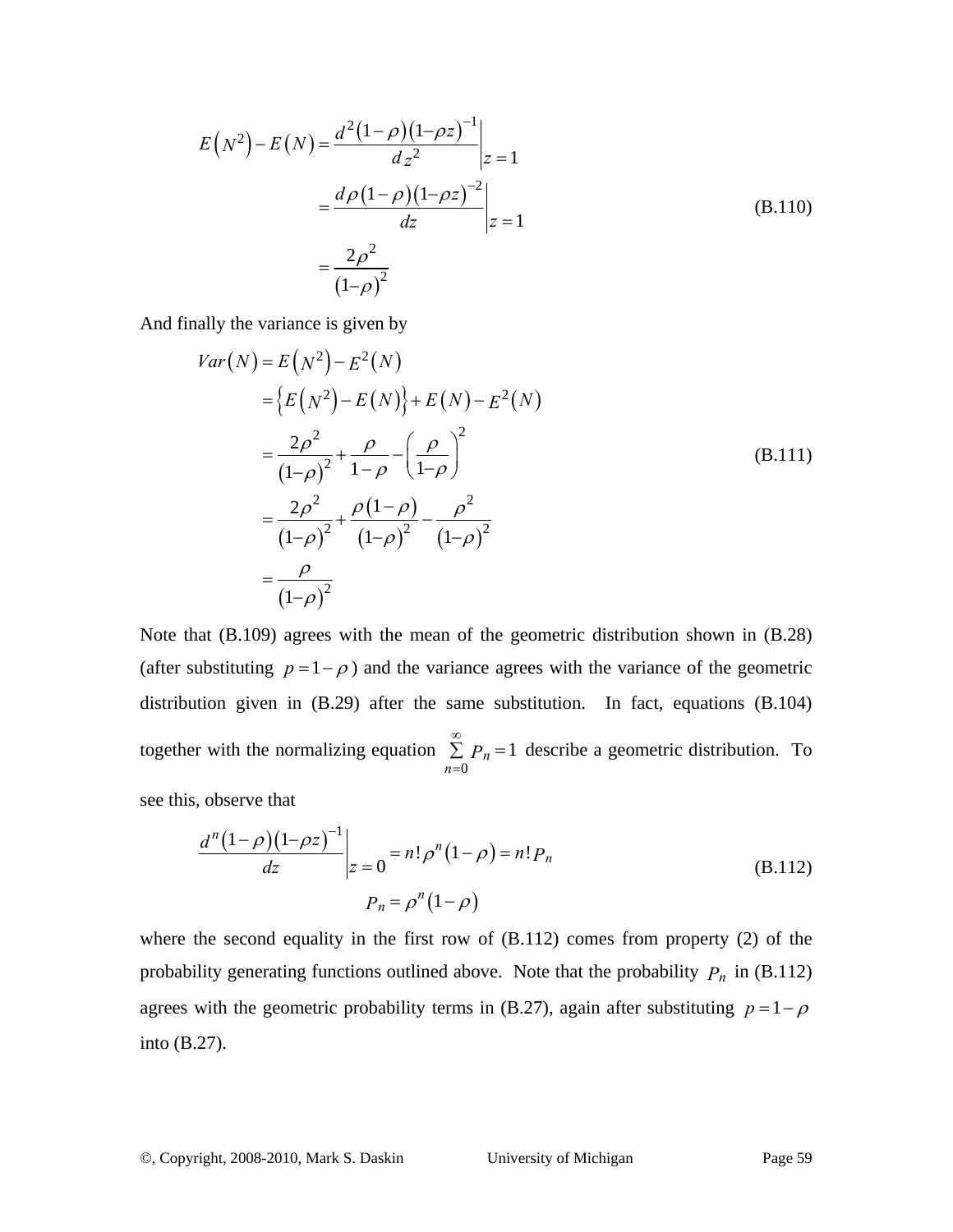### *B.9 Generating random variables*

Almost every computer language, as well as Microsoft Excel and other spreadsheet programs, has the ability to generate standard uniform random variables; i.e., uniform random variables between 0 and 1. Using a uniform random number between 0 and 1, we can then generate a random variable from any distribution, provided we have either the probability mass function or the cumulative distribution. To see this, consider first a simple discrete distribution of a random variable that can take on only 3 values: 1, 2 or 3. For this random variable,

$$
P(X = 1) = 0.2
$$
,  $P(X = 2) = 0.3$ , and  $P(X = 3) = 0.5$ . (B.113)

The cumulative distribution function of *X* is shown in Figure B.15.



**Figure B.15 -- Cumulative distribution of X** 

We can now generate realizations of the random variable *X* based on the uniform random variable, *U*, using the following formula:

$$
X = \begin{cases} 1 & U \leq 0.2 \\ 2 & 0.2 < U \leq 0.5 \\ 3 & U > 0.5 \end{cases} \tag{B.114}
$$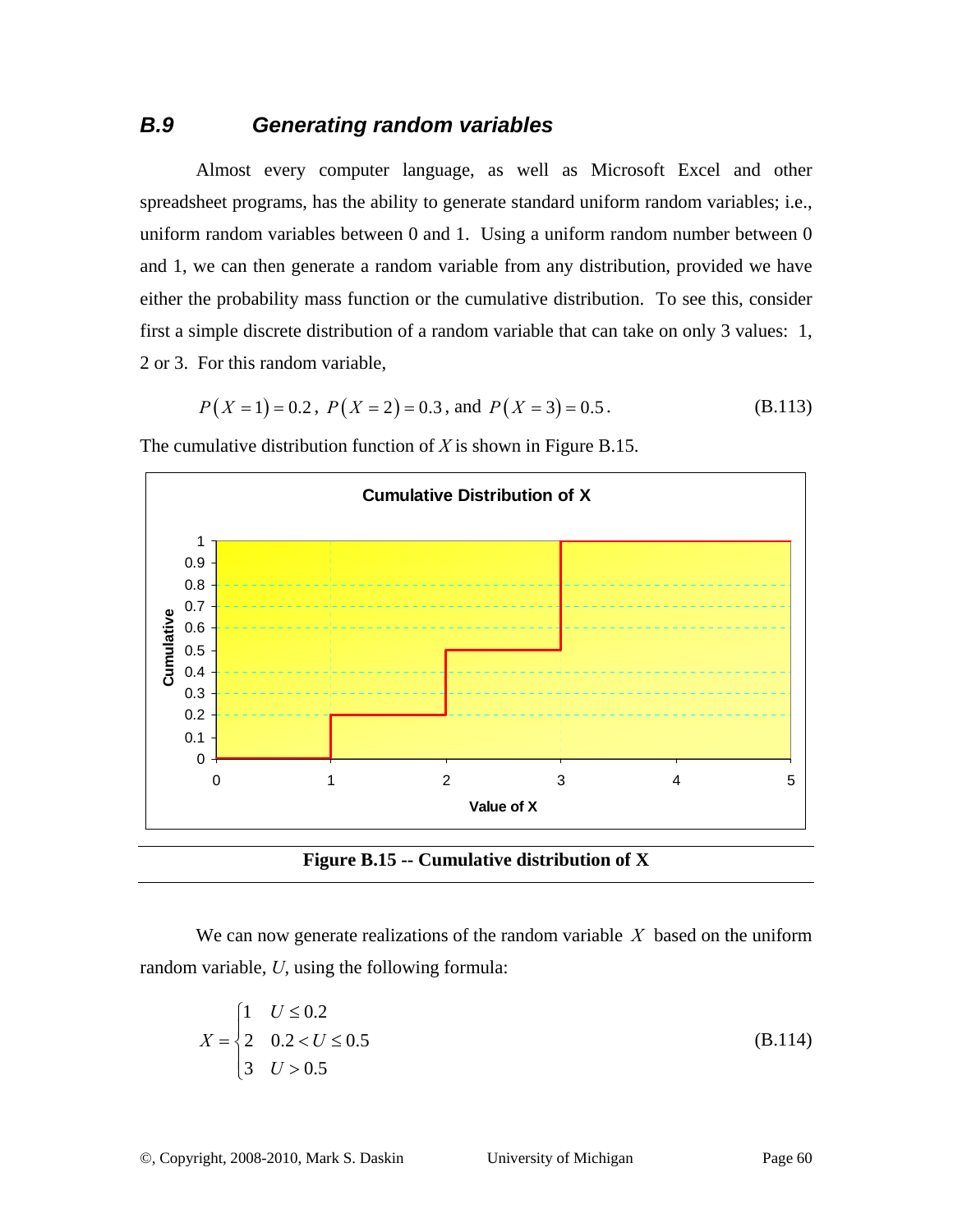Note that determining the value of *X* can be thought of as starting on the vertical axis (the cumulative distribution axis) with the value of *U*, the uniform random variable, and moving across until we hit the cumulative distribution function. We then read down to the *X* axis and return the corresponding value. This is shown in Figure B.16 for a value of *U=0.43.* 



**Figure B.16 -- Finding the value of a random variable X from a draw of a uniform random variable using the cumulative distribution of X**

To generate such a random variable in EXCEL, all we need is the probability mass function and the LOOKUP function in EXCEL. From the probability mass function, we compute the  $P(X \le x)$  for every value of x in the distribution. Note that we want the probability that the random variable takes on a value strictly less than *x*. Table B.8 shows the key information for the distribution above.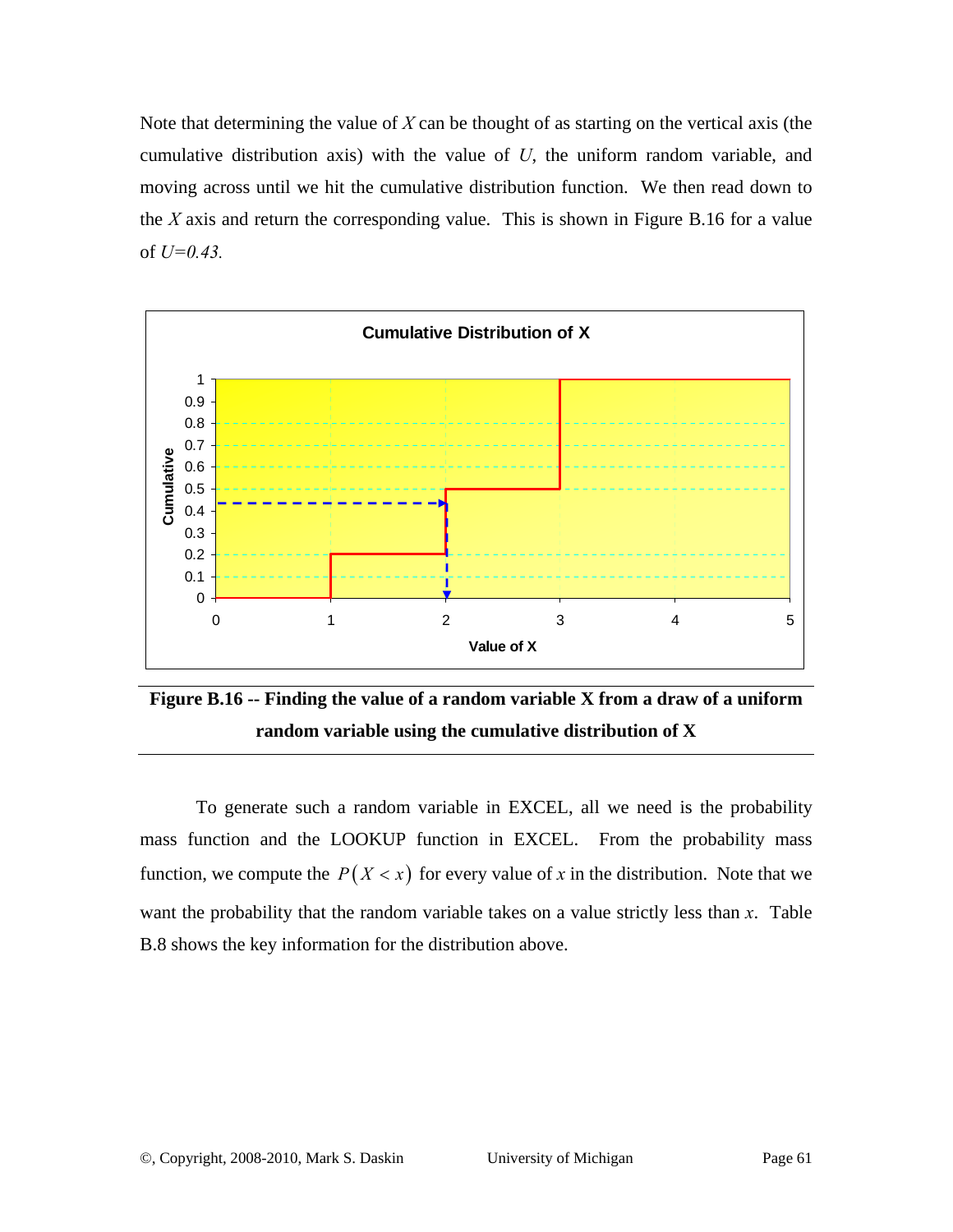|    |             | F        |
|----|-------------|----------|
| 78 | <b>Prob</b> | P(X < x) |
| 79 | 0.2         |          |
| 80 | 0.3         | 0.2      |
| R١ | 0.5         | 0.5      |

**Table B.8 -- EXCEL information for the same distribution** 

To compute a random variable from this distribution, we draw a random variable from the standard uniform distribution using the RAND() function in EXCEL. We then use this along with the LOOKUP function to return a value drawn from this distribution. Specifically, we use:

$$
LOOKUP(RAND(), P(X
$$

where  $P(X \le x)$  points to cells E79:E81 in the third column in Table B.8 and the third parameter of the LOOKUP function, x, points to cells C79:C81 in the first column. Table B.9a shows the results of using this function 10,000 times and tabulating the number of times the function returned, 1, 2, and 3, respectively. We would expect about 1 to appear about 2,000 times, 2 to appear about 3,000 times and 3 to appear about 5,000 times out of the 10,000 times the function in (B.115) was exercised. Table B.9b shows the results of repeating this exercise 10 times and totaling the number of times each value appears. Note how closely the results of both tests conform with our expectations.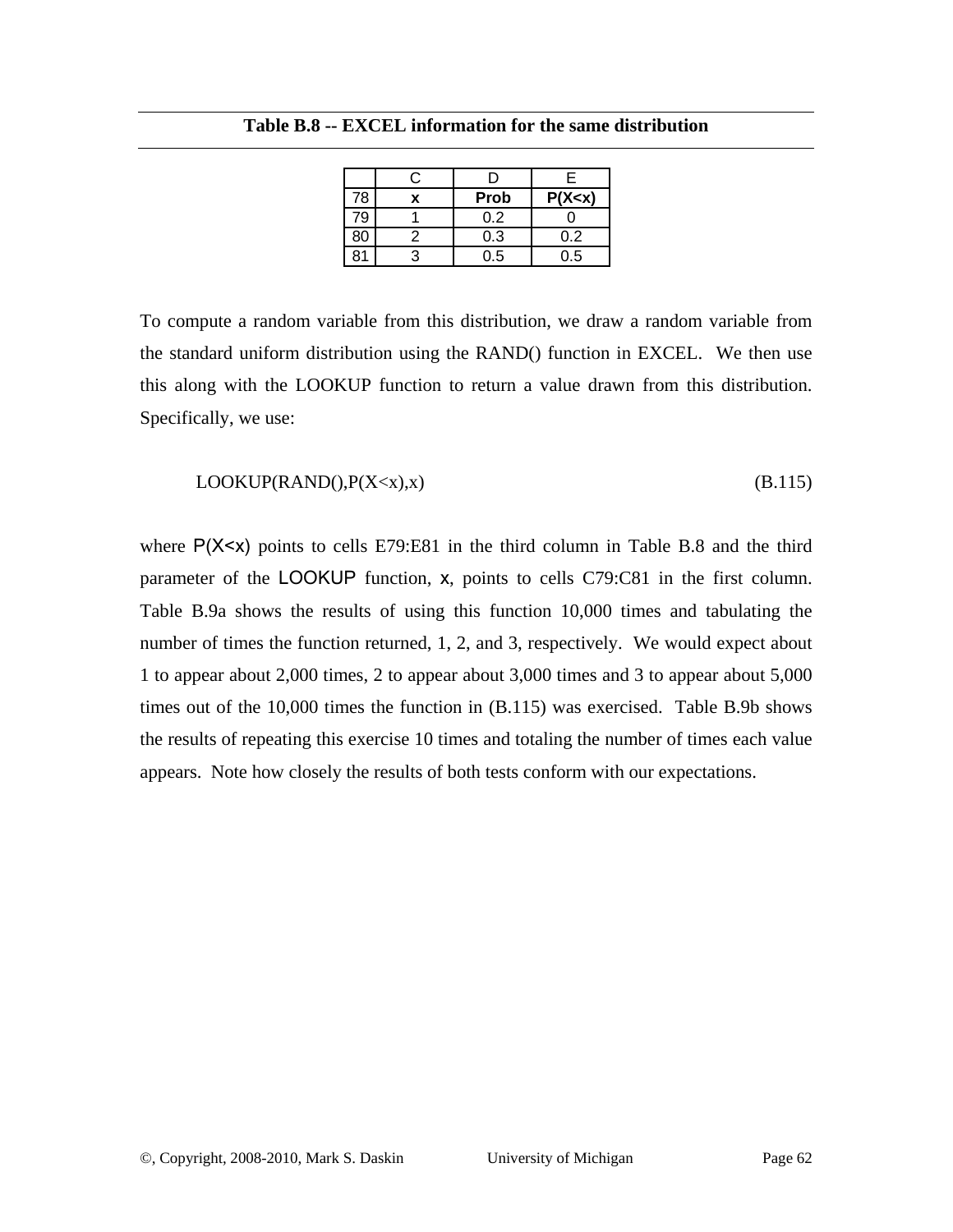**Table B.9 -- Using the LOOKUP function to sample from the distribution given in** 

**Table B.8** 

| Single run              |       |  |  |
|-------------------------|-------|--|--|
| Value<br><b>Results</b> |       |  |  |
|                         | 1979  |  |  |
| 2                       | 3012  |  |  |
| 3                       | 5009  |  |  |
| Total                   | 10000 |  |  |

(a) single run of 10,000 draws

| 10 runs          |        |  |  |
|------------------|--------|--|--|
| Value<br>Results |        |  |  |
|                  | 20003  |  |  |
| 2                | 30097  |  |  |
| 3                | 49900  |  |  |
| Total            | 100000 |  |  |

(b) 10 runs of 10,000 draws each

The same technique can be used to sample from other distributions. For example, suppose we want to sample from a Poisson distribution with a mean of  $\lambda = 10$ . Again, we would set up a table with the values of x (e.g., from 0 to 25). We would then compute the probability that the random variable is strictly less than x. This is then used in a LOOKUP function. Using the LOOKUP function 10,000 times and plotting the frequency of each value (shown in blue) against the true probabilities, we obtain a figure similar to Figure B.17. Note that both the sampled mean (10.004) and the sampled variance (9.940) are remarkably close to the true values of 10. Also note how closely the true and sampled distributions resemble each other.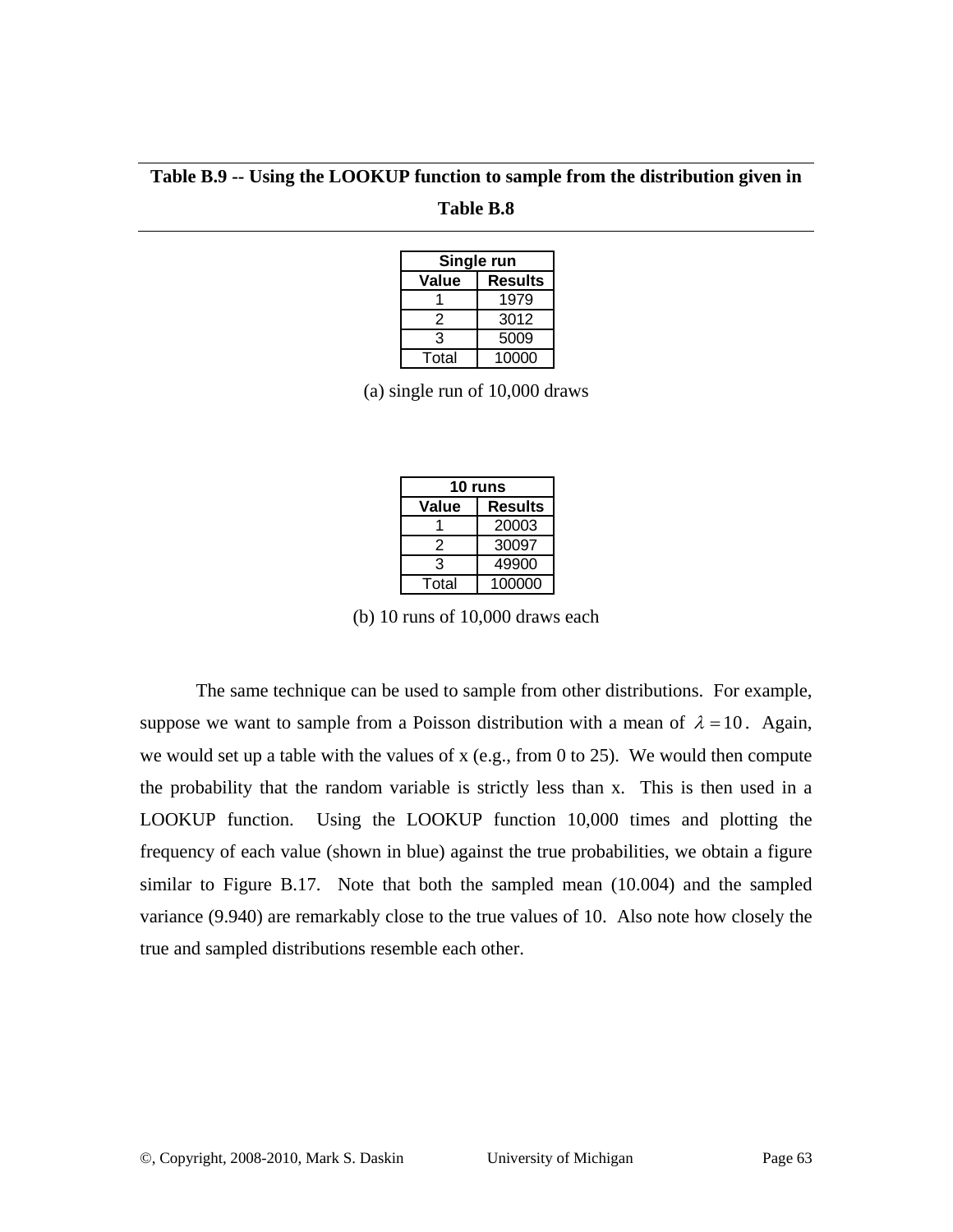

**Figure B.17 -- True versus sampled distributions for a Poisson random variable with a true mean of 10** 

When the cumulative distribution is known in closed form and can readily be inverted, we can use a similar technique. Consider, for example, the exponential distribution, for which  $F(x) = 1 - e^{-\mu x}$  for  $x \ge 0$ . The technique shown in Figure B.16 corresponds to setting a standard uniform random variable, *U*, equal to this cumulative distribution and then solving for *x* as shown below

$$
U = 1 - e^{-\mu x}
$$
  
\n
$$
e^{-\mu x} = 1 - U
$$
  
\n
$$
-\mu x = \ln(1 - U)
$$
  
\n
$$
x = \frac{-\ln(1 - U)}{\mu}
$$
 (B.116)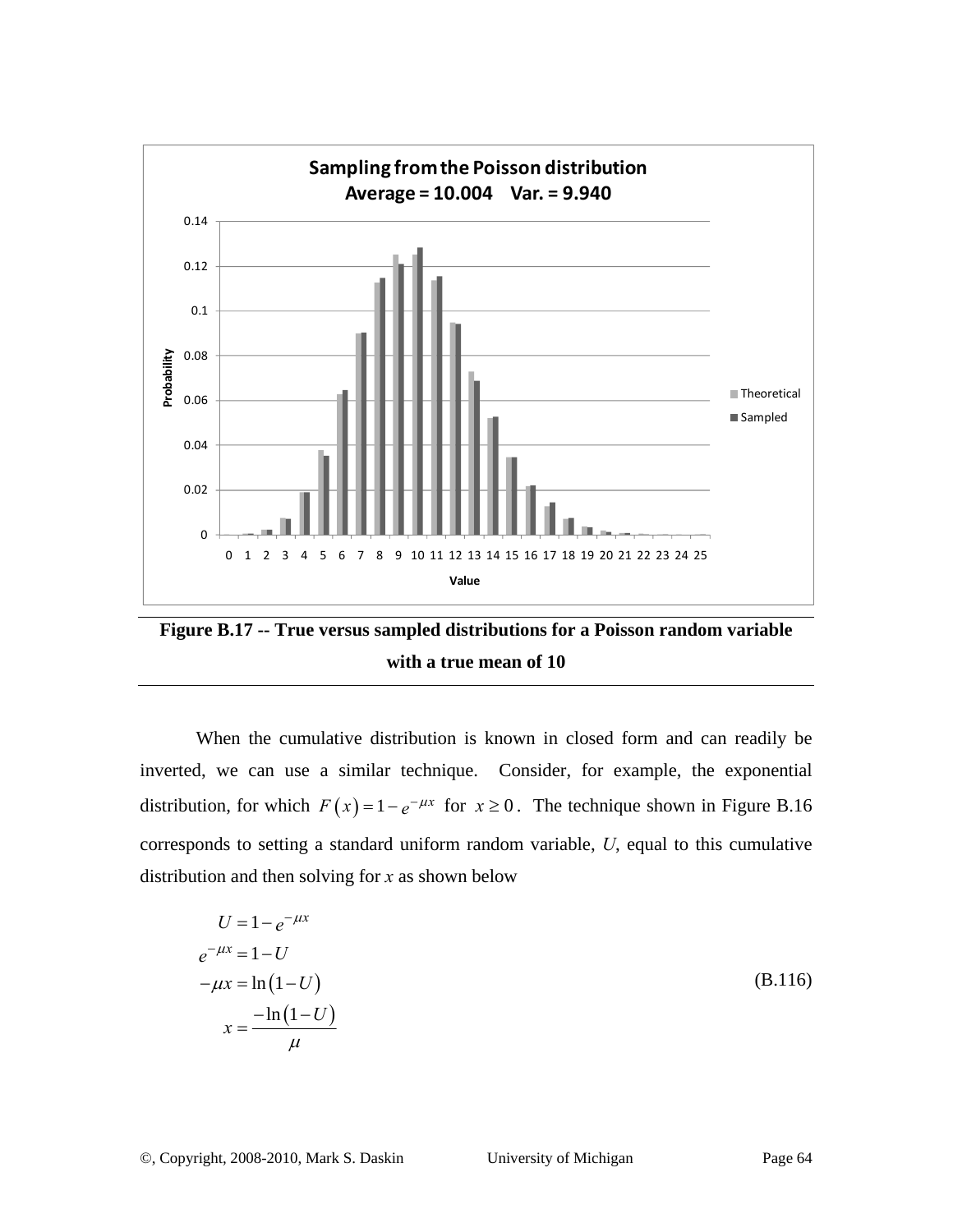Since  $1-U$  is also uniformly distributed between 0 and 1, we can actually simply use  $x = \frac{-\ln(U)}{U}$ μ  $=\frac{-\ln(U)}{2}$  and avoid one subtraction. Figure B.18 shows the results of sampling from the exponential distribution in this manner 10,000 times with  $\mu = 0.1$ . Recall that for the exponential distribution we have  $E(X) = 1/\mu$  and  $Var(X) = 1/\mu^2$ , so we would expect the average to be 10 and the variance to be 100. Again, note how closely the sampled values are to the theoretical values and how closely the sampled distribution (dark grey) resembles the expected or true distribution (shown in light grey).



**Figure B.18 -- Sampling from the exponential distribution** 

For some distributions, the cumulative distribution is not known in closed form. This is true for the normal distribution. In this case, however, we can obtain two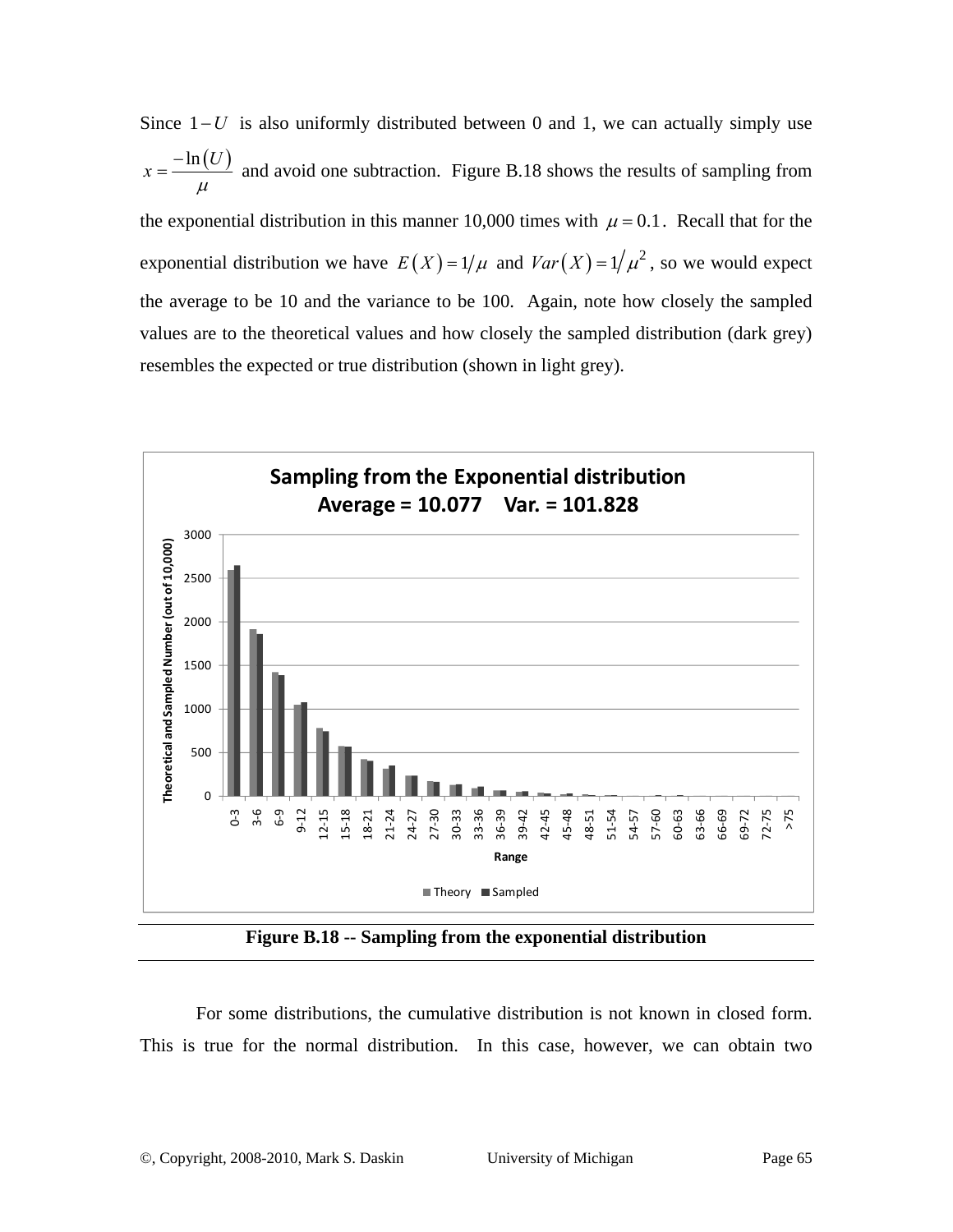samples, *X* and *Y*, from the standard normal distribution from two uniform random variables, *U* and *V*, using the following equations:

$$
X = \sqrt{-2\ln U} \cdot \cos(2\pi V)
$$
  
\n
$$
Y = \sqrt{-2\ln U} \cdot \sin(2\pi V)
$$
 (B.117)

Figure B.19 shows the results of sampling 10,000 times from the normal distribution using equations (B.117). As before, note how closely both the average and variance are to their theoretical values of 0 and 1 respectively and how closely the sampled values are to the theoretical values.



**Figure B.19 -- Sampling from the normal distribution**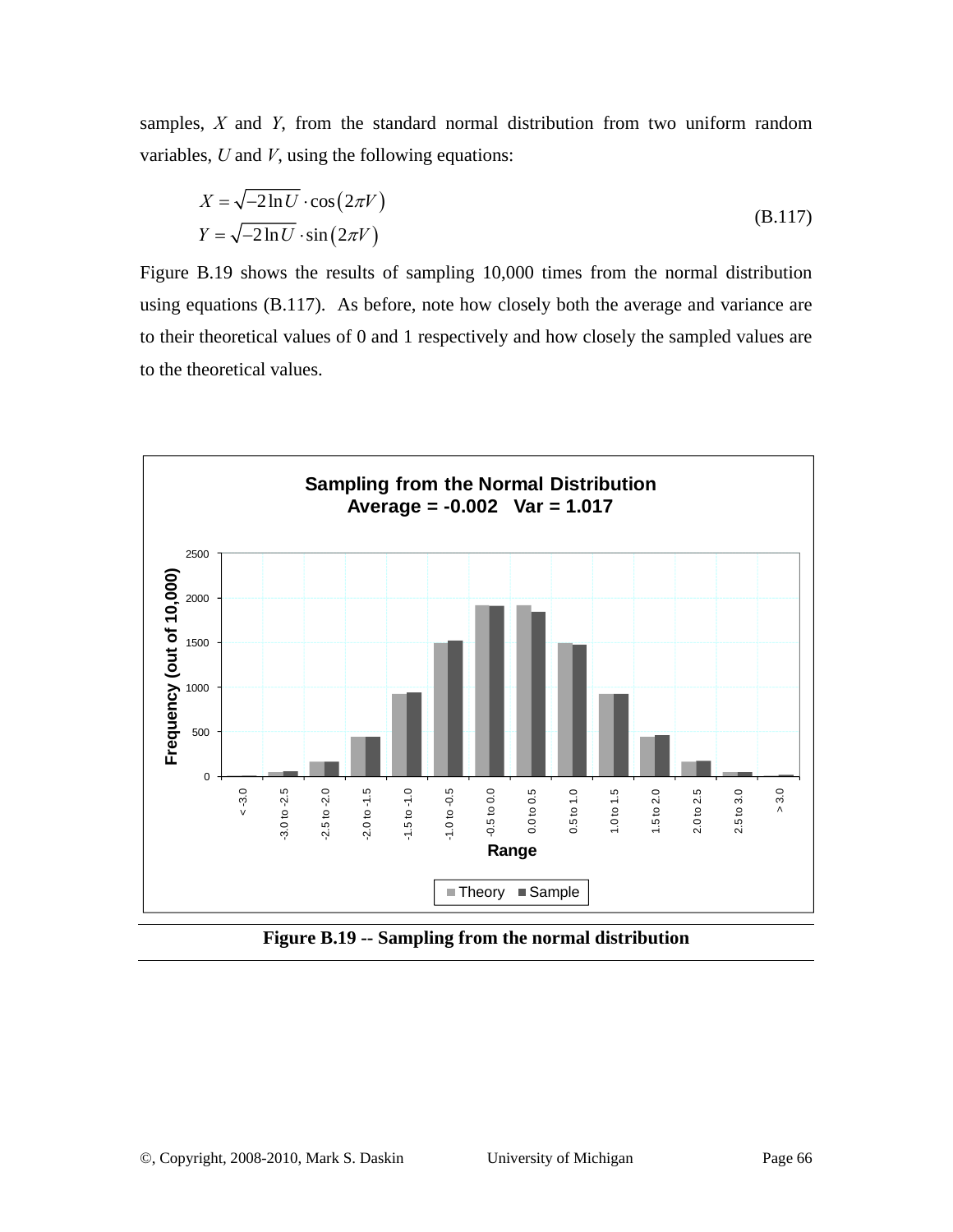## *B.10 Random variables in Excel*

Microsoft EXCEL incorporates a number of probability functions. Some are shown in Table B.10 below which gives (where appropriate) the form of the function for both the probability mass function (for discrete random variables) or the density function (for continuous random variables) and the cumulative distribution.

| <b>Distribution</b>               | <b>Functional Form</b>                                                                             | <b>Probability Mass or</b><br><b>Density</b> | <b>Cumulative</b><br><b>Distribution</b> |
|-----------------------------------|----------------------------------------------------------------------------------------------------|----------------------------------------------|------------------------------------------|
| Binomial                          | $\binom{n}{x} p^x (1-p)^{n-x}$                                                                     | BinomDist(x, n, p, false)                    | BinomDist(x, n, p, true)                 |
| Poisson                           | $\frac{\lambda^x e^{-\lambda}}{x!}$                                                                | Poisson $(x, \lambda, false)$                | Poisson $(x, \lambda, true)$             |
| Hypergeometric                    | $\binom{M}{x}\binom{N-M}{n-x}$<br>$\binom{N}{n}$                                                   | HypGeom(x, n, M, N)                          |                                          |
| Negative<br><b>Binomial</b>       | $\binom{x+r-1}{r-1} p^r (1-p)^x$                                                                   | NegBinom(x,r,p)                              |                                          |
| Exponential                       |                                                                                                    | ExponDist $(x, \lambda, false)$              | ExponDist $(x, \lambda, true)$           |
| Erlang-k                          | $\frac{\lambda e^{-\lambda x}}{\frac{\lambda (\lambda s)^{k-1}e^{-\lambda s}}{(k-1)!}}$            | GammaDist $(s,k,1/\lambda, false)$           | GammaDist $(s,k,1/\lambda,$ true)        |
| Normal                            | $\frac{1}{\sqrt{2\pi}\sigma} \exp \left\{-\frac{1}{2} \left(\frac{x-\mu}{\sigma}\right)^2\right\}$ | NormDist $(x,\mu,\sigma,\text{false})$       | NormDist $(x,\mu,\sigma,$ true)          |
| Standard<br>Continuous<br>Uniform | $f(x) = \begin{cases} 1 & 0 < x < 1 \\ 0 & \text{elsewhere} \end{cases}$                           | Rand()                                       |                                          |

|  | Table B.10 -- Some probability functions in EXCEL |  |  |
|--|---------------------------------------------------|--|--|
|--|---------------------------------------------------|--|--|

In addition to these functions, a few other EXCEL functions are of use to us. To compute the number of combinations of  $k$  items taken out of  $n$ , we can use COMBIN(n,k). To compute the number of permutations of *k* items selected from *n*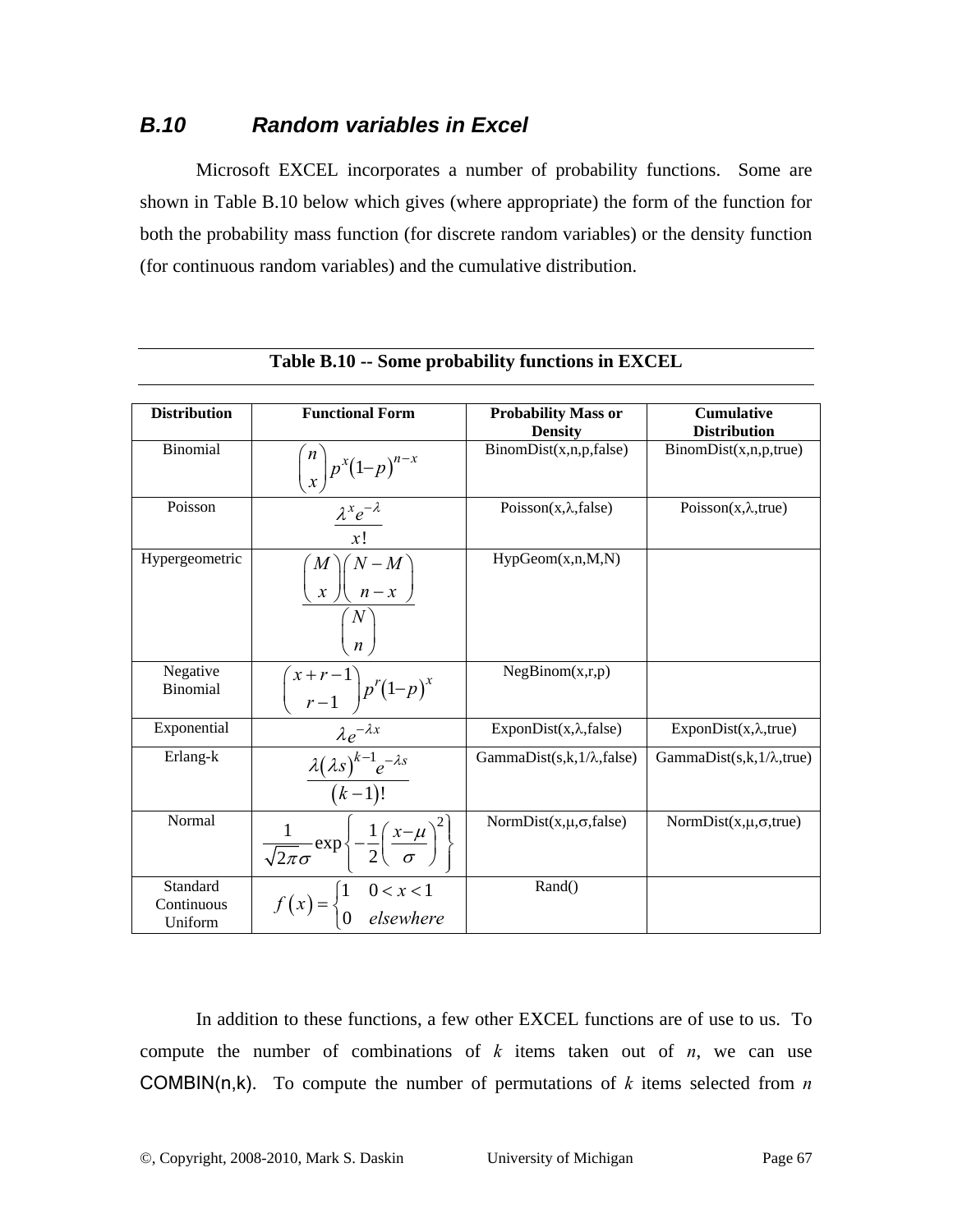items, we can use PERMUT(n,k). We can use CRITBINOM(n,p, $\alpha$ ) to find the smallest value of *x*, such that  $\sum | \cdot | p^k (1-p)$ 0  $\sum_{k=1}^{x} {n \choose k} p^{k} (1-p)^{n-k}$ *k n*  $\binom{n}{k} p^k (1-p)^{n-k} \geq \alpha$  $\sum_{k=0}^{x} {n \choose k} p^k (1-p)^{n-k} \ge \alpha$ .

If we have the cumulative probability,  $p$ , associated with an event whose outcomes are normally distributed with mean  $\mu$  and standard deviation  $\sigma$ , we can use

**NORMALIV(p,µ,σ)** to find the value of x such that. 
$$
\int_{-\infty}^{x} \frac{1}{\sqrt{2\pi}\sigma} \exp\left\{-\frac{1}{2}\left(\frac{y-\mu}{\sigma}\right)^2\right\} dy = p
$$

the normal distribution in question is a standard normal distribution for which  $\mu = 0$  and  $\sigma = 1$ , we can simply use NORMSINV(p).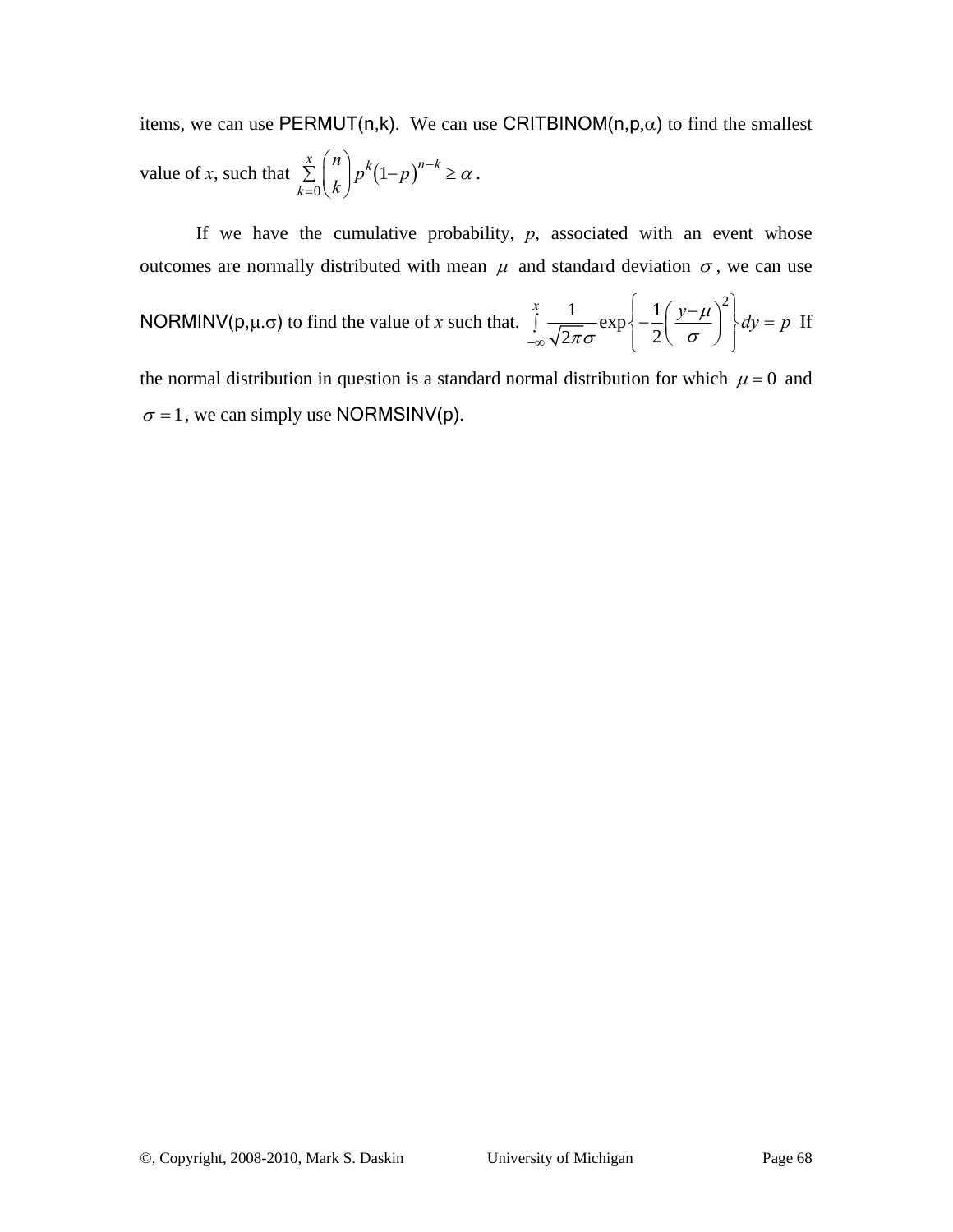# **C. References**

- Angéniol, B., G. de La Croix Vaubois and J.-Y. Le Texier, 1988, "Self-Organizing Feature Maps and the Travelling Salesman Problem," *Neural Networks*, **1**, 289- 293.
- Ayers, I., 2007, Super Crunchers: Why Thinking by Numbers Is the New Way to Be Smart, Bantam Books, New York.
- Bailey, N. T. J. and J. D. Welch, 1952, "Appointment systems in hospital outpatient departments," *The Lancet*, **259**, 1105-1108.
- Bailyn, L., R. Collins, and Y. Song, 2007, "Self-scheduling for hospital nurses: an attempt and its difficulties," *Journal of Nursing Management*, **15**, 72–77.
- Baker, B. M. and M. A. Ayechew, 2003, "A genetic algorithm for the vehicle routing problem," *Computers and Operations Research*, **30**, 787-800.
- Baker, S. 2008, The Numerati, Houghton Mifflin Co., Boston, MA.
- Banks, J., 1999, "Introduction to simulation," *Proceedings of the 1999 Winter Simulation Conference*, P. A. Farrington, H. B. Nembhard, D. T. Sturrock and G. W. Evans, eds., 7-13.
- Banks, J., J. S. Carson, B. L. Nelson and D. Nicol, 2005, Discrete Event System Simulation. Fourth edition,. Prentice Hall, Inc., Upper Saddle River, NJ.
- Bard, J. F. and H. W. Purnomo, 2005a, "Hospital-wide reactive scheduling of nurses with preference considerations," *IIE Transactions*, **37**:7, 589-608.
- Bard, J. F., 1998, Practical Bilevel Optimization: Algorithms and Applications, Kluwer Academic Publishers, Dordrecht, The Netherlands.
- Bard, J. F. and H. W. Purnomo, 2005b, "Preference scheduling for nurses using column generation," *European Journal of Operational Research*, **164**:2, 510-534.
- Bard, J. F. and H. W. Purnomo, 2007, "Cyclic preference scheduling of nurses using a Lagrangian-based heuristic," *Journal of Scheduling*, **10**:1, 5-23.
- Bartholdi, J. J. and L. K. Platzman, 1982, "An O(NlogN) Planar Traveling Salesman Heuristic Based on Spacefilling Curves," *Operations Research Letters*, **1**:4, 121- 125.
- Bartholdi, J. J. and L. K. Platzman, 1988, "Heuristics Based on Spacefilling Curves for Combinatorial Problems in Euclidean Space," *Management Science*, **34**:3, 291- 305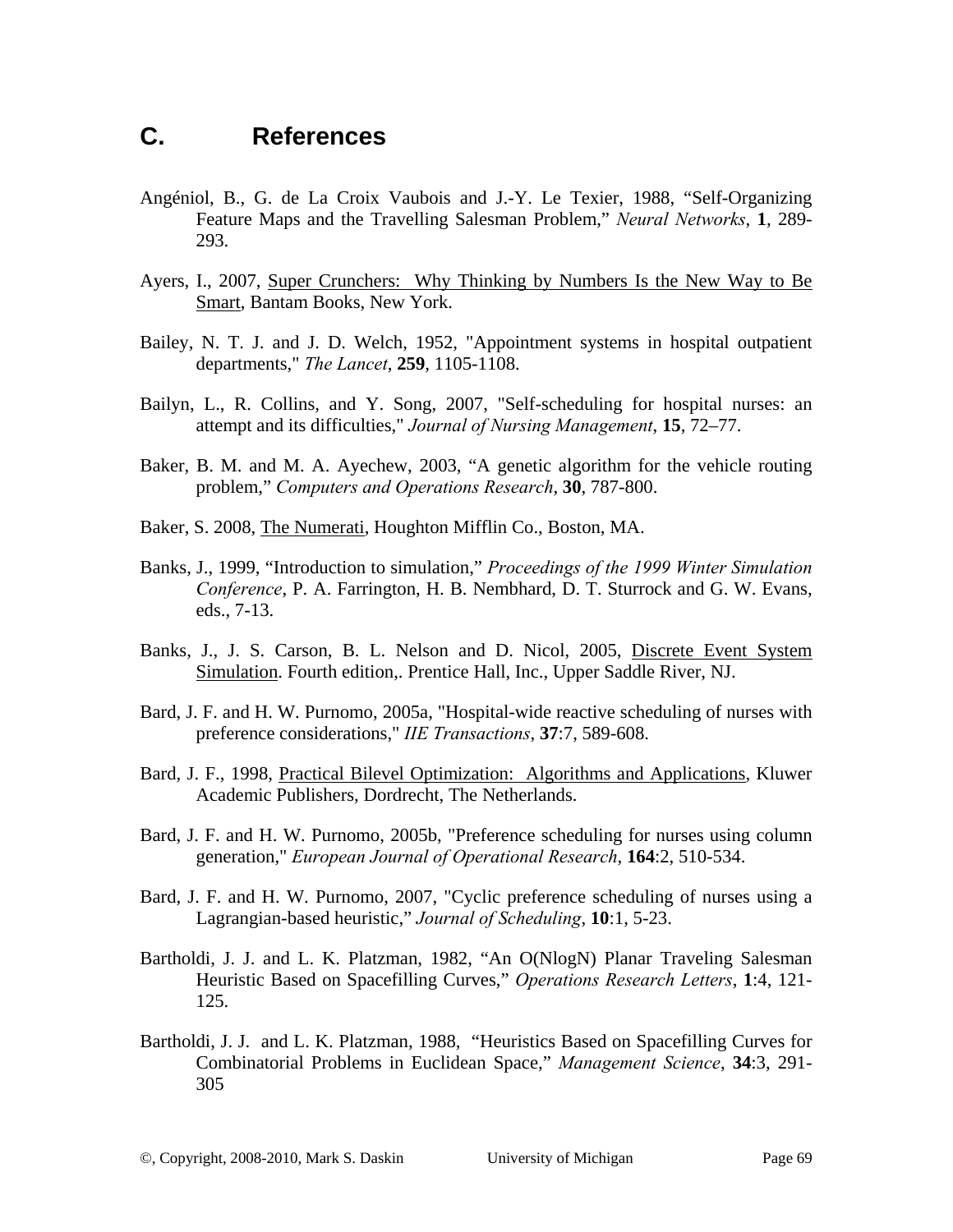- Bartholdi, J. J., L. K. Platzman, R. L. Collins, and W. H. Warden, 1983, "A Minimal Technology Routing System for Meals on Wheels", *Interfaces*, **3**, June, 1-8.
- Benedict, J. M., 1983, "Three Hierarchical Objective Models Which Incorporate the Concept of Excess Coverage to Locate EMS Vehicles or Hospitals." (M. S. Daskin, advisor), M.S. Thesis, Department of Civil Engineering, Northwestern University, Evanston, IL.
- Bertsimas D. and A. Thiele, 2006, "Robust and data-driven optimization: modern decision-making under uncertainty", in Tutorials on Operations Research, M. Johnson, B. Norman and N. Secomandi, eds., Ch. 4, pp. 95-122, INFORMS, Hanover, MD.
- Birge, J. R. and F. Louveaux, 1999, Introduction to Stochastic Programming, Springer Series in Operations Research, New York.
- Bodin, L. and A. Panken, 2003, "High tech for a higher authority: The placement of graduating rabbis from Hebrew Union College -- Jewish Institute of Religion," *Interfaces*, **33**:3, 1-11.
- Box, G. E. P., and N. R. Draper, 1987, Empirical Model-Building and Response Surfaces, Wiley, New York, NY.
- Bullock, C. S. III., 1982, "The Inexact Science of Congressional Redistricting.", *American Political Science Association*, **15**:Summer, 431-438.Burke, P. J., 1956, "The Output of a Queueing System," *Operations Research*, **4**:6, 699-704.
- Burke, E. K., P. De Causmaecker, S. Petrovic, and G. Vanden Berghe, 2002, "A multi criteria metaheuristic approach to Nurse rostering," *Proceedings of Congress on Evolutionary Computation*, CEC2002, Honolulu, IEEE Press, 1197–1202.
- Burke, E. K., P. De Causmaecker, G. Vanden Berghe, and H. Van Landeghem, 2004, "The State of the Art of Nurse Rostering," *Journal of Scheduling*, **7**:6, 441-99.
- Carter, M. W., S. D. Lapierre, 2001, "Scheduling Emergency Room Physicians," *Health Care Management Science*, **4**: 347-60.
- Cheang, B., H. Li, A. Lim and B. Rodrigues, 2003, "Nurse rostering problems a bibliographic survey," *European Journal of Operational Research*, **151**, 447-460.
- Chiang, W.-C. and R. A. Russell, 1996, "Simulated annealing metaheuristics for the vehicle routing problem with time windows," *Annals of Operations Research*, **63**,  $3-27.$
- Chopra, S. and P. Meindl, 2004, Supply Chain Management: Strategy, Planning and Operation, Prentice Hall.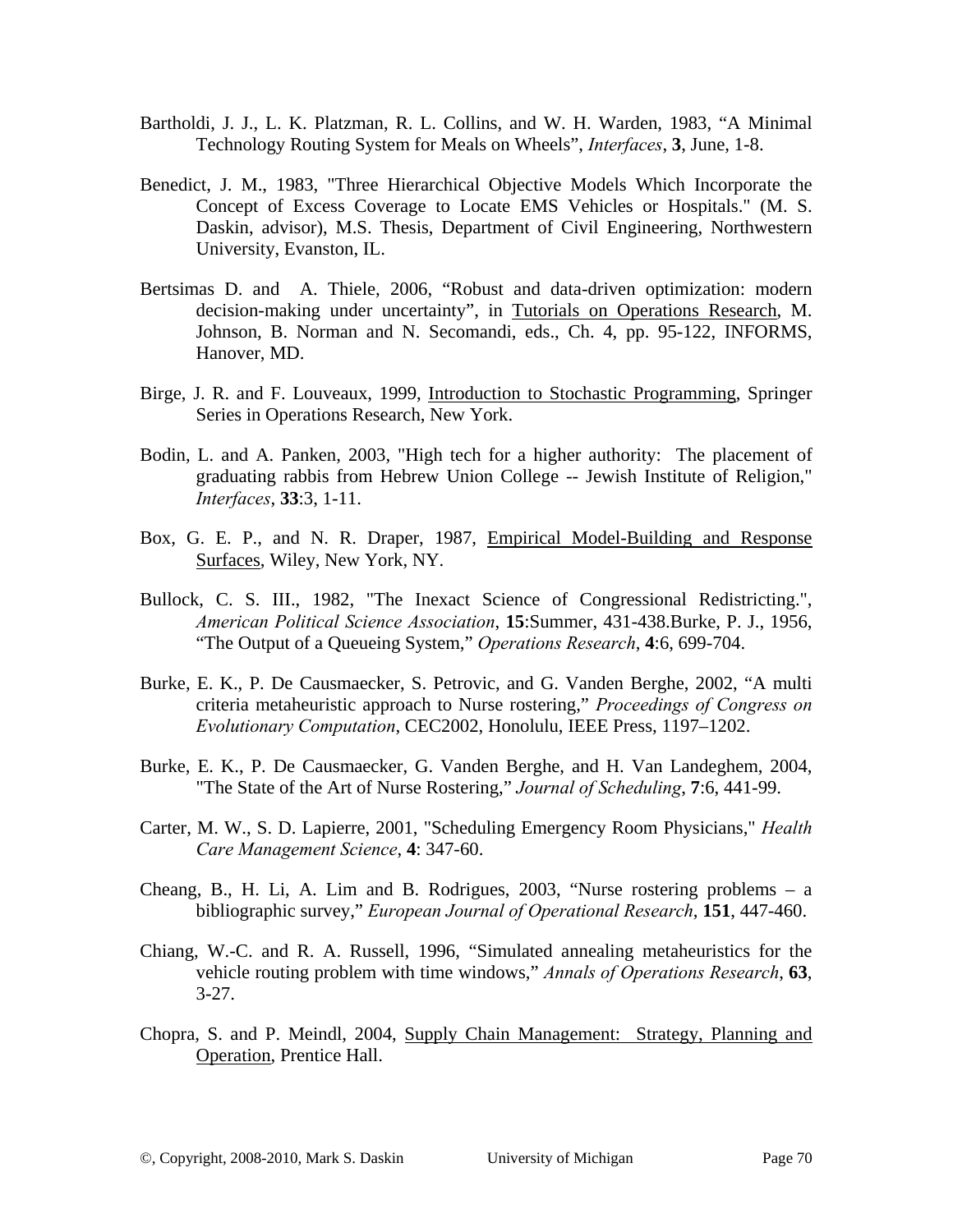- Christofides, N., 1976, "Worst-case analysis of a new heuristic for the traveling salesman problem," Report 388, Graduate School of Industrial Administration, Carnegie Mellon University, Pittsburgh, PA.
- Church, R.L., and M. Meadows, 1979, "Location Modeling Utilizing Maximal Service Distance Criteria." *Geographical Analysis*, **11**, 358-379.
- Church, R.L., and C. ReVelle, 1974, "The Maximal Covering Location Problem." *Papers of the Regional Science Association*, **32**, 101-118.Clarke, A. B. and R. L. Disney, 1970, Probability and random processes for engineers and scientists, Wiley, New York.
- Church, R. L., M. P. Scaparra, and R. S. Middleton, 2004, "Identifying Critical Infrastructure: The Median and Covering Facility Interdiction Problems," *Annals of the Association of American Geographers*, **94**:3, 491-502.
- Clarke, G. and J. W. Wright, 1964, "Scheduling of vehicles from a central depot to a number of delivery points," *Operations Research*, **12**, 568-581.
- Cohon, J. L., 1978, Multiobjective Programming and Planning, Academic Press, New York, NY.
- Current, J., M. S. Daskin, and D. Schilling, 2002, "Discrete Network Location Models," in Facility Location Theory: Applications and Methods, edited by Z. Drezner and H. Hamacher, 81-118, Chapter 3, Springer-Verlag, Berlin.
- Daganzo, C. F., 1991, Logistics Systems Analysis, Lecture Notes in Economics and Mathematical Sciences, Vol. 361, edited by M. Beckmann and W. Krelle, Springer-Verlag, Berlin.
- Daganzo, C. F., 2003, A Theory of Supply Chains, Vol. 526, Lecture Notes in Economics and Mathematical Sciences, Vol 526, edited by W. Trockel G. Fandel, Springer-Verlag, Berlin.
- Dantzig, G. B., 1998, Linear Programming and Extensions, Princeton University Press, Princeton, NJ.
- Daskin, M. S., 1982, "Application of an Expected Covering Model to Ems System Design," *Decision Sciences*, **13**:3, 416-439.
- Daskin, M. S., 1983, "A Maximum Expected Covering Location Model: Formulation, Properties and Heuristic Solution," *Transportation Science*, **17**, 48-70.
- Daskin, M. S., C. Coullard, and Z.-J. M. Shen, 2002, "An Inventory-Location Model: Formulation, Solution Algorithm and Computational Results," *Annals of Operations Research*, **110**, 83-106.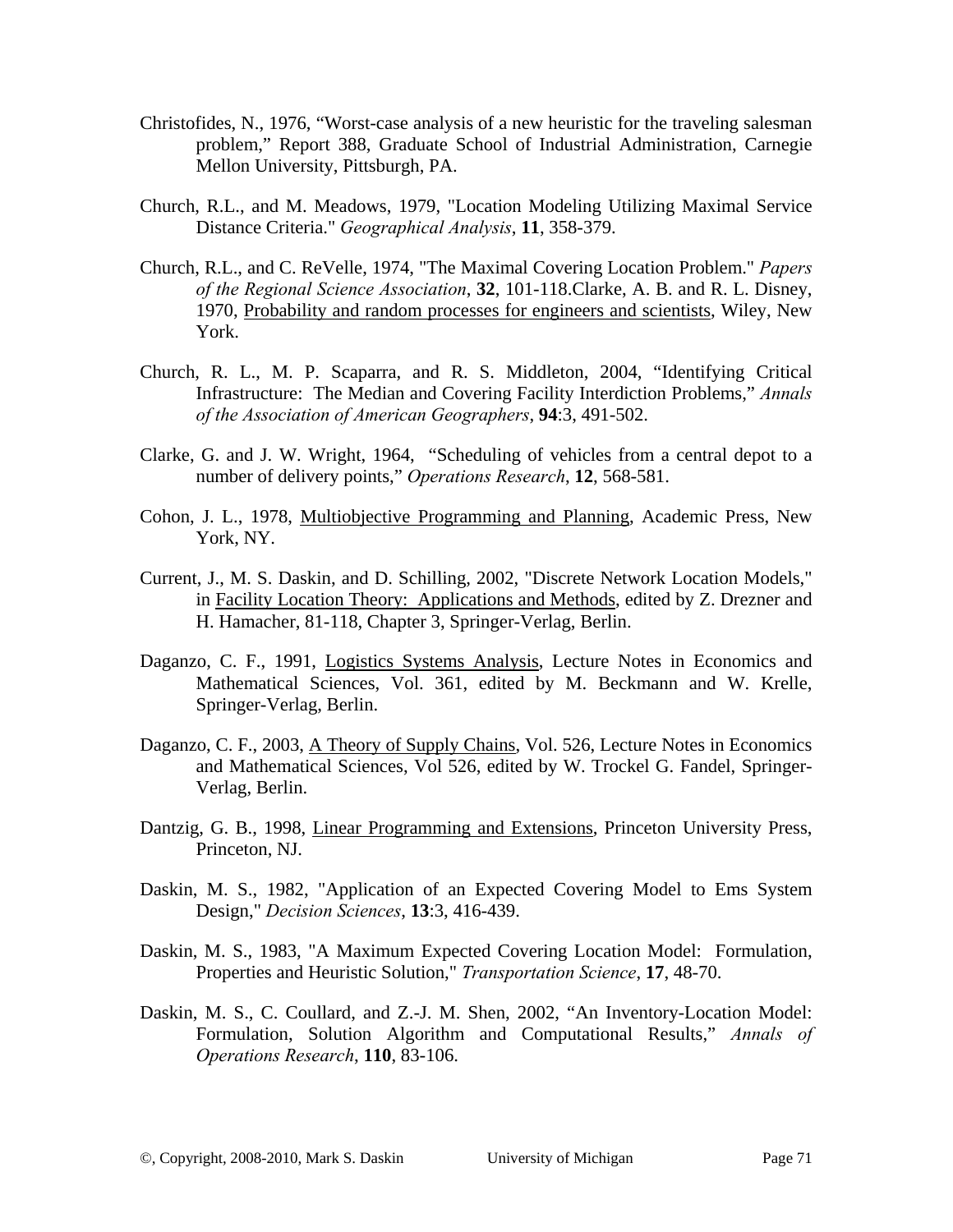- Daskin, M. S., K. Hogan, and C. ReVelle,1988, "Integration of Multiple, Excess, Backup and Expected Covering Models," *Environment and Planning B*, **15**, 15-35.
- Daskin, M. S., and E. H. Stern, 1981, "A Hierarchical Objective Set Covering Model for Emergency Medical Service Deployment," *Transportation Science*, **15**:2, 137- 152.
- Davenport, T. H., and J. G. Harris, 2007, Competing on Analytics: The New Science of Winning, Harvard Business Press, Boston, MA.
- Davis, A., 2009, "The Nurse Shortage Crisis," IE 490 Report, Department of Industrial Engineering and Management Sciences, Northwestern University, Evanston, IL.
- Davis, M. M., and J. Heineke, 2003, Managing Services: Using Technology to Create Value, McGraw Hill/Irwin, Boston, MA.
- De Grano, M. L., D. J. Medeiros, D. J., and D. Eitel, 2009, "Accommodating individual preferences in nurse scheduling via auctions and optimization," *Health Care Management Science*, **12**:3, 228-242.
- Dekle, J., M. S. Lavieri, E. Martin, H. Emir-Farinas, and R. L. Francis, 2005, "A Florida County Locates Disaster Recovery Centers" *Interfaces*, **35**:2, 133-139.
- de la Merced, M. J., 2008, "Starbucks Announces It Will Close 600 Stores," The New York Times, July 2, 2008, online at http://www.nytimes.com/2008/07/02/business/02sbux.html? $r=1$ &scp=1&sq=star bucks%20600%20stores&st=cse.
- Denton, B. T., A. J. Miller, H. J. Balasubramanian, T. R. Huschka, 2010, "Optimal Allocation of Surgery Blocks to Operating Rooms Under Uncertainty," *Operations Research*, forthcoming.
- Denton, B. T., A. S. Rahman, H. Nelson, and A. C. Bailey, 2006, "Simulation of a Multiple Operating Room Surgical Suite," *Proceedings of the 2006 Winter Simulation Conference*, L. F. Perrone, F. P. Wieland, J. Liu, B. G. Lawson, D. M. Nicol, and R. M. Fujimoto, eds.), 414-424.
- Denton, B., J. Viapiano, and A. Vogl, 2007, "Optimization of surgery sequencing and scheduling decisions under uncertainty," *Health Care Management Science*, **10**, 13-24.
- Devore, J. L., 2008, Probability and Statistics for Engineering and the Sciences, Seventh edition, Thomson, Australia.
- Doerner, K., R. F. Hartl, V. Maniezzo, and M. Reimann, 2003, "An Ant System Metaheuristic for the Capacitated Arc Routing Problem," *The Fifth Metaheuristics International Conference*, MIC2003, Kyoto, Japan, 16-1 to 16-6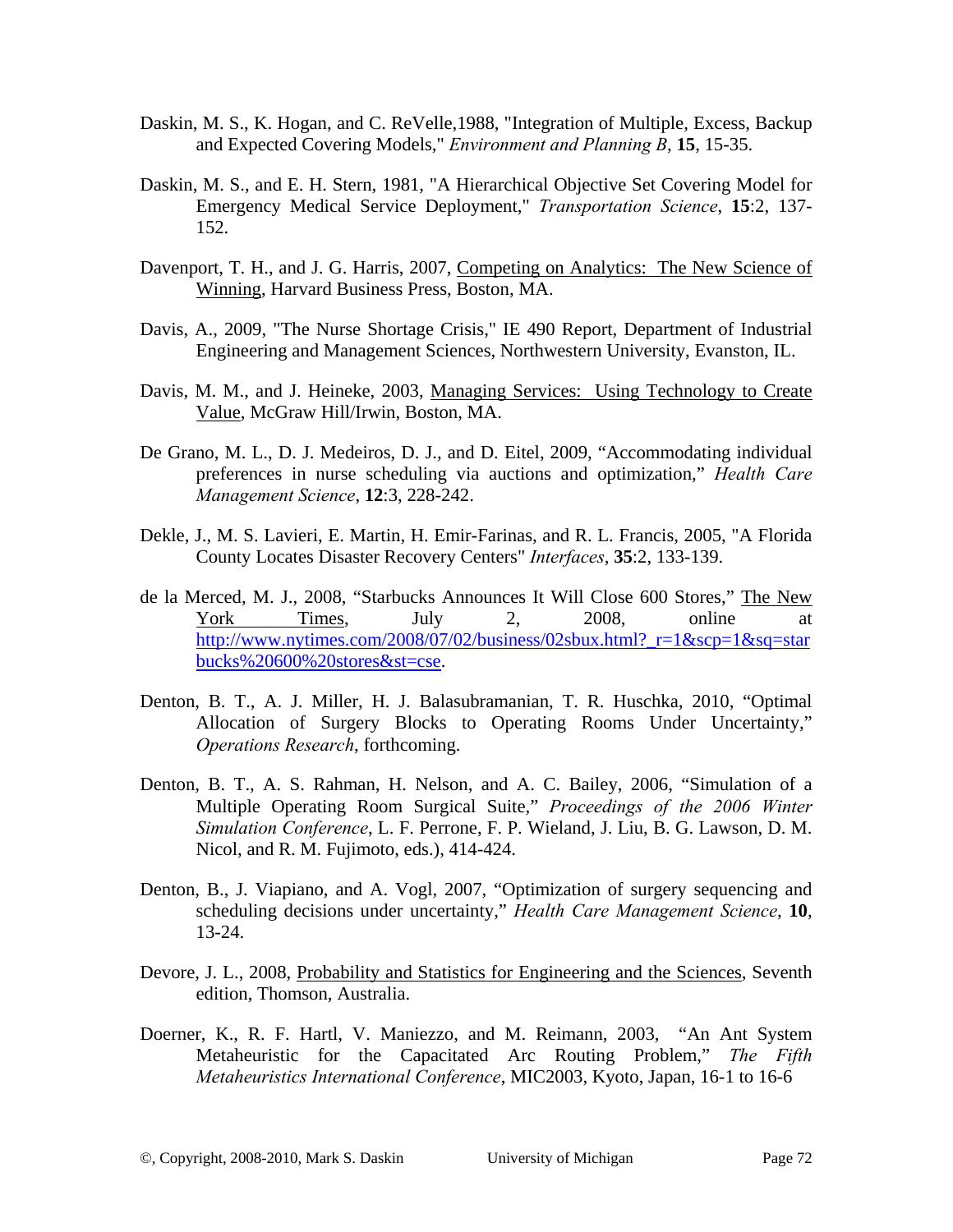- Drezner, Z., K. Klamroth, A. Schöbel, and G. O. Wesolowsky, 2002, "The Weber Problem." in Facility Location Theory: Applications and Methods, edited by Z. Drezner and H. Hamacher, 1-36, Chapter 1, Springer-Verlag, Berlin.
- Eaton, D. J. et al, 1979, Location Techniques for Emergency Medical Service Vehicles: Volume I – An Analytical Framework for Austin, Texas*,* Lyndon B. Johnson School of Public Affairs, The University of Texas at Austin, Austin, TX.
- Eaton, D., M. S. Daskin, D. Simmons, B. Bulloch, B., and G. Jansma, 1985, "Determining Emergency Medical Service Vehicle Deployment in Austin, Texas," *Interfaces*, **15**:1, 96-108.
- Erdogan, S. A. and B. T. Denton, 2009, "Surgery Planning and Scheduling: A Literature Review," working paper, Edward Fitts Department of Industrial and Systems Engineering, North Carolina State University, Raleigh, NC.
- Erkut, E., and B. Bozkaya, 1999, "Analysis of Aggregation Errors for the P-Median Problem," *Computers and Operations Research*, **26**, 1075-1096.
- Erkut, E. and A. Ingolfsson, 2000, "Let's Put the Squares in Least-Squares." INFORMS Transactions on Education, 1:1, 47-50, http://archive.ite.journal.informs.org/Vol1No1/ErkutIngolfsson/ErkutIngolfsson.pdf.
- Erkut, E., and S. Neuman, 1989, "Analytical Models for Locating Undesirable Facilities," *European Journal of Operational Research*, **40**, 275-291.
- Fitzpatrick, J. M., A. E. While, A. E., and J. D. Roberts, 1999, "Shift work and its impact upon nurse performance: current knowledge and research issues," *Journal of Advanced Nursing*, **29**:1, 18-27.
- Fitzsimmons, J. A., 1973, "A Methodology for Emergency Ambulance Deployment." *Management Science*, **19**:6, 627-36.
- Fitzsimmons, J. A., and M. J. Fitzsimmons, 2008, Service Management: Operations, Strategy, Information Technology, Sixth edition, McGraw Hill/Irwin, Boston, MA.
- Fourer, R., D. M. Gay and B. W. Kernighan, 2002, AMPL: A Modeling Language for Mathematical Programming, Duxbery Press/Brooks/Cole Publishing Company, South San Francisco, CA.
- Francis, P. M., 2006, "Period Vehicle Routing with Service Choice: Models and Algorithms," PhD dissertation, Department of Industrial Engineering and Management Sciences, Northwestern University, Evanston, IL.
- Francis, R. L., T. J. Lowe, and A. Tamir, 2002, "Demand Point Aggregation for Location Models." in Facility Location Theory: Applications and Methods, edited by Z. Drezner and H. Hamacher, 209-234, Chapter 7, Springer-Verlag, Berlin.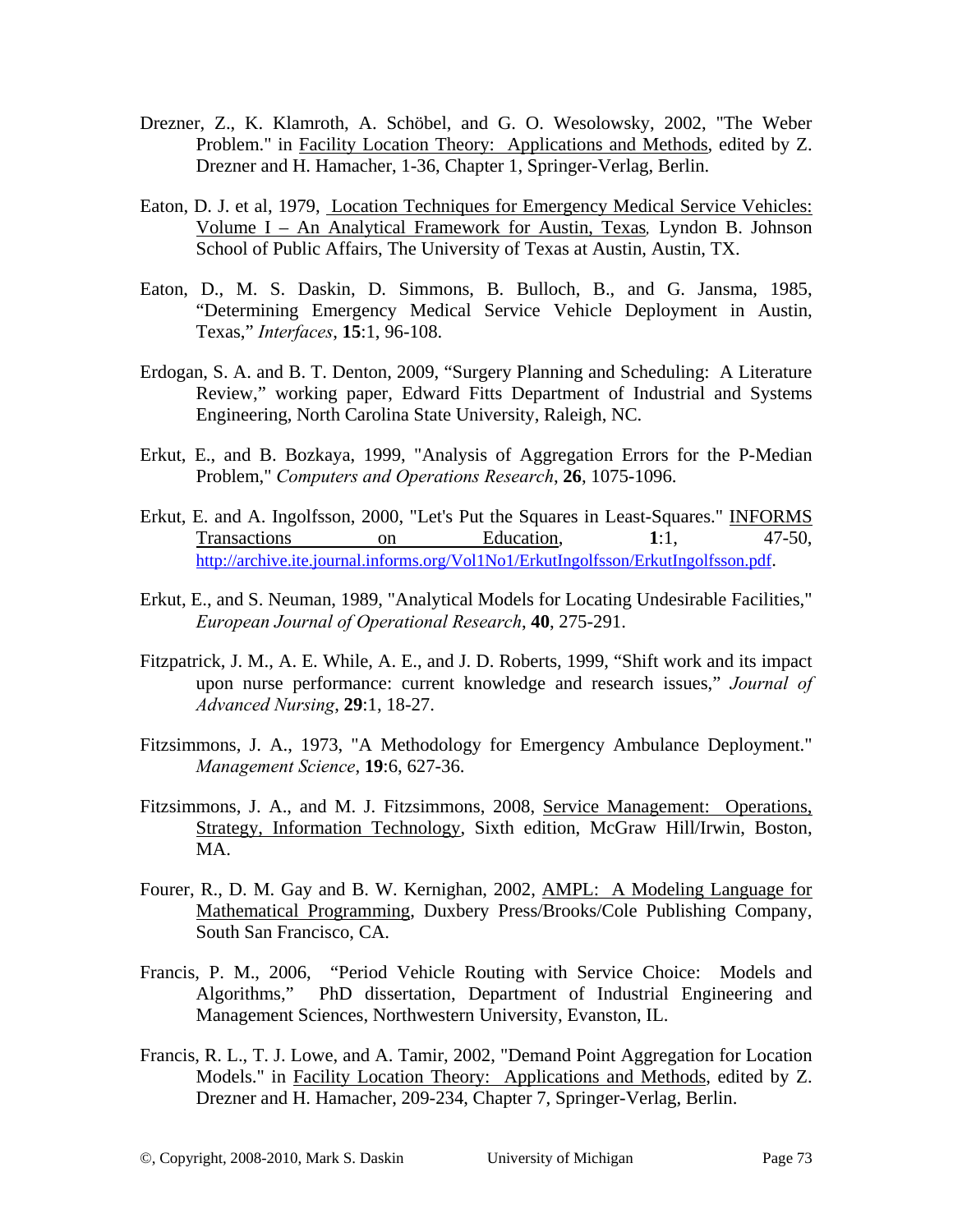- Francis, P. and K. Smilowitz, 2006, "Modeling techniques for periodic vehicle routing problems," *Transportation Research Part B: Methodological*, **40**, 872-884.
- Francis, P., K. Smilowitz and M. Tzur, 2006, "The Period Vehicle Routing Problem with Service Choice," *Transportation Science*, **40**:4, 439-454.
- Francis P., K. Smilowitz and M. Tzur, 2007, "Flexibility and Complexity in Periodic Distribution Problems," *Naval Research Logistics*, **54**:2, 136-150.
- Friedman, T. L., 2005, The World is Flat: A Brief History of the Twenty-first Century, Farar, Straus and Giroux , New York, NY:.
- Fu, Z., R. Eglese and L.Y.O. Li, 2005, "A new tabu search heuristic for the open vehicle routing problem," *Journal of the Operational Research Society*, **56**, 267-274.
- Garey, M. R., and D. S. Johnson, 1979, Computers and Intractability: A Guide to the Theory of NP-Completeness, W. H. Freeman and Co., New York.
- Garnett, O., A. Mandelbaum, and M. Reiman, 2002, "Designing a Call Center with Impatient Customers," *Manufacturing & Service Operations Management*, **4**:3, 208-227.
- Gavirneni, S., L. Clark and G. Pataki, 2004, "Schlumberger Optimizes Receiver Location for Automated Meter Reading." Interfaces, **34**:3, 208-14.
- Gendreau, M., A. Hertz and G. Laporte, 1994, "A Tabu Search Heuristic for the Vehicle Routing Problem," *Management Science*, **40**:10, 1276-1290.
- Gendreau, M., G. Laporte and R. Séguin, 1996, "Tabu search heuristic for the vehicle routing problem with stochastic demands and customers," *Operations Research*, **44**:3, 469-477.
- Gillett, B., and Miller, L., 1974, "A heuristic algorithm for the vehicle dispatch problem," *Operations Research*, **22**, 340-349.
- Glover, F., 1989, "Tabu Search Part I," ORSA Journal on Computing, 1:3, pp. 190- 206.
- Glover, F., 1990a, "Tabu Search Part II," ORSA Journal on Computing, 2:1, pp. 4-32.
- Glover, F. 1990b, "Tabu Search: A Tutorial," Interfaces, **20**:4, 74-94.
- Glover, F. and M. Laguna, 1997, Tabu Search, Kluwer Academic Publishers, Boston, MA.
- Gold, D. R., S. Rogacz, N. Bock, T.D. Tosteson, T. M. Baum, F. E. Speizer, F. E., and C. A. Czeisler, 1992, "Rotating Shift Work, Sleep, and Accidents Related to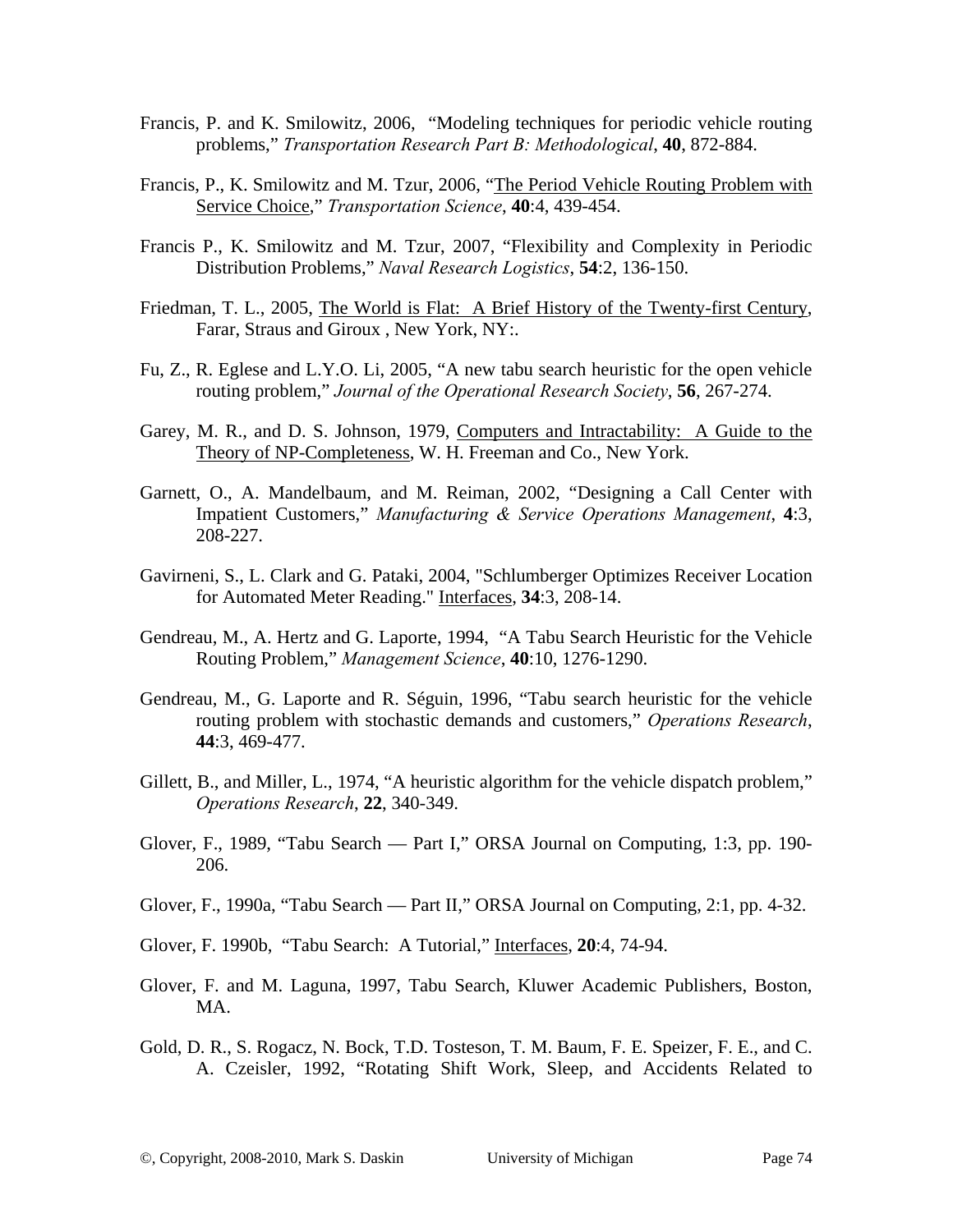Sleepiness in Hospital Nurses," *American Journal of Public Health*, **32**:7, 1011- 1015.

- Goldberg, D., (1989). Genetic Algorithms in Search Optimization and Machin Learning, Addison-Wesley, Reading, MA.
- Golden, B. L. and A. A. Assad, (eds.), 1988, Vehicle Routing: Methods and Studies, North-Holland, Amsterdam.
- Goldman, A. J., 1971, "Optimal Center Location on Simple Networks," *Transportation Science*, **5,** 212-21.
- Green, L. V., S. Savin, and B. Wang, 2006, "Managing Patient Service in a Diagnostic Medical Facility," *Operations Research*, **54**:1 11-25.
- Gross, D. and C. Harris, 1985, Fundamentals of Queueing Theory, Second Edition, John Wiley & Sons, New York.
- Gupta, D. and B. Denton, 2008, "Appointment scheduling in health care: Challenges and opportunities, *IIE Transactions*, **40**, 800-819.
- Hakimi, S.L., 1964, "Optimum Locations of Switching Centers and the Absolute Centers and Medians of a Graph," *Operations Research*, **12**:3, 450-59.
- Hakimi, S. L., 1965, "Optimum Location of Switching Centers in a Communication Network and Some Related Graph Theoretic Problems," *Operations Research*, **13**:3, 462-475.
- Halfin, S. and W. Whitt, 1981, "Heavy-traffic limits for queues with many exponential servers," *Operations Research*, **29**:3, 567-588.
- Hansen, P. and N. Mladenovic, 2001, "Variable neighborhood search: Principles and applications," *European Journal of Operational Research*, **130**, 449-467.
- Heizer, J. and B. Render, 2001, Principles of Operations Management, Prentice Hall, Upper Saddle River, NJ.
- Hillsman, E. L., and R. Rhoda, 1978, "Errors in Measuring Distances from Populations to Service Centers" *Annals of Regional Science*, **12**, 74-88.
- Ho, C. J., and H. S. Lau, 1992, "Minimizing Total-Cost in Scheduling Outpatient Appointments," *Management Science*, **38**:12, 1750-64.
- Hopp, W. J. and M. L. Spearman, 2008, Factory Physics, Third edition, Irwin/McGraw Hill, Boston MA.
- Hopp, W. J. and M. P. van Oyen, 2004, "Agile workforce evaluation: a framework for cross-training and coordination," *IIE Transactions*, **36**, 919-940.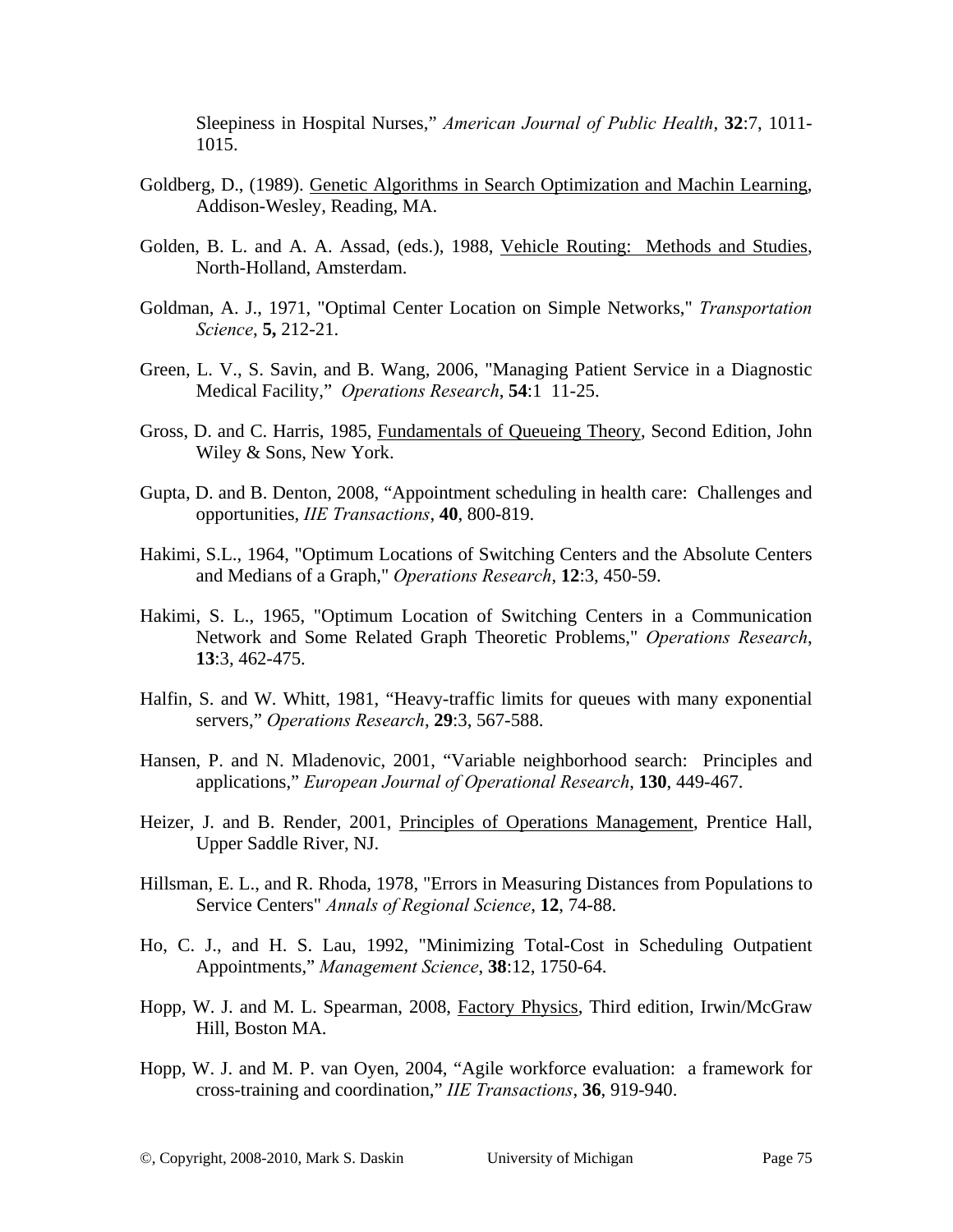- Huschka, T. R., B. T. Denton, S. Gul and J. W. Fowler, 2007, "Bi-criteria evaluation of an outpatient procedure center via simulation," *Proceedings of the 2007 Winger Simulation Conference*, S. G. Henderson, B. Biller, M.-H. Hsieh, J. Shortle, J. D. Tew, and R. R. Barton (eds.), 1510-1518.
- Iser, J. H., B. T. Denton, and R. E. King, 2008, "Heuristics for balancing operating room and post-anesthesia resources under uncertainty," *Proceedings of the 2008 Winter Simulation Conference*, S. J. Mason, R. R. Hill, L. Mönch, O. Rose, T. Jefferson, J. W. Fowler (eds.), 1601-1608.
- Jessop, B., 2008, "Applying Optimization Techniques to Long-Term Workforce Planning," Undergraduate Honors Research Project, Winter, Mark S. Daskin, Advisor, Department of Industrial Engineering and Management Sciences, Northwestern University, Evanston, IL 60208.
- Johnson, M. P., and Smilowitz, K. , 2007, "Community-Based Operations Research," in *TutORials in Operations Research*, INFORMS, Institute for Operations Research and the Management Sciences, chapter 6, 102-123.
- Kaandorp, G. C. and G. Koole, 2007, "Optimal outpatient appointment scheduling," *Health Care Management Science*, **10**: 217-229.
- Kane, R. L., T. Shamliyan, C. Mueller, S. Duval, S., and T. J. Wilt, T. J., 2007, "Nurse Staffing and Quality of Patient Care," Evidence Report/Technology Assessment, Number 151, Minnesota Evidence-based Practice Center,Minneapolis, Minnesota.
- Koole, G. and A. Mandelbaum, 2002, "Queueing Models of Call Centers: An Introduction," *Annals of Operations Research*, **113**, 41-59.
- Kruskal, J., 1956, "On the Shortest Spanning Subtree of a Graph and the Traveling Salesman Problem," *Proceedings of the American Mathematical Society*, **17**:1, 48–50.
- Kuby, M., 1987, "Programming Models for Facility Dispersion: The P-Dispersion and Maxisum Dispersion Problems," *Geographical Analysis*, **19**, 315-329.
- Knutsson, A., 2003, "Health disorders of shift workers," *Occupational Medicine*, **53**, 103-108.
- Laporte, G., 1992a, "The Traveling Salesman Problem: An overview of exact and approximate algorithms," *European Journal of Operational Research*, **59**, 231- 247.
- Laporte, G., 1992b, "The Vehicle Routing Problem: An overview of exact and approximate algorithms," *European Journal of Operational Research*, **59**, 345- 358.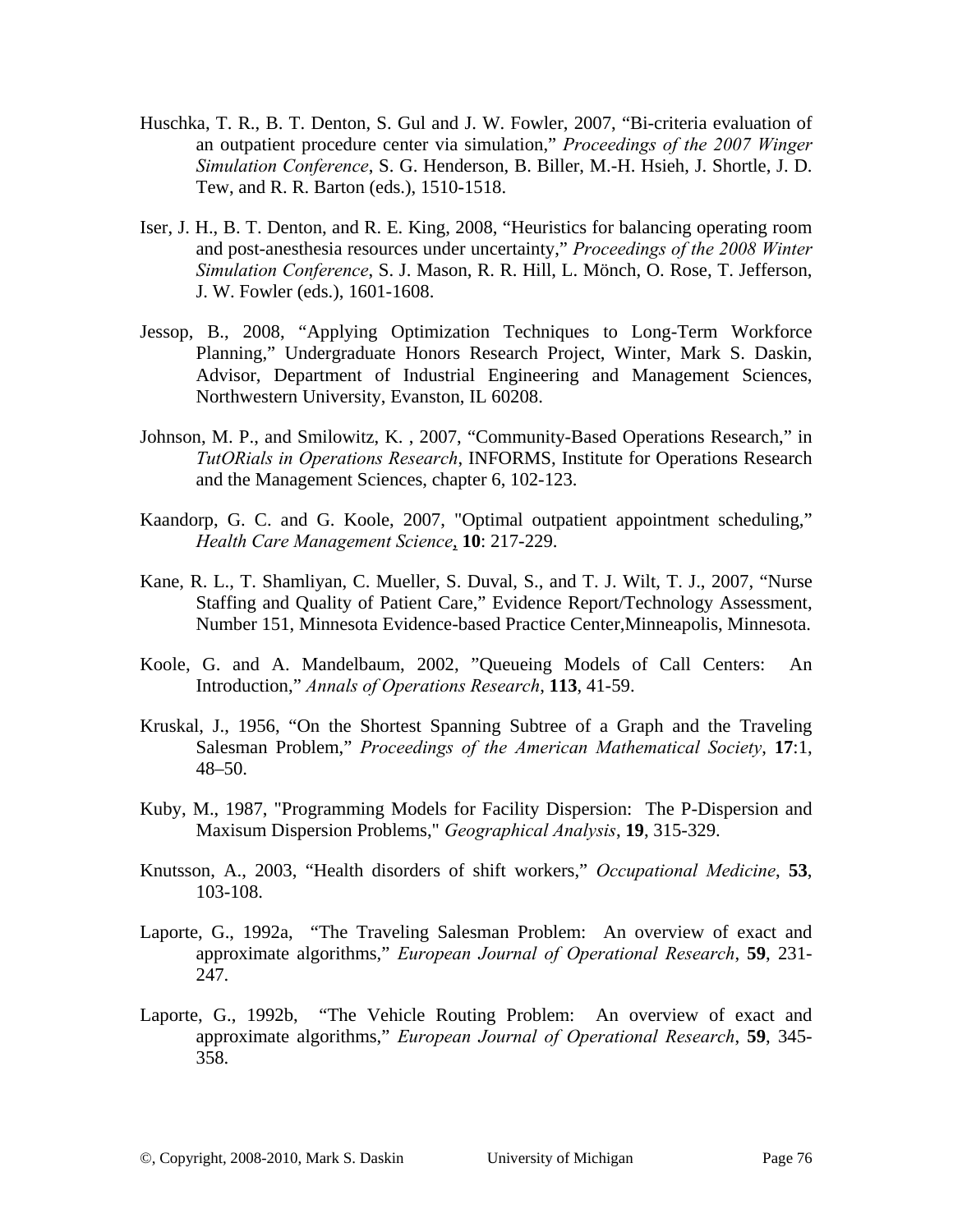- Laporte, G., 2007, "What You Should Know about the Vehicle Routing Problem," *Naval Research Logistics*, **59**:8, 811-819.
- Laporte, G., Y Nobert, and S. Taillefer, 1988, "Solving a Family of Multi-Depot Vehicle Routing and Location-Routing Problems," *Transportation Science*, **22**:3, 161-172.
- Larson, R. C., 1987, "Perspectives on Queues: Social Justice and the Psychology of Queueing," *Operations Research*, **35**:6, 895-905.
- Lawler, E. L., J. K. Lenstra, A. H. G. Rinnooy Kan, and D. B. Shmoys, 1985, The Traveling Salesman Problem: A Guided Tour of Combinatorial Optimization, John Wiley & Sons, New York.
- Ledyard, J. O., M. Olson, D. Porter, J. A. Swanson and D. P. Torma, 2002, "The First Use of a Combined-Value Auction for Transportation Services," *Interfaces*, **32**:5, 4-12.
- Lee, E. K., and M. Zaider, 2003, "Mixed Integer Programming Approaches to Treatment Planning for Brachytherapy -- Application to Permanent Prostate Implants," *Annals of Operations Research*, **119**, 147-163.
- Lee, E. K., and M. Zaider, 2008, "Operations Research Advances Cancer Therapies," *Interfaces*, **38**:1, 5-25.
- Lien, R., Iravani, S., and K. Smilowitz, 2007, Sequential allocation problems for nonprofit agencies, Technical report, Department of Industrial Engineering and Management Sciences, Northwestern University, Evanston, IL 60208.
- Lin, S. and B. W. Kernighan, 1973, "An effective heuristic algorithm for the traveling salesman problem." *Operations Research*, **21**, 498-516.
- Malandraki, C. and M. S. Daskin, 1993, "The Maximum Benefit Chinese Postman Problem and the Maximum Benefit Traveling Salesman Problem," *European Journal of Operations Research*, **65**, pp. 218-234.
- Marsh, M. T. and D. A. Schilling, 1994, "Equity measurement in facility location analysis: A review and framework," *European Journal of Operational Research*, **74**, 1-17.
- Meuleau, N. and M Dorigo, 2002, "Ant Colony Optimization and Stochastic Gradient Descent," *Artificial Life*, **8**, 103-121.
- Mehrotra, A., E. J. Johnson, and G. L. Nemhauser, 1998, "An Optimization Based Heuristic for Political Districting," *Management Science*, **44**:8, 1100- 1114.Metters, R., K. King-Metters, and M. Pullman, 2003, Successful Service Operations Management, Thomson/South-Western, Mason, OH.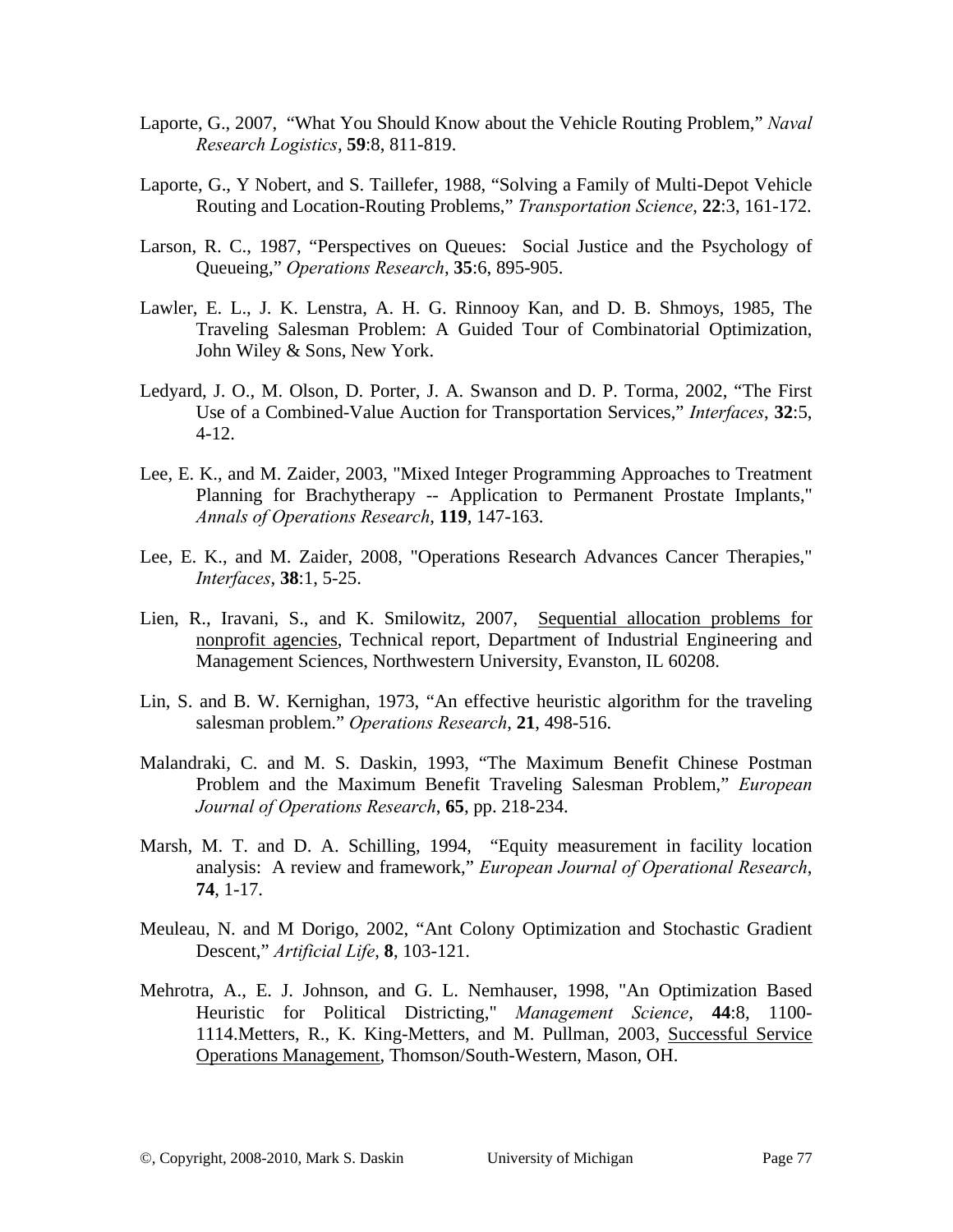- Min, H., V. Jayaraman and R. Srivastava, 1998, "Combined location-routing problems: A synthesis and future research directions," *European Journal or Operational Research*, **108**, 1-15.
- Muthuraman, K. and M. Lawley, 2008,"A stochastic overbooking model for outpatient clinical scheduling with no-shows," *IIE Transactions*, **40**:9, 820-837.
- Nahmias, S., 2009, Production and Operatons Analysis, Sixth edition, Irwin/McGraw Hill, Boston MA.
- National Fire Protection Association, 2001, NFPA 1710: Standard for the Organization and Deployment of Fire Suppression Operations, Emergency Medical Operations and Special Operations to the Public, Quincy, MA 02269.
- National Resident Mathching Program, 2009, *Results and Data: 2009 Main Residency Match*, National Resident Matching Program, Washington, DC.
- Nelson, B. L., 1995, Stochastic Modeling: Analysis and Simulation, McGraw-Hill, Inc., New York.
- Nemhauser, G. L. and L. A. Wolsey. 1988. Integer and Combinatorial Optimization, John Wiley & Sons, New York.
- Newell, G.F., 1971, Applications of Queueing Theory. Edited by M. S. Bartlett, Monographs on Applied Probability and Statistics, Chapman and Hall, London, England.
- Orwell, G., 1945, Animal Farm, original title Animal Farm: A Fairy Story), Secker and Warburg, London.
- Ozsen, L., C. Coullard, and M. S. Daskin, 2008, "Capacitated Facility Location Model with Risk Pooling," *Naval Research Logistics*, **55**:4, 295-312.
- Ozsen, L., C. Coullard, and M. S. Daskin, 2009, "Facility Location Modeling and Inventory Management with Multi-Sourcing," *Transportation Science*, **43**:4, 455- 472.
- Perl, J. and M. S. Daskin, 1985, "A Warehouse Location-Routing Model," *Transportation Research*, **19B**, 381-396.
- Prim, R. C., 1957, "Shortest connection networks and some generalizations," *Bell System Technical Journal*, **36**, 1389–1401.
- Purnomo, H. W., and J. F. Bard, 2007, "Cyclic Preference Scheduling for Nurses Using Branch and Price." *Naval Research Logistics*, **54**:2, 200-220.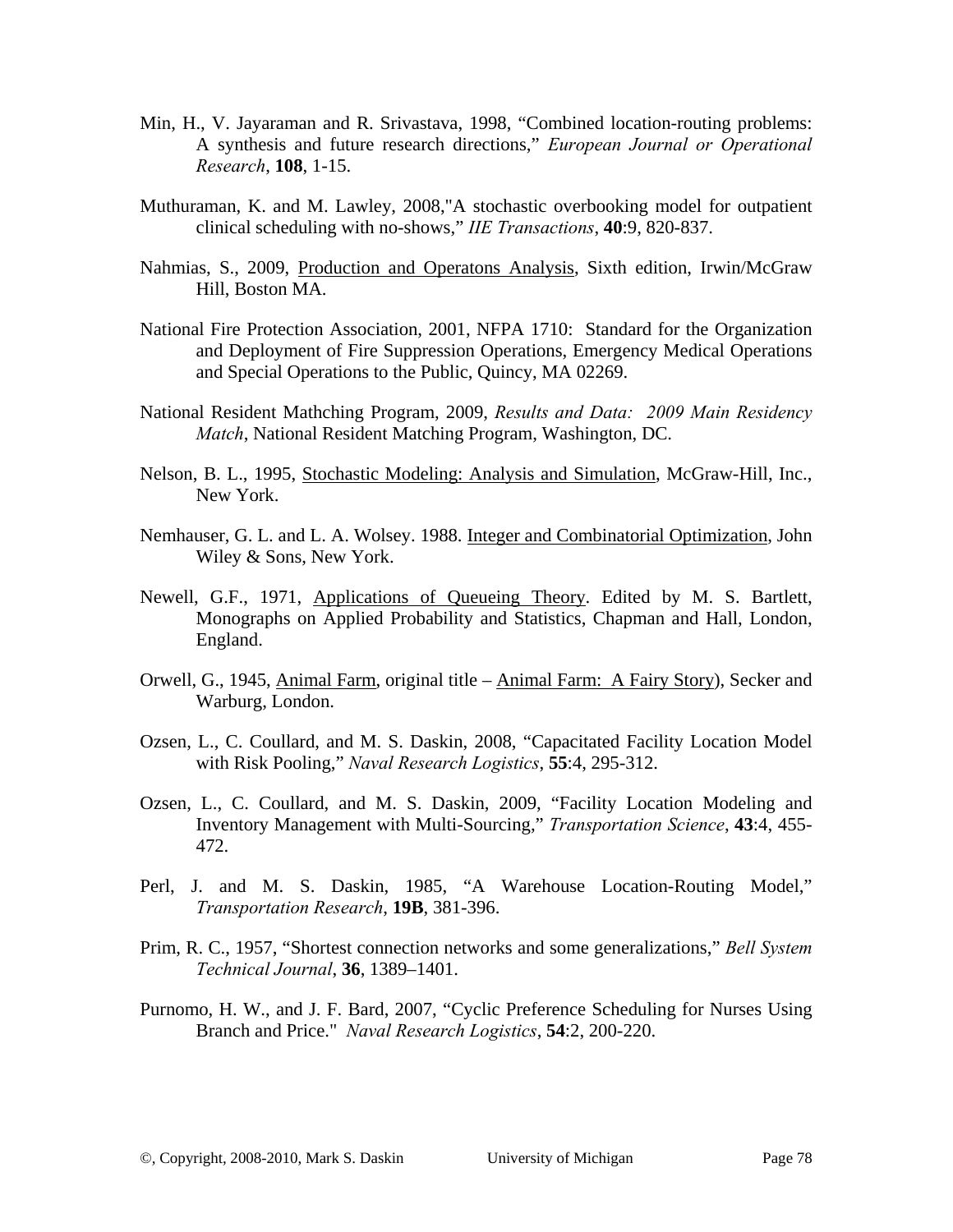- Reimann, M., K. Doerner, and R. F. Hartl, 2004, "D-Ants: Savings Based Ants divide and conquer the vehicle routing problem," *Computers and Operations Research*, **31**, 563-591.
- Render, B., R. M. Stair, Jr., M. E. Hanna, 2003, Quantitative Analysis for Management, Eighth edition, Prentice Hall, Upper Saddle River, NJ.
- Rogers, A. E., W. T. Hwang, L. D. Scott, L. H. Aiken, and D. F. Dinges, 2004, "The working hours of hospital staff nurses and patient safety," *Health Affairs*, **23**:4, 202-212.
- Rubin, D. S., and H. M. Wagner, 1990, "Shadow Prices: Tips and Traps for Managers and Instructors," Interfaces **20**:4, 150-57.
- Santibáñez, P., G. Bekiou and K. Yip, 2009, "Fraser Health Uses Mathematical Programming to Plan Its Outpatient Hospital Network," Interfaces, **39**:3, 196-208.
- Scaparra, M. P. and R. L. Church, 2008, "A bilevel mixed-integer program for critical infrastructure protection planning," *Computers and Operations Research*, **35**, 1905-1923.
- Schernhammer, E. S., F. Laden, F. E. Speizer, W. C. Willett, D. J. Hunter, I. Kawachi, I., C. S. Fuchs and G. A. Colditz, 2003, "Night-Shift Work and Risk of Colorectal Cancer in the Nurses' Health Study," *Journal of the National Cancer Institute*, **95**:11, 825-828.
- Schernhammer, E. S., F. Laden, F. E. Speizer, W. C. Willett, D. J. Hunter, I. Kawachi, and G. A. Colditz, 2001, "Rotating Night Shifts and Risk of Breast Cancer in Women Participating in the Nurses' Health Study," *Journal of the National Cancer Institute*, **93**:20, 1563-1568.
	- 1. Seago, J. A., 2008, "Nurse Staffing, Models of Care Delivery, and Interventions," Accessed June 23, 2010, http://archive.ahrq.gov/clinic/ptsafety/chap39.htm
- Seago, J. A., A. Williamson, and C. Atwood, 2006, "Longitudinal Analyses of Nurse Staffing and Patient Outcomes: More About Failure to Rescue," *JONA The Journal of Nursing Administration*, **36**:1, 13-21.
- Sen, S. and J. L. Higle, 1999, "An Introductory Tutorial on Stochastic Linear Programming Models," *Interfaces*, **29**:2, 33-61.
- Sheffi, Y., 2004, "Combinatorial Auctions in the Procurement of Transporation Services," *Interfaces*, **34**:4, 245-252.
- Shen, Z.-J. M., C. Coullard and M. S. Daskin, 2003, "A joint location-inventory model," *Transportation Science*, **37**:1, 40-55.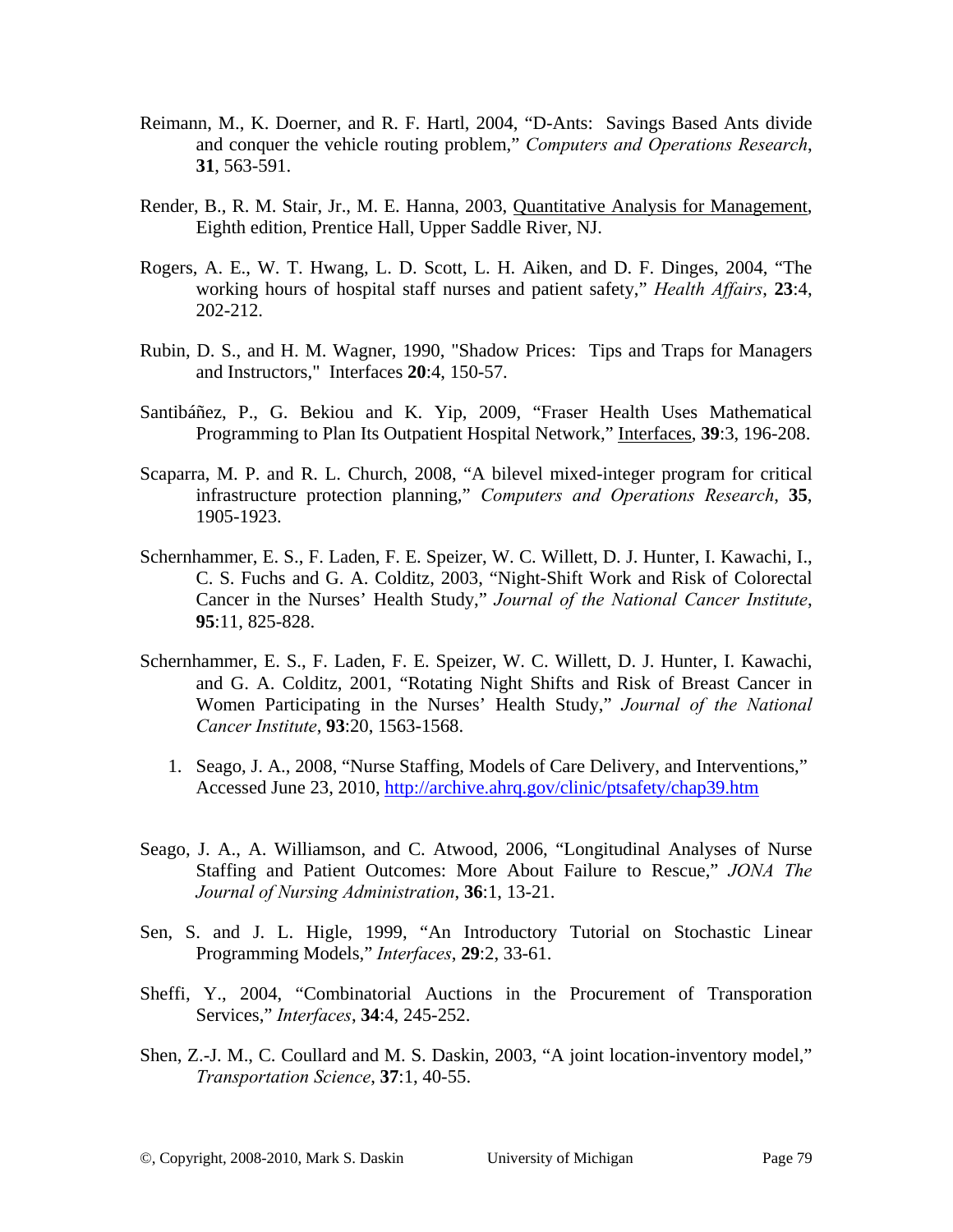- Shen, Z-J M. and M. S. Daskin, 2005, "Tradeoffs Between Customer Service and Cost in an Integrated Supply Chain Design Framework," *Manufacturing and Service Operations Management*, **7**:3, 188-207.
- Snyder, L. V. and M. S. Daskin, 2005, "Reliability Models for Facility Location: The Expected Failure Case," *Transportation Science*, **39**:3, 400-416.
- Snyder, L.V. and M. S. Daskin, 2006, "Models for Reliable Supply Chain Network Design," invited paper, chapter in Reliability and Vulnerability in Critical Infrastructure: A Quantitative Geographic Perspective, A. Murray and T. H. Grubesic, editors, Advances in Spatial Science Series, Springer.
- Snyder, L.V., M. P. Scaparra, M. S. Daskin and R. L. Church, 2006, "Planning for Disruptions in Supply Chain Networks," Tutorials on Operations Research, M. Johnson, B. Norman and N. Secomandi, eds., Ch. 9, pp. 234-257, INFORMS, Hanover, MD.
- Stanton, M. W. and M. Rutherford, 2004, "Hospital Nurse Staffing and Quality of Care," Agency for Healthcare Research and Quality, Research in Action Issue 14, AHRQ Pub. No. 04-0029, Rockville, MD.
- Taillard, E., P. Badeau, M. Gendreau, F Guertin, and J.-Y. Potvin, 1997, "A Tabu Search Heuristic for the Vehicle Routing Problem with Soft Time Windows," *Transportation Science*, **31**:2, 170-186.
- Tamhane, A. C. and D. D. Dunlop, 2000, Statistics and Data Analysis: from Elementary to Intermediate, Prentice Hall, Upper Saddle River, NJ.
- Tekin, E., W. J. Hopp, and M. P. Van Oyen, 2009, "Pooling Strategies for Call Center Agent Cross-training," *IIE Transactions*, **41**:6, 546-561.
- Tekin, E. and I Sabuncuoglu, 2004, "Simulation optimization: A comprehensive review on theory and applications," *IIE Transactions*, **36**, 1067-1081.
- Thompson, J. M. and D. Parr, 2007, "Solving the multi-objective nurse scheduling problem with a weighted cost function," *Annals of Operations Research*, **155**:1, 279-288.
- Toregas, C., R. Swain, C. ReVelle, and L. Bergman, 1971, "The Location of Emergency Service Facilities," *Operations Research*, **19**, 1363-1373.
- Toth, P. and D. Vigo, 2003, "The Granular Tabu Search and Its Application to the Vehicle-Routing Problem," *INFORMS Journal on Computing*, **15**:4, 333-346.
- U. S. Census Bureau, 2009, "Monthly & Annual Retail Trade," Retrieved July 23, 2009, from http://www.census.gov/retail/.